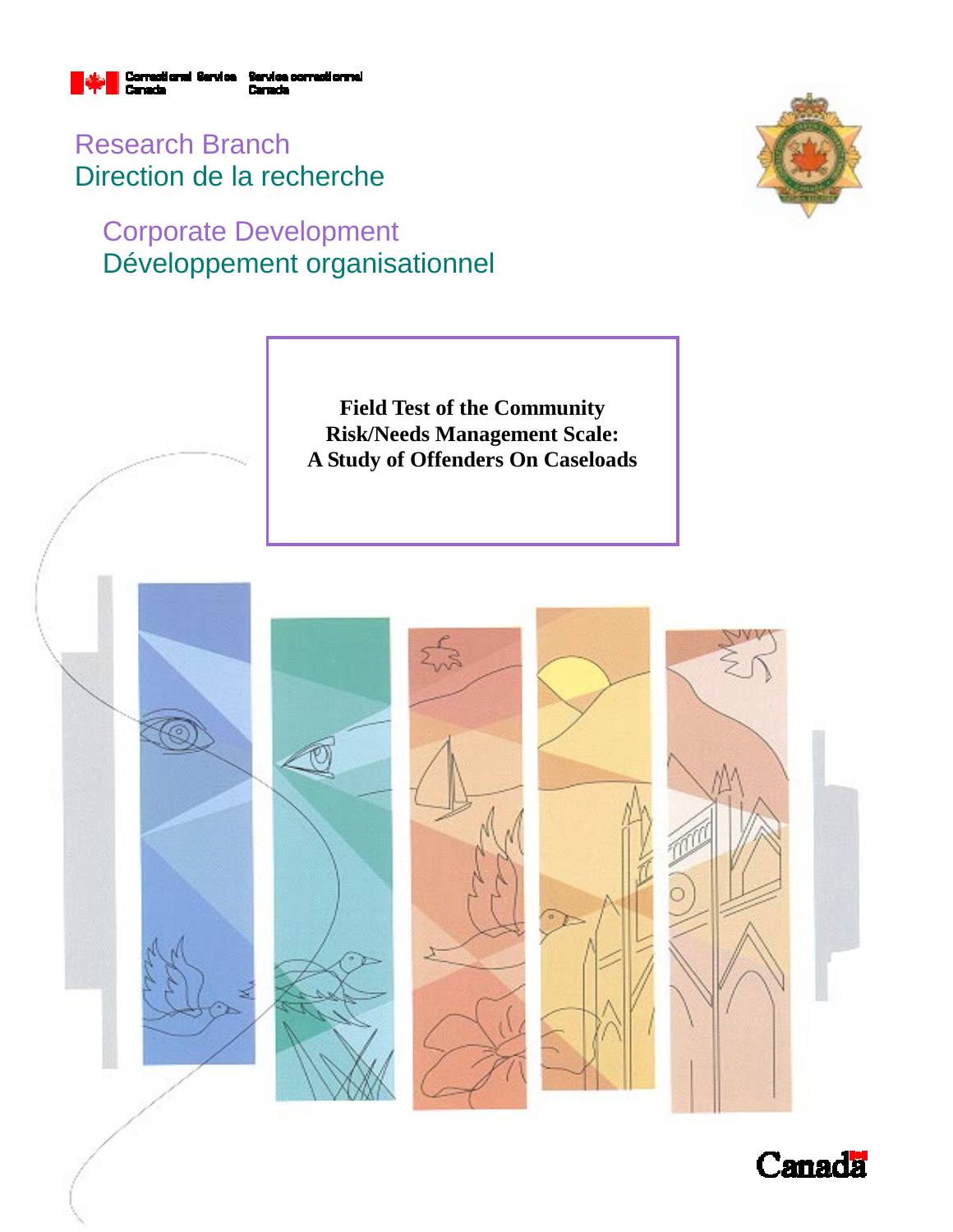# **Field Test of the Community Risk/Needs Management Scale: A Study of Offenders on Caseload**

Prepared by: Laurence L. Motiuk and Frank J. Porporino Research Branch

Communications and Corporate Development

The points of view expressed in this report are those of the authors and do not necessarily reflect the views or policies of the Correctional Service of Canada. This report is also available in French. Ce rapport est également disponible en français. It is available from Correctional Research and Development, Correctional Service of Canada, 340 Laurier Avenue West, Ottawa, (Ontario), K1A 0P9

December 1989 **Research Report no. R-06**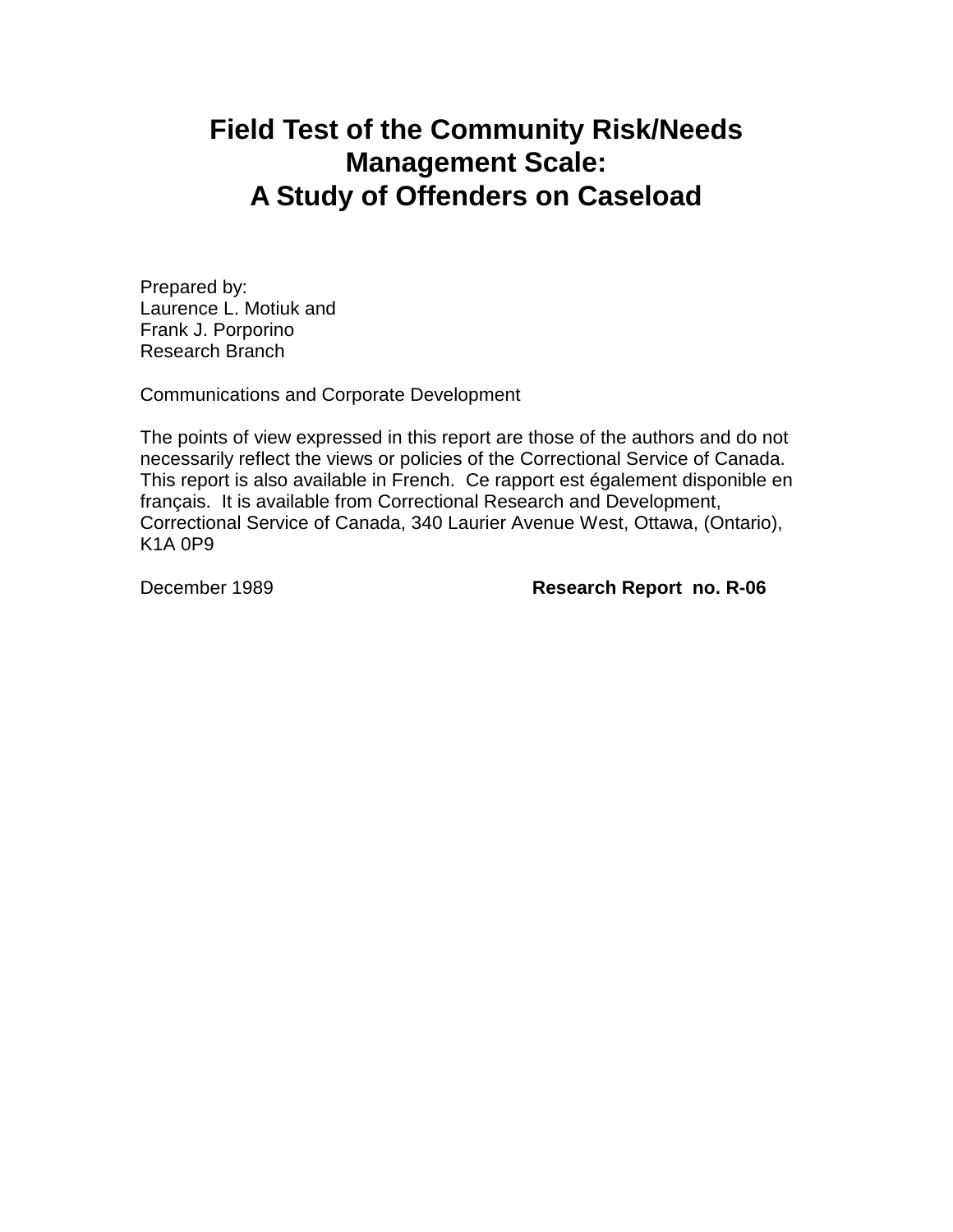# **Acknowledgments**

We wish to express our appreciation to the Division of Community Release Programs and Support Services at National Headquarters for their full support of this project.

Further, we are grateful to John Lawrence, Len Epp, Chris Trowbridge, and Louis Brunet for their steadfast belief and assistance in this research.

Most of all, we acknowledge our debt to the CSC parole offices, private sector agencies and the central parole office of the Alberta Solicitor General whose many staff and supervisors willingly served on committees and gathered data across Canada.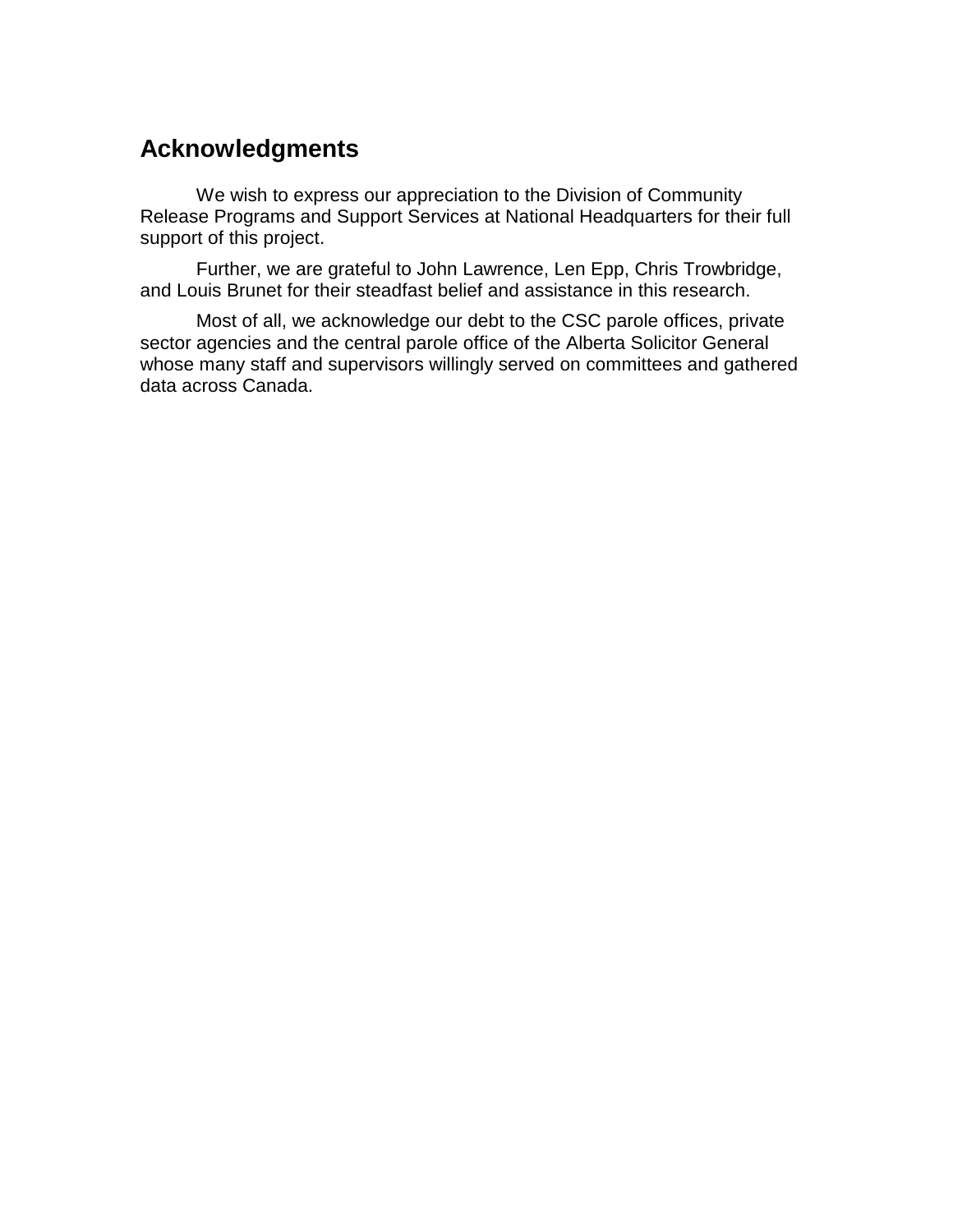## **Executive Summary**

Recent studies conducted by the Correctional Service of Canada, the Ministry Secretariat Corrections Branch, and various academic researchers in Canada and the United States have confirmed that the systematic and structured assessment of the risk and needs levels of offenders can provide useful information about the likelihood of re-offending under conditional release.

These studies have shown:

- that there are criminal history factors that relate to outcome on conditional release (e.g., as measured by the Statistical Information on Recidivism Scale);
- that there is a consistent relationship between the type and number of needs that offenders present and the likelihood of their re-offending; and, most importantly,
- that combined assessment of both the level of risk and needs can improve our ability to differentiate cases according to likelihood of re-offending.

As part of the field testing of new Standards for Conditional Release Supervision, the Research Branch has worked in collaboration with the Division of Community Release Programs and Support Services to develop and assess a Community Risk/Needs Management Scale as a means of classifying offenders for varying levels of community supervision (i.e., intensity or frequency of contact).

The intention was to evaluate the potential usefulness of the Community Risk/Needs Management Scale as a means of focusing supervision resources and monitoring changes in the offender's behavior, attitudes and circumstances while under supervision.

The report on the project describes, in detail, the development of the Community Risk/Needs Management Scale, presents an overview of the first wave of caseload data collected during the field test, provides a descriptive profile of the needs of offenders under supervision, and examines some of the validation data gathered on the instrument. Finally, the report assesses the need for any adjustments or refinements of the instrument.

Application of the Community Risk/Needs Management Scale was initiated on October 1, 1988 on a pilot basis at twelve separate community fieldtest sites across Canada. A total of 453 Federally sentenced male offenders, on caseload as of that date, were assessed by their supervising case managers. The sample of cases studied were either on day parole (25.2%), full parole (55.0%) or mandatory supervision (19.8%); a distribution that compared favorably with the proportion of cases nationally within the CSC under each category of conditional release (day parole 20%, full parole 52%, and mandatory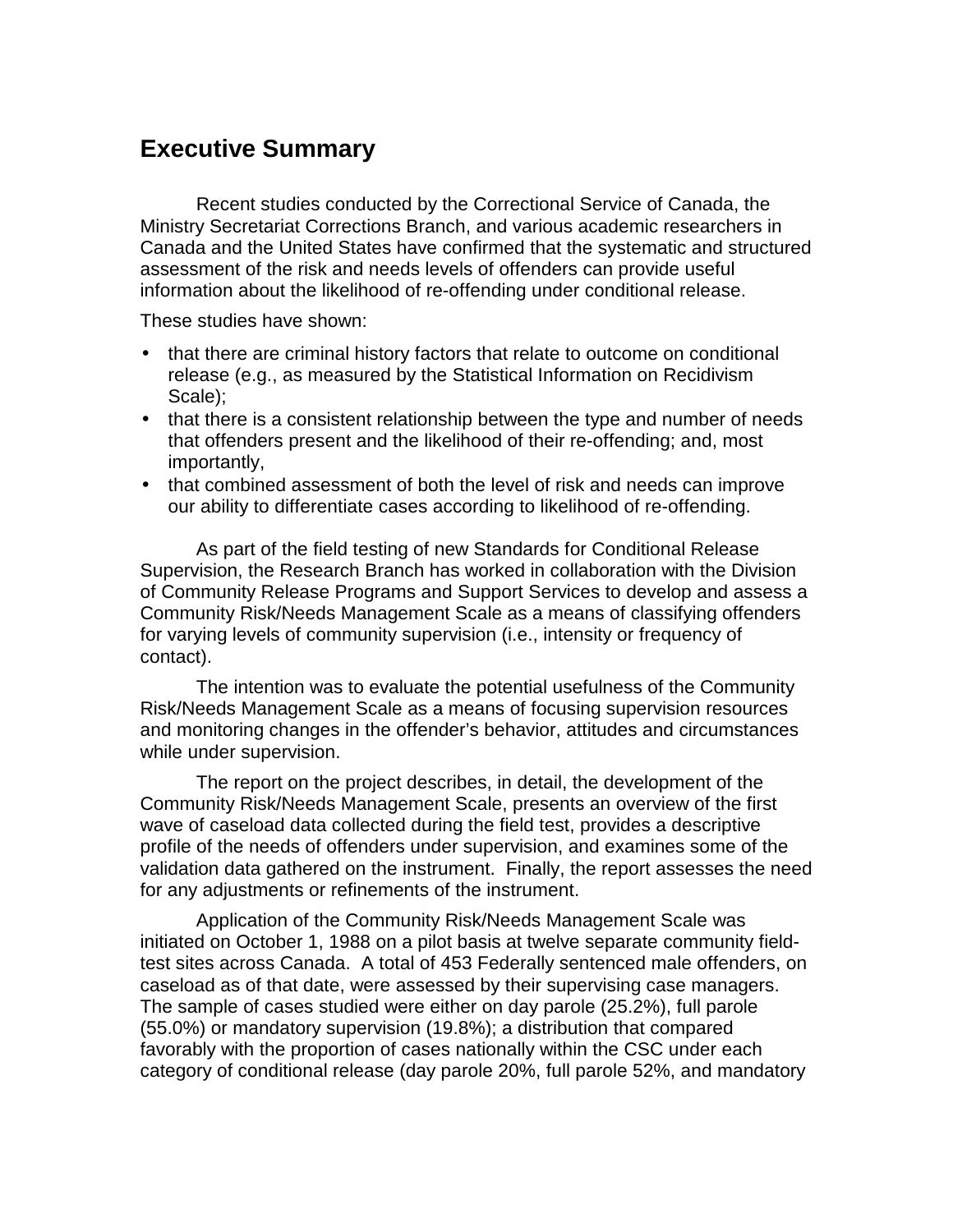supervision 28%). The behavior of those offenders who were assessed was subsequently monitored for a six-month follow-up period.

The results of the Community Risk/Needs Management Scale field test validated previous findings regarding the predictive value of offender risk/needs assessment. offenders were easily differentiated by case managers as to the nature and level of needs presented, and these assessments of "case needs" were consistently related with conditional release outcomes at the six month follow-up. only two of the twelve need factors studied did not significantly relate to outcome (i.e., suspension or revocation) on conditional release. The two need factors found not to be significant were Mental Ability and Health.

The ten need factors which related significantly to the likelihood of failure and success on conditional release were: Academic/Vocational Skills; Employment Pattern; Financial Management; Marital/Family Relationships; Companions/Significant Others; Accommodation; Behavioral/Emotional Stability; Alcohol Usage; Drug Usage; and Attitude.

While the presence of particular needs was clearly related to release outcomes, the field test also sought to determine whether offenders could be accurately and meaningfully grouped by level of needs.

Of special interest was the finding that by simply combining case manager assessments of "criminal history risk" with global ratings of "case needs" as many as 47.5% of offenders assessed as high risk and high need were suspended within six months of their initial assessment. Similarly, those cases who were both high risk and high need had the highest rates of revocation (27.1%) with an extended nine month follow-up.

In marked contrast, substantially fewer offenders assessed as both low risk and low need were suspended (5.1%) or revoked (1.9%) while on conditional release. This low risk and low need group was the largest category among the groupings that were identified (representing 35% of the total sample of cases that were assessed). Reducing the frequency of supervision for these cases could therefore have important implications for the reallocation and re-focusing of community resources.

An important feature of the research was to examine various scoring mechanisms for the 'Case Needs' component of the Community Risk/Needs Management Scale. Four different scoring methods were examined as follows:

- 1. global ratings of need level as provided by case managers,
- 2. simple tallies of the number of identified needs,
- 3. scaled ratings of need areas (i.e., the level of need was scaled from 0 to 3), and
- 4. weighted ratings of each need area (i.e., as indicated by a statistical analysis of the strength of relationship between each need area and likelihood of re-offending).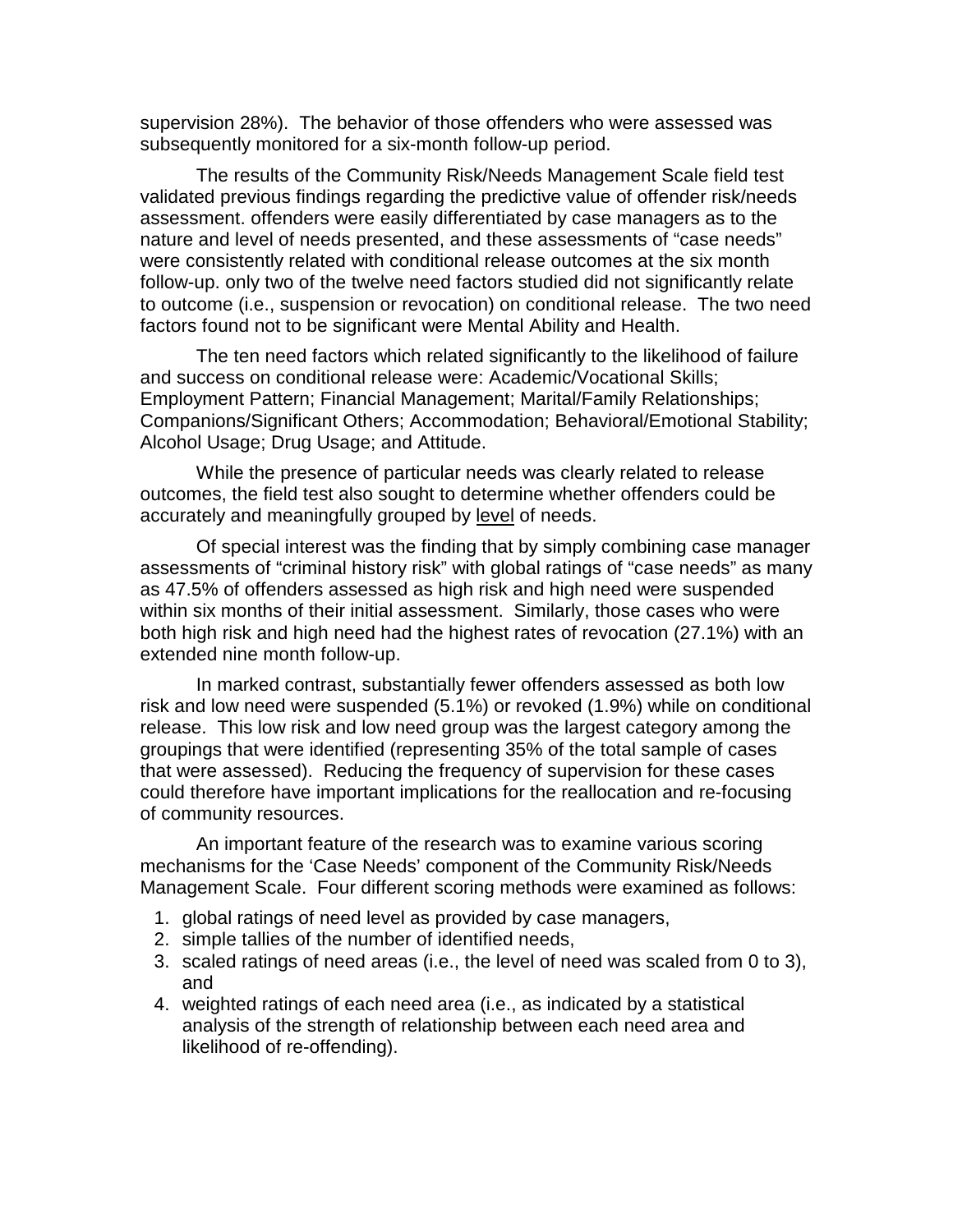While considerable predictive value was found for each scoring method, it was found that better levels of precision, and more apparent differentiation could be achieved by using the most sophisticated "weighted ratings" method for classifying offenders. The disadvantage, however, is that this method requires some summation and calculation that may be perceived by case managers as too mechanistic and clerical in nature.

Overall, the field test of the Community Risk/Needs Management Scale strongly supports the potential usefulness of an objective risk/needs assessment process in establishing guidelines or standards for varying levels of supervision on conditional release. It would seem that the Community Risk/Needs Management Scale can be used effectively to focus supervision resources by capitalizing on the professional judgment of case management staff regarding case needs. Moreover, it can also provide a useful means of monitoring changes in the offender's behavior, attitudes and circumstances which are clearly related to release outcome.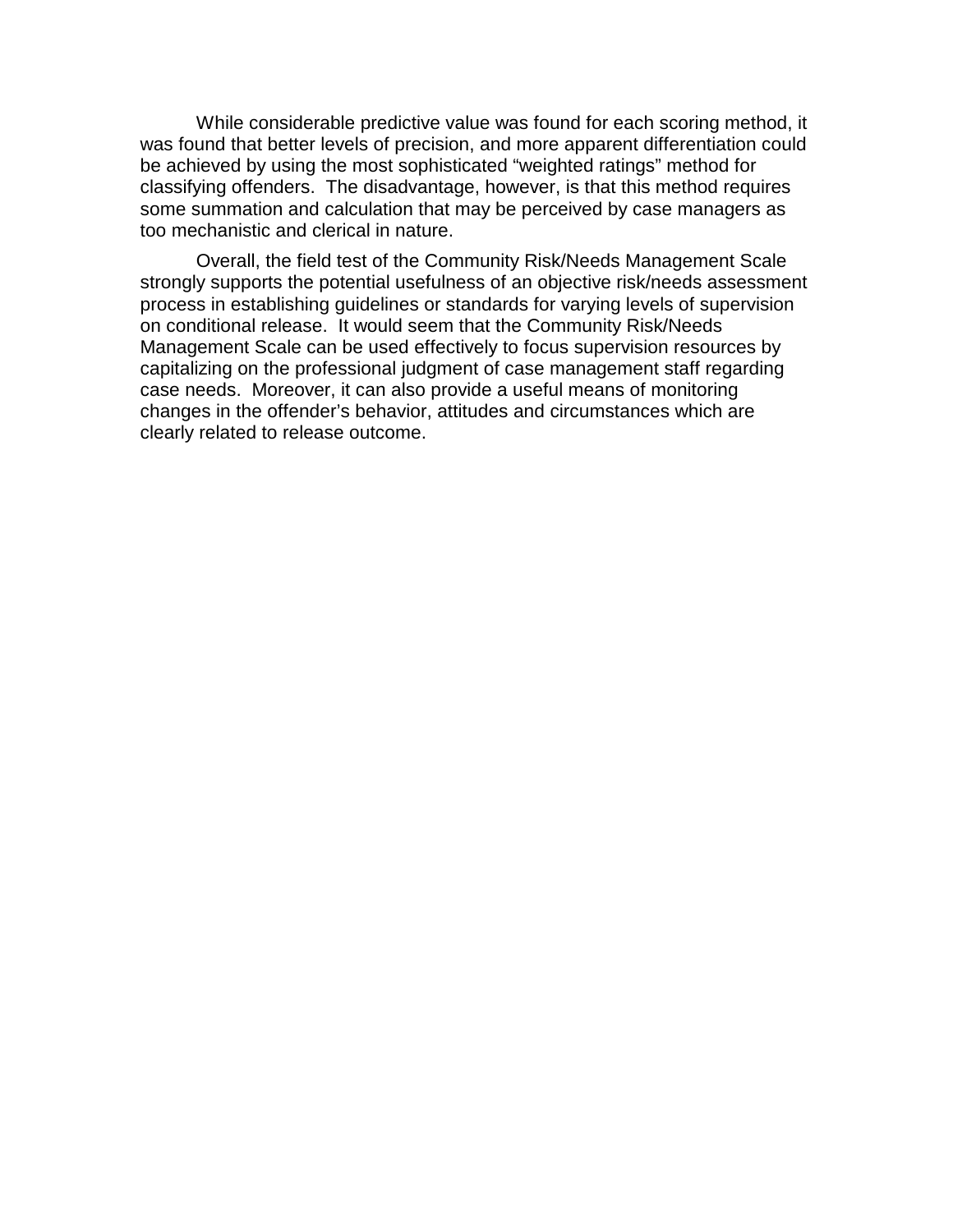# **Table of Contents**

| FIELD TEST OF THE COMMUNITY RISK/NEEDS MANAGEMENT SCALE: A<br><b>STUDY OF OFFENDERS ON CASELOAD</b>                                                                                                                                                                                                                                                                                                                                                                                                                                                                                                                                                                                                                                                                                                                                                                                                                                                                                                                                                                                                                                      | 1                                                                                                              |
|------------------------------------------------------------------------------------------------------------------------------------------------------------------------------------------------------------------------------------------------------------------------------------------------------------------------------------------------------------------------------------------------------------------------------------------------------------------------------------------------------------------------------------------------------------------------------------------------------------------------------------------------------------------------------------------------------------------------------------------------------------------------------------------------------------------------------------------------------------------------------------------------------------------------------------------------------------------------------------------------------------------------------------------------------------------------------------------------------------------------------------------|----------------------------------------------------------------------------------------------------------------|
| <b>Acknowledgments</b>                                                                                                                                                                                                                                                                                                                                                                                                                                                                                                                                                                                                                                                                                                                                                                                                                                                                                                                                                                                                                                                                                                                   | $\mathbf{2}$                                                                                                   |
| <b>Executive Summary</b>                                                                                                                                                                                                                                                                                                                                                                                                                                                                                                                                                                                                                                                                                                                                                                                                                                                                                                                                                                                                                                                                                                                 | 3                                                                                                              |
| <b>Table of Contents</b>                                                                                                                                                                                                                                                                                                                                                                                                                                                                                                                                                                                                                                                                                                                                                                                                                                                                                                                                                                                                                                                                                                                 | 6                                                                                                              |
| <b>I. Introduction</b>                                                                                                                                                                                                                                                                                                                                                                                                                                                                                                                                                                                                                                                                                                                                                                                                                                                                                                                                                                                                                                                                                                                   | 8                                                                                                              |
| II. Description of Community Risk/Needs Management Scale<br><b>Criminal History Risk Assessment</b><br><b>Case Needs Assessment</b>                                                                                                                                                                                                                                                                                                                                                                                                                                                                                                                                                                                                                                                                                                                                                                                                                                                                                                                                                                                                      | 9<br>9<br>10                                                                                                   |
| III. Description of Field Test                                                                                                                                                                                                                                                                                                                                                                                                                                                                                                                                                                                                                                                                                                                                                                                                                                                                                                                                                                                                                                                                                                           | 12                                                                                                             |
| <b>IV. Preliminary Findings</b><br>A. Sample Size<br><b>B. Characteristics Of Sample</b><br>TABLE 1. Characteristics of Sample<br><b>FIGURE 1</b><br>C. Criminal History Risk Levels<br>D. Case Needs Levels<br><b>Global Ratings of Case Needs</b><br><b>Simple Summation of Identified Needs</b><br>TABLE 2. Percentage of Cases with Identified Needs<br>TABLE 3. Percentage Distribution of Identified Needs Total Scores<br><b>Scaled Ratings of Identified Needs</b><br>TABLE 4. Percentage Distribution of Scaled Ratings Within Need Areas18<br><b>Weighted Ratings of Case Needs</b><br>E. Criminal History Risk And Outcome On Conditional Release<br>TABLE 5. Percentage of Cases Failing on Conditional Release within<br><b>Criminal History Risk Level Categories</b><br>F. Case Needs And Outcomes On Conditional Release<br>TABLE 6. Outcome on Conditional Release for Cases with Identified<br>Needs $(\%)$<br>TABLE 7. Outcome on Conditional Release for Cases with Scaled<br><b>Ratings of Identified Needs</b><br>TABLE 8. Conditional Release Outcomes for Needs Levels Using<br><b>Different Scoring Methods</b> | 13<br>13<br>13<br>13<br>14<br>15<br>15<br>16<br>16<br>17<br>17<br>18<br>19<br>19<br>20<br>20<br>21<br>22<br>23 |
| G. Predictive Accuracy Statistics for Different Scoring Procedures of Case<br><b>Needs</b>                                                                                                                                                                                                                                                                                                                                                                                                                                                                                                                                                                                                                                                                                                                                                                                                                                                                                                                                                                                                                                               | 23                                                                                                             |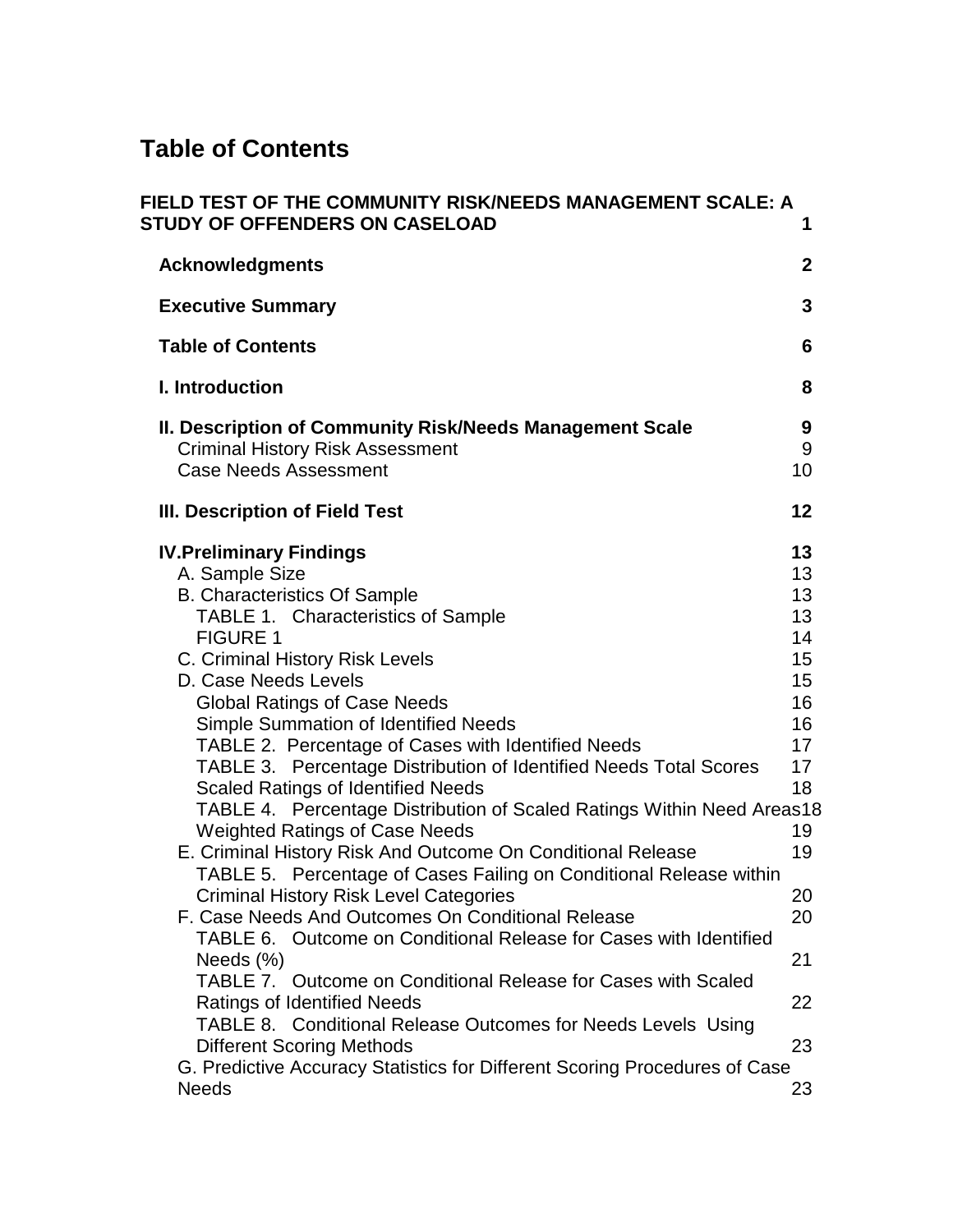| <b>TABLE 9. Community Risk/Needs Management Scale: Predictive</b>                                                               |    |
|---------------------------------------------------------------------------------------------------------------------------------|----|
| <b>Accuracy Statistics for Different Scoring Procedures</b>                                                                     | 24 |
| H. Combined Risk/Needs Levels and Outcome on Conditional Release<br>TABLE 10 - Conditional Release Outcomes for Combinations of | 24 |
| Risk/Needs Levels for Different Scoring Procedures (Suspensions)                                                                | 25 |
| <b>V. Discussion</b>                                                                                                            | 26 |
| <b>VI.References</b>                                                                                                            | 27 |
| <b>Appendices</b>                                                                                                               | 28 |
| Appendix A:                                                                                                                     | 28 |
| Appendix B:                                                                                                                     | 33 |
| Appendix C:                                                                                                                     | 38 |
| Appendix D:                                                                                                                     | 39 |
| Appendix E.                                                                                                                     | 40 |
| Appendix F:                                                                                                                     | 41 |
| Appendix G:                                                                                                                     | 42 |
| Appendix H:                                                                                                                     | 43 |
|                                                                                                                                 |    |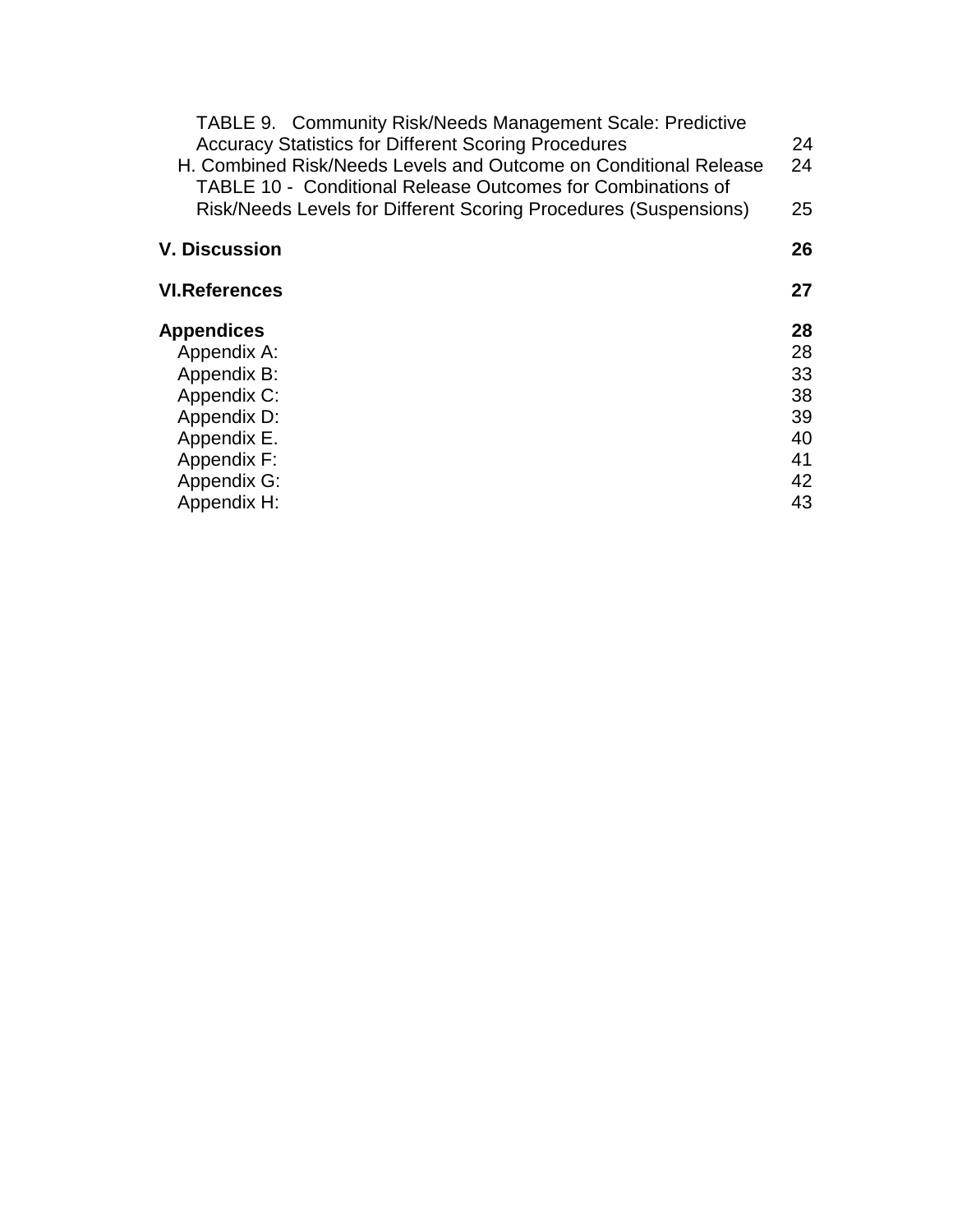#### FIELD TEST OF THE COMMUNITY RISK/NEEDS MANAGEMENT SCALE: A STUDY OF OFFENDERS ON CASELOAD

## **I. Introduction**

In May 1988, a set of draft Standards for Conditional Release Supervision were prepared for consultation with the Correctional Service of Canada and National Parole Board (CSC/NPB, 1988). Subsequently, approval was given to field test these new standards across Canada. Section 5 in the draft 'Standards' document required that there be a "systematic method of assessing the needs of the offender, the risk of re-offending, and any other factors which affect the offender's successful reintegration into the community". In keeping with this new standard, it was decided to develop a Community Risk/Needs Management Scale and field test the classification instrument as a component of the overall supervision standards project. Given that all decisions regarding frequency of contact with an offender should be guided by the assessment and periodic reassessment of both risk and needs, the National Parole Board's assessment of risk was to be used in conjunction with parole supervisor's judgments of case needs using the Community Risk/ Needs Management Scale. An assessment of the benefits of adopting this classification tool was to be conducted, and this was to include in particular:

• an analysis of the impact on classification decisions... to determine the usefulness and appropriateness of the Community Risk/Needs Management Scale in classifying offenders to varying levels of supervision.

Although the predictive validity of assessing and combining criminal history risk and needs in relation to release outcome has been established in earlier studies (Andrews, 1983; Baird, Heinz, & Bemus, 1979; Motiuk & Porporino, 1989), an actual field test of a newly devised Community Risk/Needs Management Scale was considered essential before proceeding with national implementation.

The present report describes, in detail, the development of the Community Risk/Needs Management Scale, presents an overview of the first wave of caseload data collected during the field test, provides a descriptive profile of the needs of offenders under supervision, and examines some of the validation data gathered on the instrument. Finally, the report assesses the need for any adjustments or refinements of the instrument.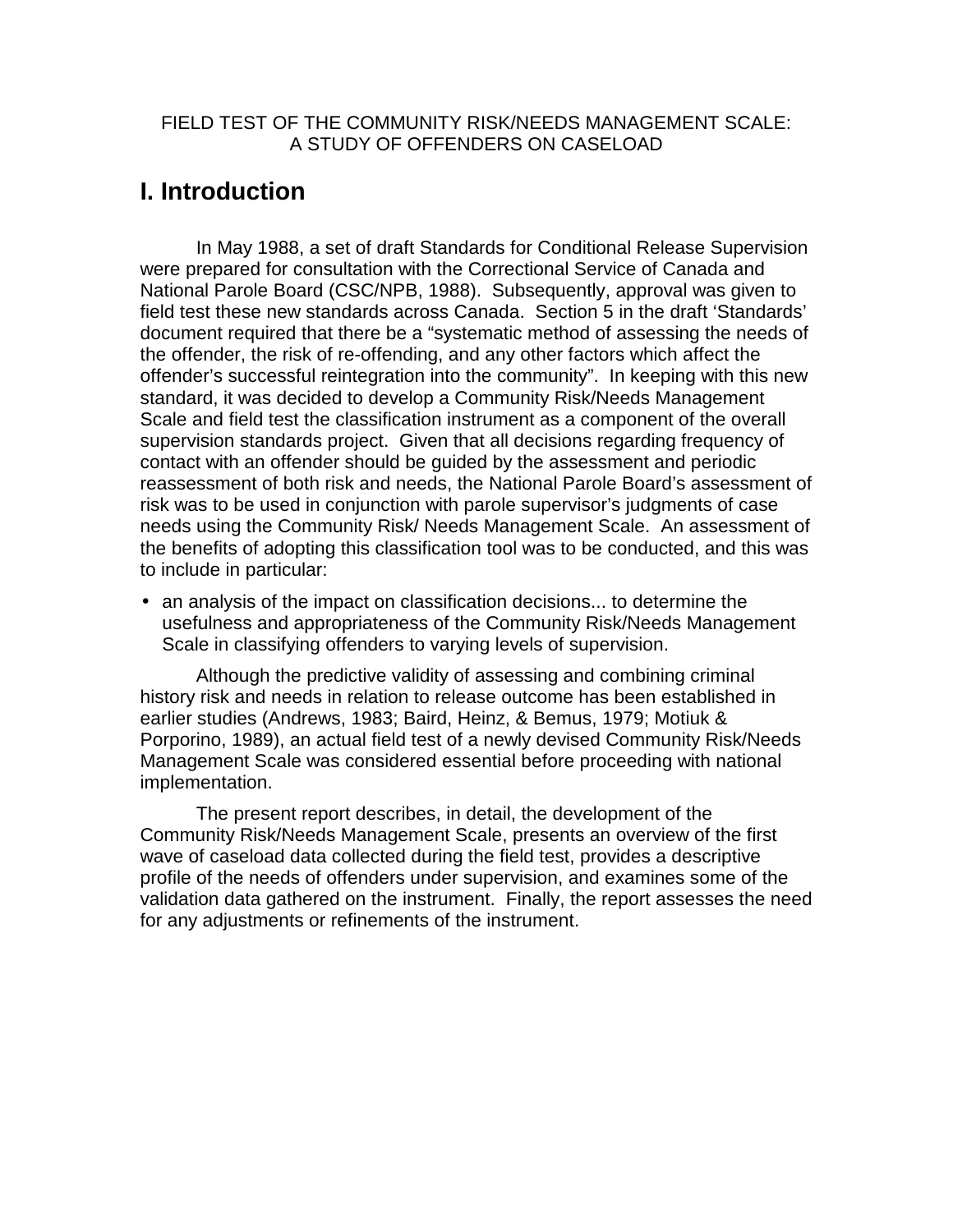## **II. Description of Community Risk/Needs Management Scale**

The Community Risk/Needs Management Scale was designed to capture information on a critical set of "Case Need" dimensions that would be relevant for the classification of Federally sentenced offenders while under conditional release. The Scale consists of two components: the assessment of 'Criminal History Risk' and the assessment of 'Case Needs'. The Community Risk/ Needs Management Scale, in practice, allows for a relatively efficient and structured assessment of need areas that can predict an offender's probability of failure while under supervision. As with other assessment tools which combine risk and need factors to determine required levels or intensity of supervision (Clear & Gallagher, 1983), the Community Risk/Needs Management Scale was similarly designed to be both empirically related to release outcome and responsive to intervention.

A copy of the Community Risk/Needs Management Scale is shown in Appendix A. It provides an efficient system for recording criminal history risk and case needs, level of risk and need, required frequency of contact, and related background information on each offender (i.e., release status, warrant expiry date).

After the initial version of the Community Risk/Needs Management Scale had been drafted, members of the conditional release supervision standards project team developed a detailed set of rating guidelines for each of the twelve case needs dimensions listed (see Appendix B). In order to illustrate the manner in which case managers utilized the Community Risk/Needs Management Scale, both the 'Criminal History Risk Assessment' and 'Case Needs Assessment' components of the Scale are described in detail.

### **Criminal History Risk Assessment**

In order to assess risk (of re-offending) systematically and consistently, the National Parole Board has officially adopted the Statistical Information on Recidivism (SIR) Scale (Nuffield, 1982) as a release risk scoring system. The SIR scale involves an extensive review of an individuals official criminal record. Given that during the field test the SIR Scale was not routinely available to case managers, two other sources of criminal history information were suggested as possible alternatives so that level of criminal history risk could be determined in an objective, reliable and accurate way. Case managers who were unable to complete a SIR scale could either rely on the National Parole Board's assessment of risk (i.e., low versus not low) or use their own judgment of criminal history risk based on a thorough review of an offender's criminal record.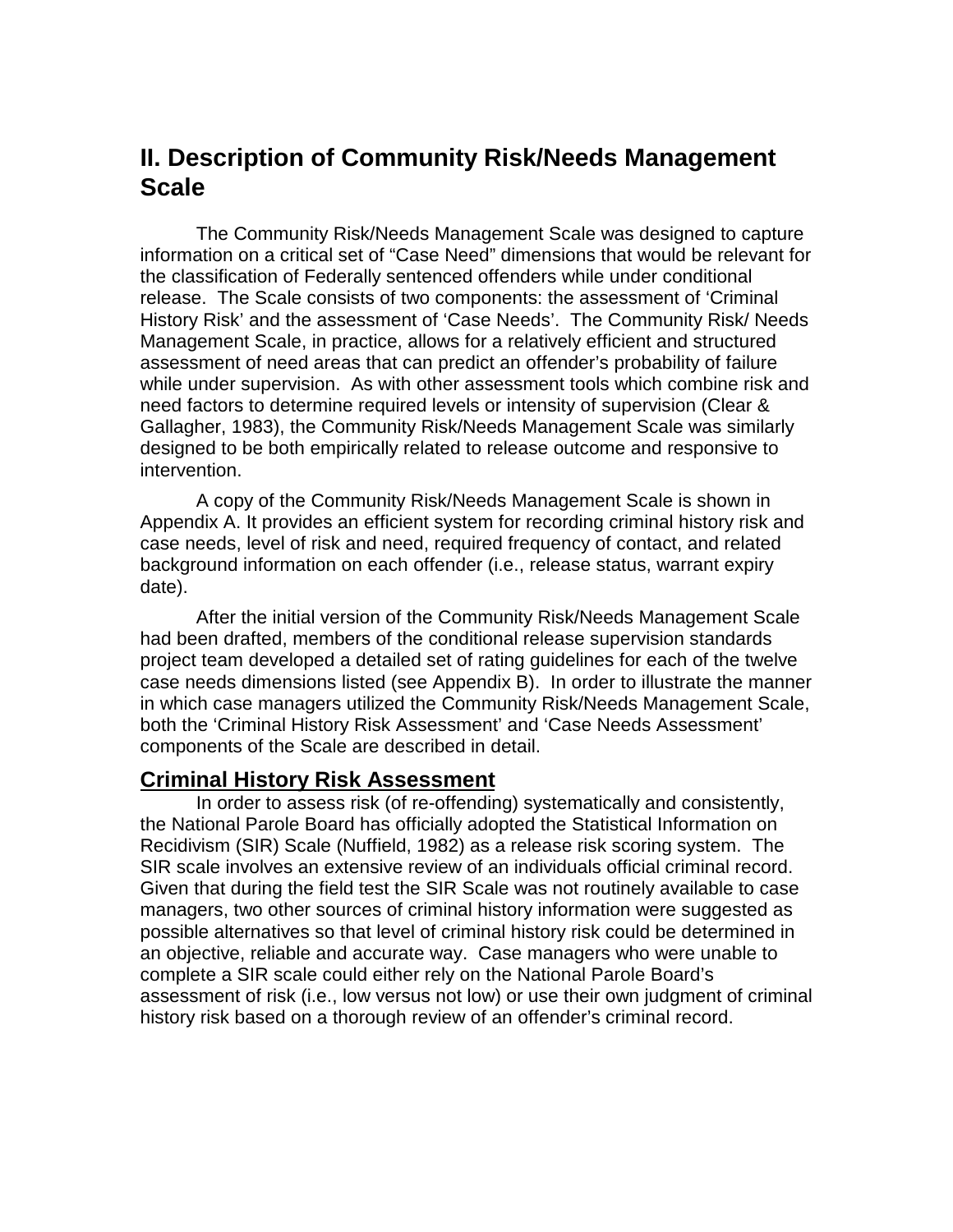### **Case Needs Assessment**

In drafting the Case Needs component of the Community Risk/Needs Management Scale, we wanted to cover as wide a variety of need areas or dimensions as possible. Construction of the new scale purposefully followed the model of the Force-Field Analysis of Needs (CSC/SCC 826 (R-86-10)) used in the 'Case Management Strategies' approach for assessing the individualized case needs of offenders. In so doing, we wanted to capitalize on information that was already available in most community case files. However, over and above the Force-Field Analysis of Needs, we wanted to be able to objectify and systematize case manager judgments of offender needs not only in context (i.e., community vs. institution) but also to allow for change across time and settings. Most importantly, we were interested in putting into practice a simple scheme that would allow us to classify offenders into low, medium, and high needs groupings.

The need areas selected for the Needs component of the Community Risk/Needs Management Scale are typical of those included in most other needs instruments. A total of twelve need areas are covered as follows: academic/vocational skills, employment patterns, financial management, marital/family relationships, companions/significant others, accommodations, behavioral/emotional stability, alcohol usage, drug usage, mental ability, health and attitude. While these twelve need areas essentially parallel those found in the Force-Field Analysis of Needs, several were modified in terms of definition and rating guidelines (i.e., companions/significant others) and one area was deleted (i.e., sexual behavior).

In constructing a Needs Scale that would attend to the community supervision needs of certain special categories of offenders (i.e., sexual and mentally disordered), two additional special needs categories were included. A special needs category of 'other' was reserved for those who did not meet the aforementioned criteria but were viewed by case managers as meriting an override rating.

In realizing that one could expend a considerable amount of time and effort completing a thorough and systematic assessment of offender needs, it was thought that the time needed to complete such assessments could be dramatically reduced if case managers reviewed their case file documentation, drew upon their current knowledge of the case, and rated each need according to specific guidelines. For example, in assessing 'Employment Pattern', a rating of "factors seen as an asset to community adjustment" would indicate that the employment had been very satisfying for the offender during the period in question. A rating of "no immediate need for improvement" would indicate that neither employment, under employment, sporadic employment, nor chronic unemployment had interfered with daily functioning. An offender received a rating of "some need for improvement" if any of the aforementioned had caused minor adjustment problems while in the community and "considerable need for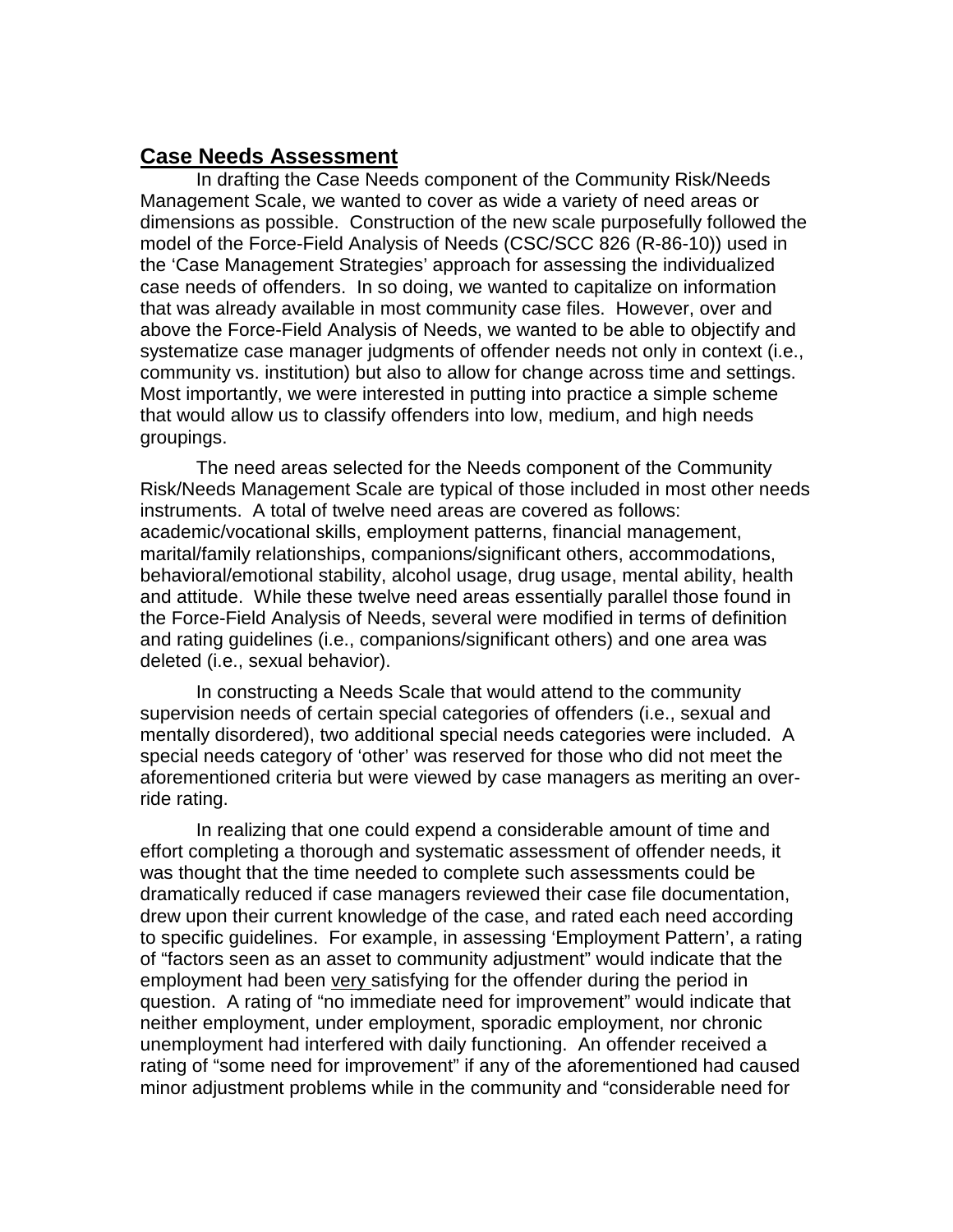improvement" if the employment situation had caused serious adjustment problems.

Given the amount of file documentation available in most cases and the case manager's experience with the offender, it was assumed that case managers in the community could easily draw upon this knowledge to assess needs in a relatively efficient and straightforward fashion. While each need area was rated according to specified guidelines, an overall rating of 'Case Needs' was simply the compilation of case manager judgments into three risk/needs level groupings; "low", "medium", "high".

In order to obtain the maximum allowable benefit from case managers exercising their professional judgments on each case, we did not provide any mechanized scoring scheme for the Community Risk/Needs Management Scale. To this end, a more complete scoring scheme for the Community Risk/Needs Management Scale was to be developed with the combined effort of community case managers and research.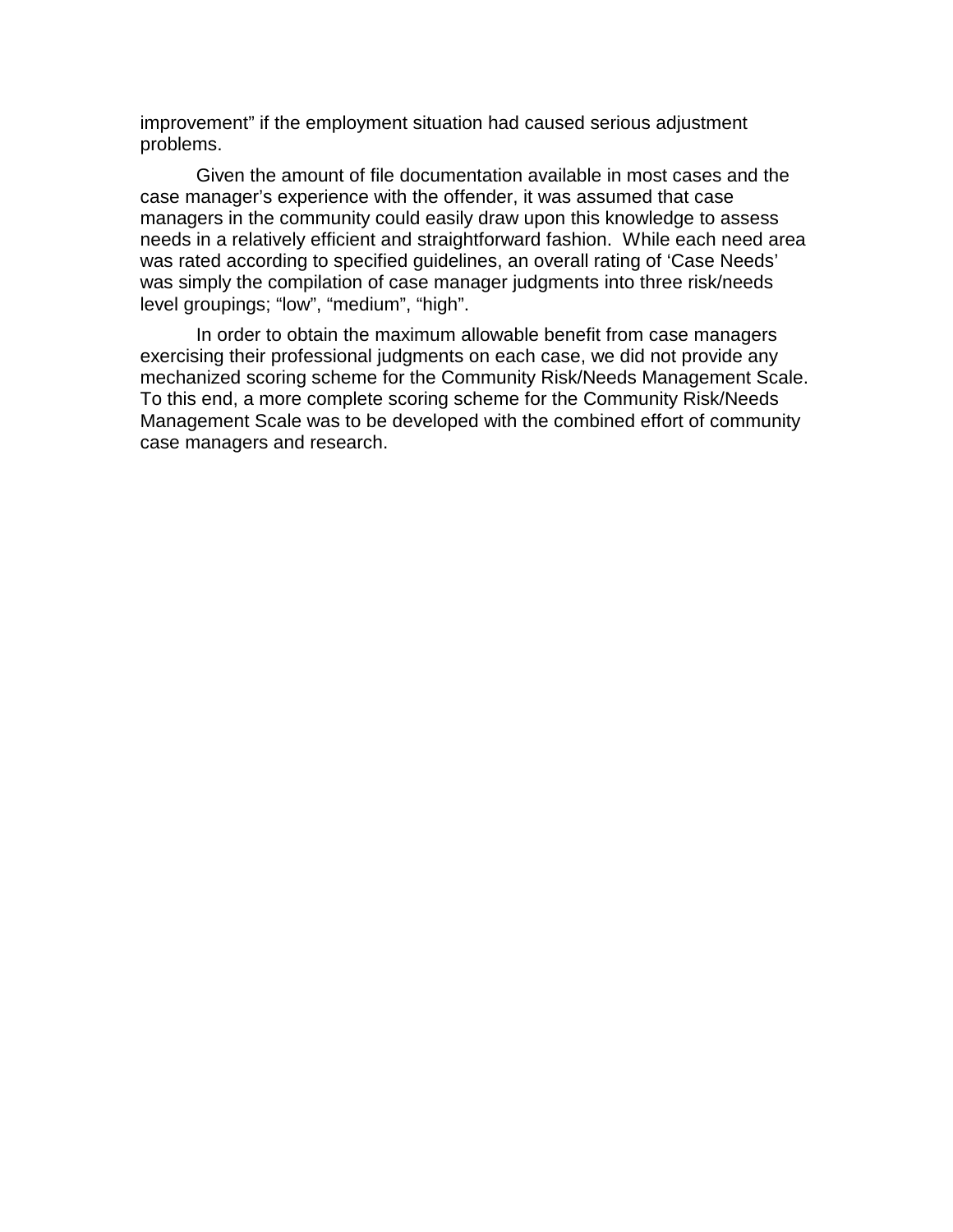## **III. Description of Field Test**

Twelve field test sites were selected across Canada in order to test the draft standards. Five of these sites were CSC parole offices; CSC-Charlottetown, CSC-Moncton, SCC-Lafontaine in Montreal, CSC-Brantford, and CSC-New Westminster. Four field test sites were agencies; John Howard Society of P.E.I., St. Leonard's in Brantford, and John Howard Society in Edmonton, and Catholic Charities in New Westminster. Two field test sites were halfway houses; Carrefour Nouveau Monde and Phoenix in Montreal. Finally, the central parole office of the Alberta Solicitor General in Edmonton was also involved in the field test of the draft standards.

In consultation with the field test sites, it was decided to start-up the Conditional Release Supervision Standards Project with a one-day training workshop for all field staff who would be applying the Community Risk/Needs Management Scale. A set of detailed instructions on how to complete the Scale was provided to give definitions and explanations for each needs category that would ensure consistency and uniformity of application.

Application of the Community Risk/Needs Management Scale on a pilot basis was initiated at all Field test sites on October 1, 1988. All offenders on each caseload as of October 1, 1988, except those on parole reduced, those who had less than 6 months prior to their warrant expiry date, and those that were suspended awaiting disposition were to be assessed using the scale. In addition, all new releases were to be assessed for the next three month period and followed-up after six and twelve months. Moreover, all offenders who were initially assessed (i.e., on caseload) were also to be systematically reassessed at a point six months and twelve months after their initial assessment. In this report, we focus only on the first wave of cases that were assessed using the scale. That is, all cases on caseload as of October 1, 1988.

It should be noted that the supervision standards project was also organized according to three separate phases or periods of uninterrupted time on conditional release; Phase #1: the first six months following release; Phase #2: six to twelve months following release; and, Phase #3: twelve months or longer.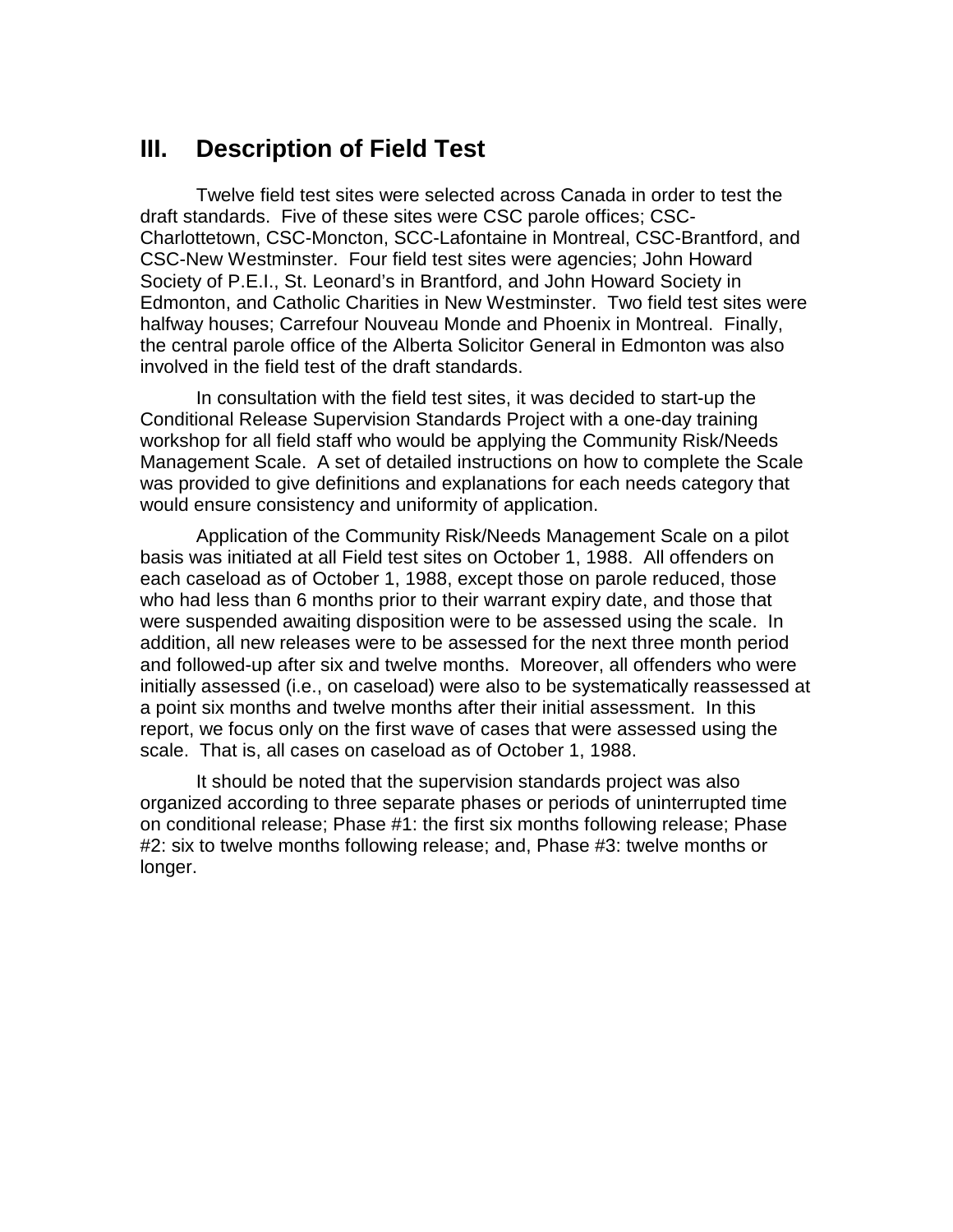# **IV.Preliminary Findings**

### **A. Sample Size**

**TABLE 1.**

A total of 453 male offenders were assessed by 50 parole supervisors in twelve separate field test sites across Canada. The distribution of cases across the 12 field test sites is shown in Appendix C.

### **B. Characteristics Of Sample**

Table 1 provides a breakdown of the time under supervision and the release status for all cases who were assessed. As Table 2 indicates, the sample is largely represented by Phase #3 cases (39.3%), followed by those cases in Phase #1 (35.8%) and Phase #2 (24.9%).

With respect to release status, we see the expected variation according to which Phase of conditional release is being examined. As expected, the majority of those on conditional release in Phase #1 (O to 6 months) were on Day Parole (51.1%). In contrast, most of those on conditional release in Phase #2 (6 to 12 months) and Phase #3 (12 months and over) were on Full Parole (59.3% and 83.1%, respectively).

| <b>Characteristics of Sample</b> |                      |          |         |               |              |
|----------------------------------|----------------------|----------|---------|---------------|--------------|
| Phase 1:                         | Phase 2:             |          |         | Phase 3:      |              |
| 0 - 6 Months                     | 6 - 12 Months        |          |         | $12$ = months |              |
| $(n=162)$                        | $(n-113)$            |          |         | $(n=178)$     |              |
| 35.8%                            | 24.9%                |          |         | 39.3%         |              |
|                                  |                      |          |         |               |              |
| M.S.<br>Full<br>Day              | Full<br>Day          | M.S.     | Day     | Full          | M. S.        |
| Parole<br>Parole                 | Parole<br>Parole     |          | Parole  | Parole        |              |
| $(n=86)$<br>$(n=34)$<br>$(n=42)$ | $(n=22)$<br>$(n=67)$ | $(n=24)$ | $(n=6)$ | $(n=148)$     | $(n=24)^{4}$ |
|                                  |                      |          |         |               |              |
| 21.0%<br>53.1%<br>25.9%          | 19.5%<br>59.3%       | 21.2%    | 3.4%    | 83.1%         | 13.5%        |

Figure 1 contrasts the distribution of cases in the sample, by category of conditional release, with the distribution occurring nationally within the CSC. As Figure 1 shows, the distribution of cases studied (i.e., day parole 25.2%, full parole 55%, and mandatory supervision 19.8%) compares favorably with the proportion of cases nationally within the CSC under each category of conditional release (day parole 20%, full parole 52%, and mandatory supervision 28%).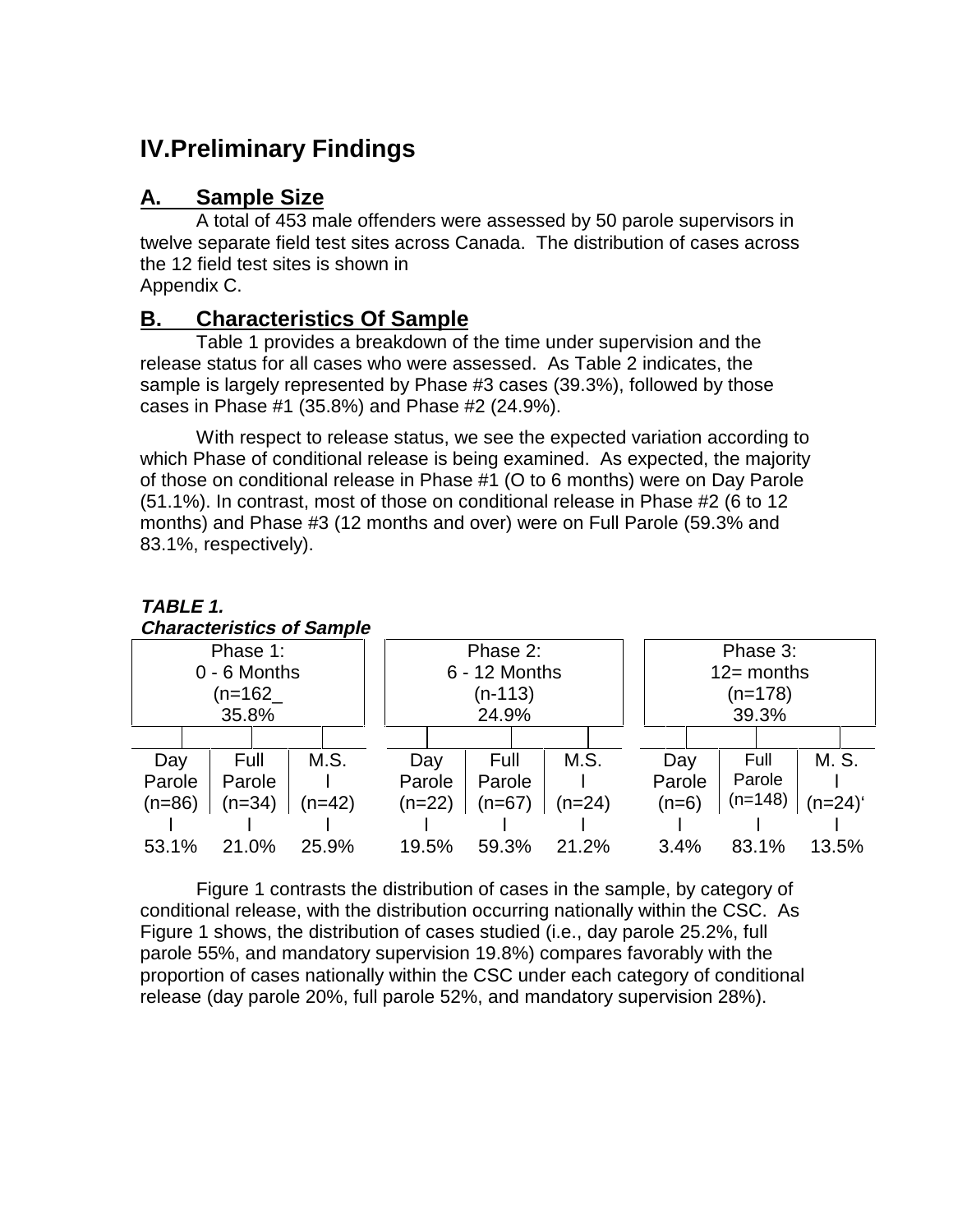### **FIGURE 1**

CONDITIONAL RELEASE STATUS: SAMPLE AND NATIONAL POPULATIONS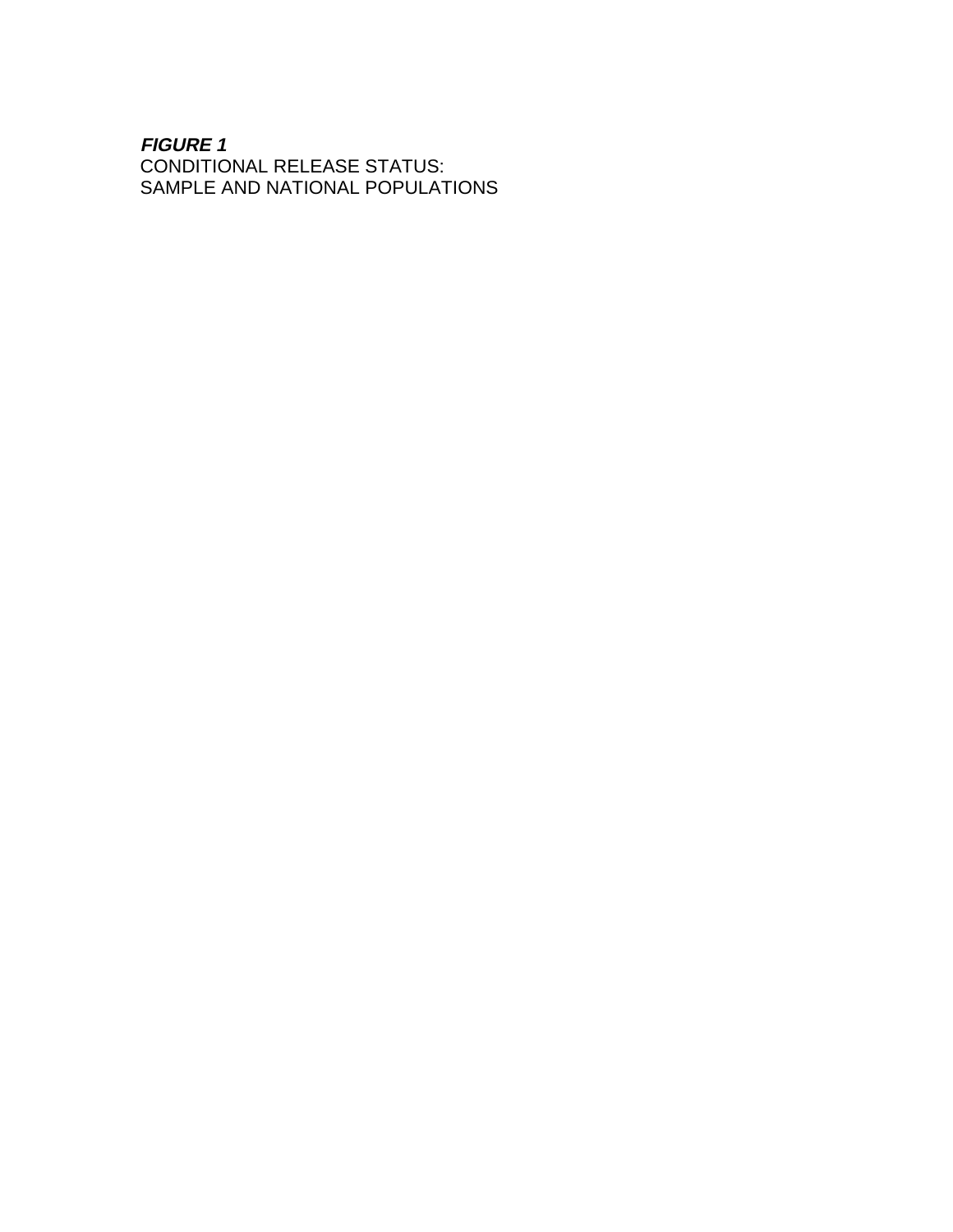# **C. Criminal History Risk Levels**

In order to determine level of criminal history risk, case managers who were unable to complete SIR scales could either rely on the National Parole Board's assessment of risk (i.e., low versus not low) or use their own judgment of criminal history risk based on a thorough review of the offender's criminal record. Below, we show how the cases assessed were distributed by criminal history risk level. We note that 49.9% were classified as low risk and that 50.1% were classified as high risk.

| I RISK LEVEL | PERCENTAGE OF CASES |
|--------------|---------------------|
| I LOW        | 49.9                |
| l HIGH       | 50 1                |

The overall 50-50 split that we obtained in classifying offenders into differential criminal history risk levels serves to illustrate the kinds of practical limitations that traditional "risk assessments" can have for correctional decisionmakers. Essentially fixed and unchangeable, criminal history risk criteria appear to not only lose their predictive value over time (i.e., with more time under supervision) but they also remain fairly unresponsive to differential management strategies on conditional release. This dilemma has led us and other jurisdictions to develop assessment tools made up of Case Need factors that are both empirically related to release outcome and responsive to intervention. The rationale is that as need areas are addressed, the relative risk the offender represents will be reduced and less supervision and contact will be required to manage that offender effectively in the community.

### **D. Case Needs Levels**

In working towards the development of a clear and comprehensive approach to assessing offender 'Case Needs', we looked at both the nature and level of needs presented, and sought to determine whether independently, or in combination, these factors were related to release outcomes. At this point, we also examined four different methods for scoring the 'Case Needs' component of the Community Risk/Needs Management Scale. These included:

- 1) global ratings of need level as provided by case managers,
- 2) simple tallies of the number of identified needs,
- 3) scaled ratings of need areas (i.e., the level of need was scaled from 0 to 3), and
- 4) weighted ratings of each need area (i.e., as indicated by a statistical analysis of the strength of relationship between each need area and likelihood of reoffending).

In exploring each of the above-mentioned scoring methods, it should be noted that we sought to base alternative methods for scoring the Scale on the distribution of cases that was achieved by the case manager's global ratings of Case Needs. That is, regardless of the method used, the same number of cases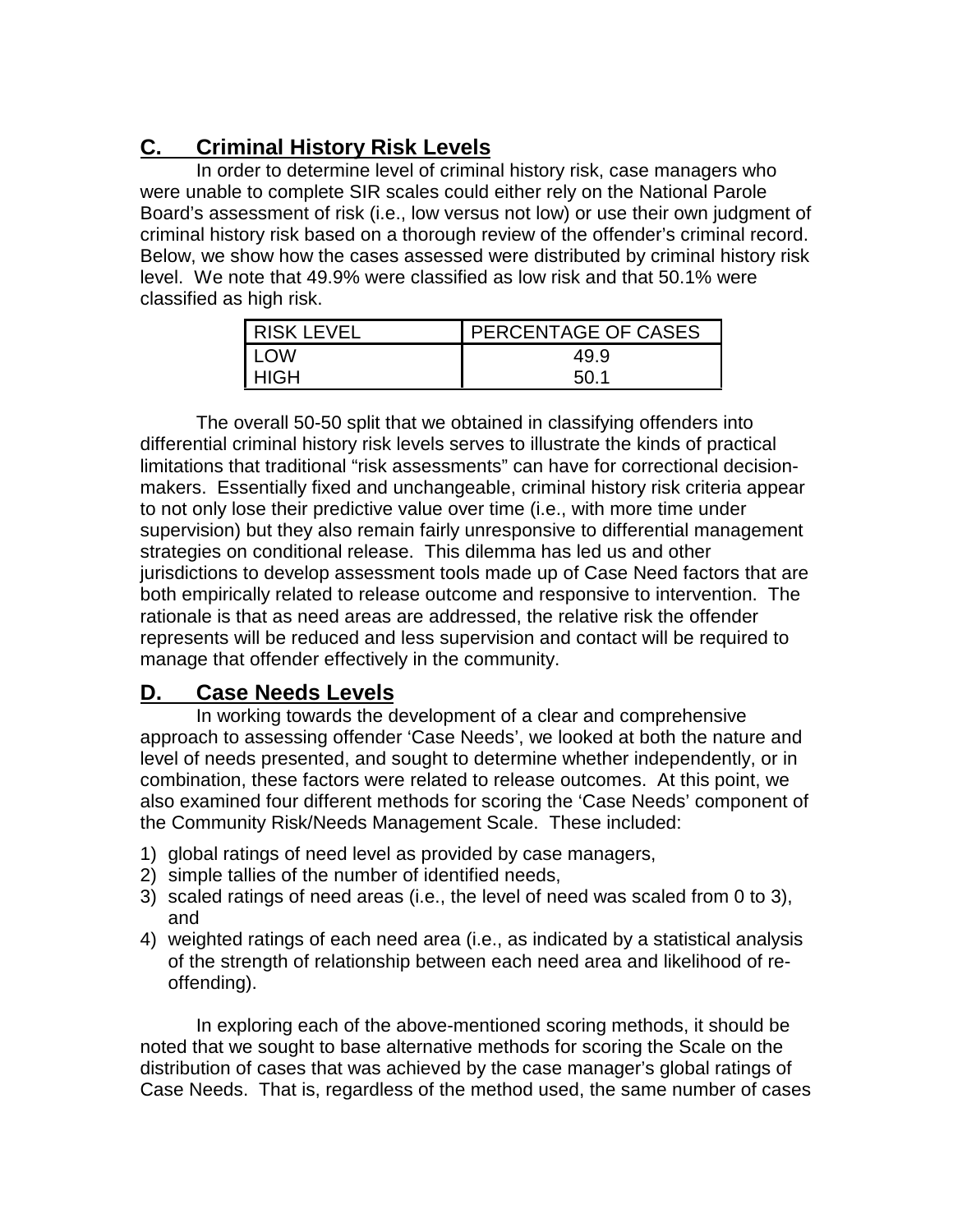would be distributed across the Needs level groupings. Within this distribution, we examined four different methods for scoring the Scale.

### **Global Ratings of Case Needs**

A global rating of an offender's Case Needs was simply the compilation of case manager's professional judgments into one of three need levels; 'low", 'medium', and 'high'.

Below, we show how offenders were distributed according to global ratings of Case Needs that were provided by case managers. We note that the majority of offenders were assessed by case managers as low needs (51.2%). In contrast, only 30.0% of cases were assessed as medium needs and 18.8% as high needs.

| NEEDS LEVEL   | PERCENTAGE OF CASES |
|---------------|---------------------|
| <b>LOW</b>    | 51.2                |
| <b>MEDIUM</b> | 30.0                |
| HIGH          | 18 R                |

### **Simple Summation of Identified Needs**

Ratings on each need dimension were provided by case managers with particular emphasis on the most recent contacts with the offender. These ratings were re-scored into a binary format (i.e., 0 or 1), indicating simply whether a particular need was either identified or not identified by the supervising case manager. For example, a need area (i.e., employment pattern) requiring "some need for improvement" or "considerable need for improvement" would be an identified need and scored as "1".

Table 2 shows the percentage of cases with identified needs who were assessed using the Scale. As Table 2 shows, all of the need dimensions that were covered by the scale were evidenced in the sample. Notably, 40.4% of the cases were assessed by case managers as having a companions/significant others need, 36.9% of the cases assessed had a financial management need, and 35% of the cases assessed had an employment pattern need.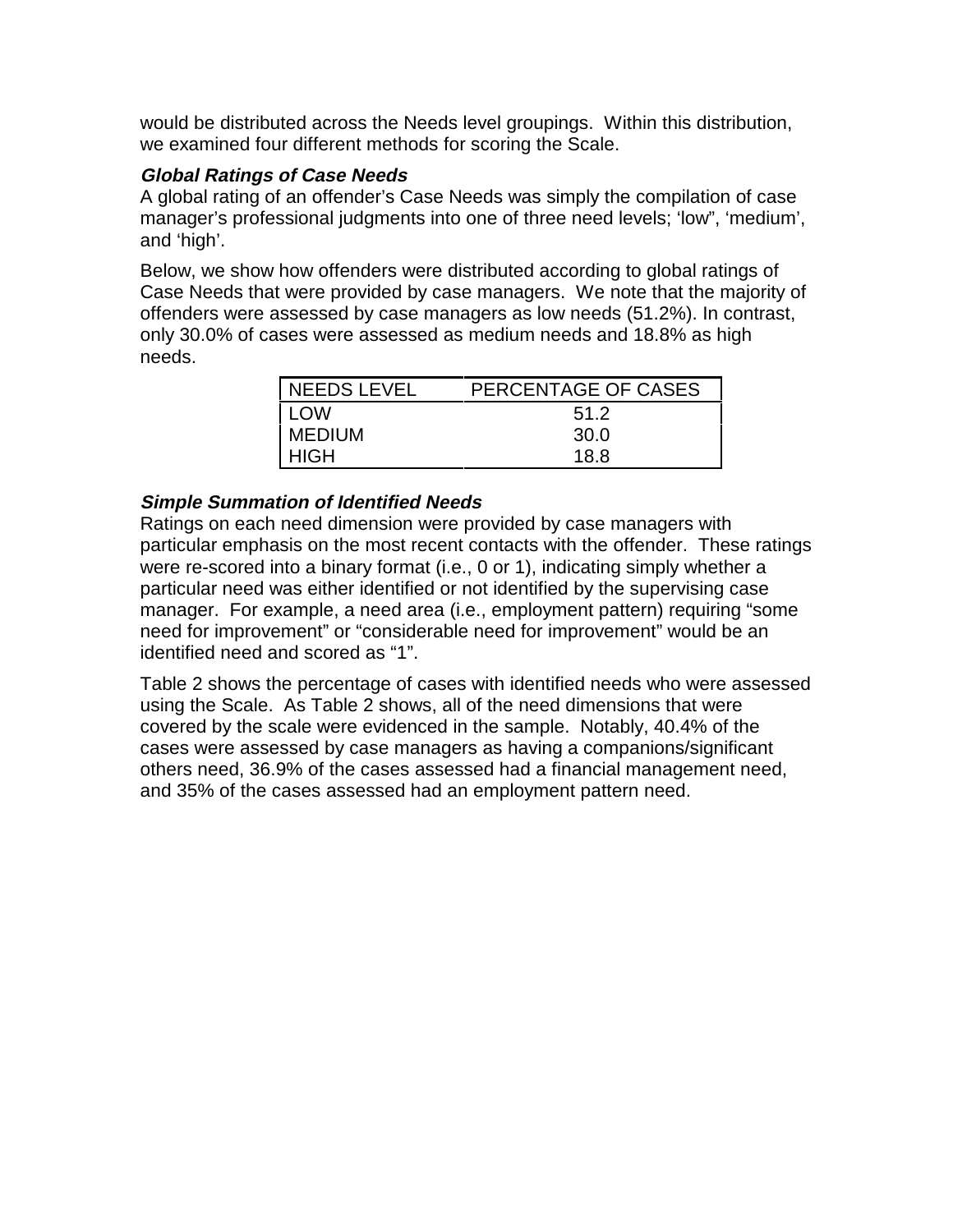### **TABLE 2.**

**Percentage of Cases with Identified Needs**

| <b>Need Dimension</b>          | # of Cases | %    |
|--------------------------------|------------|------|
| Academic/vocational skills     | 94         | 20.8 |
| <b>Employment pattern</b>      | 158        | 35.0 |
| Financial management           | 167        | 36.9 |
| Marital/family relationships   | 150        | 33.2 |
| Companions/significant others  | 182        | 40.4 |
| Accommodation                  | 70         | 15.5 |
| Behavioral/emotional stability | 157        | 34.8 |
| Alcohol usage                  | 84         | 18.6 |
| Drug usage                     | 71         | 15.7 |
| Mental ability                 | 39         | 8.7  |
| Health                         | 41         | 9.1  |
| Attitude                       | 112        | 25.1 |

In moving towards a more sophisticated scoring mechanism for the Scale, we added the number of needs that were identified for each offender and constructed a total Case Needs score for each case. Summed in this fashion, the total Case Needs score could range from 0 to 12. With respect to the total number of identified needs, Table 3 presents the percentage distribution of identified needs total scores (i.e., multineed cases). We note that 72.4% of the cases assessed had at least one identified need, 55.6% had at least two identified needs, and 47.4% had at least three identified needs on conditional release. Interestingly, only 27.6% of the cases were assessed as having no identified needs.

### **TABLE 3.**

### **Percentage Distribution of Identified Needs Total Scores**

|          | # of Identified Needs | # of Cases                      | Percent                                | Cumulative<br>Percent                         |
|----------|-----------------------|---------------------------------|----------------------------------------|-----------------------------------------------|
| 'low'    | $\overline{2}$        | 125<br>76<br>37                 | 27.6<br>16.8<br>8.2                    | 27.6<br>44.4<br>52.6                          |
| 'medium' | 3<br>4<br>5           | 55<br>44<br>23                  | 12.1<br>9.7<br>5.1                     | 64.7<br>74.4<br>79.5                          |
| 'high'   | 6<br>8<br>9<br>10     | 21<br>23<br>25<br>11<br>10<br>3 | 4.6<br>5.1<br>5.5<br>2.4<br>2.2<br>0.7 | 84.1<br>89.2<br>94.7<br>97.1<br>99.3<br>100.0 |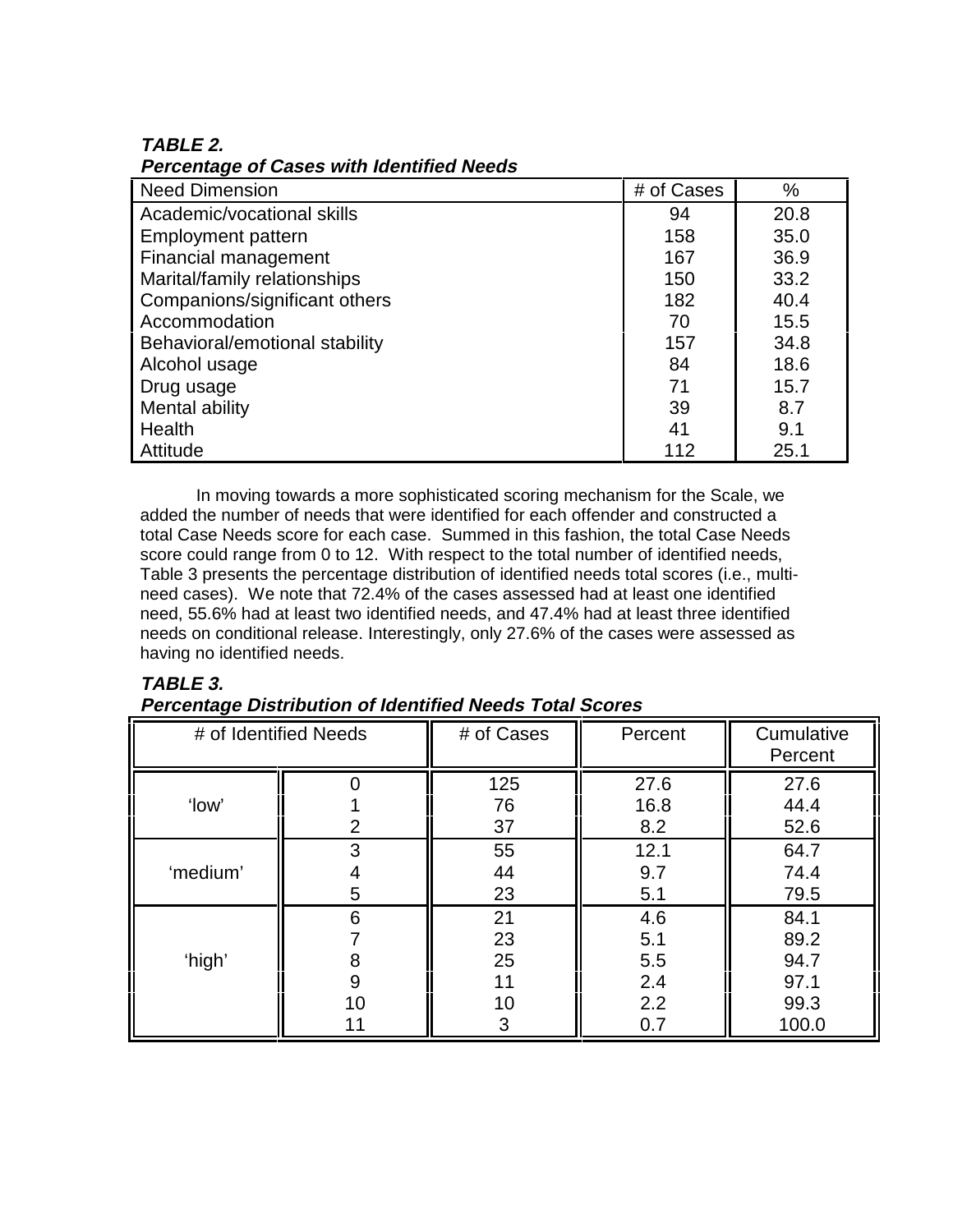In keeping with the distribution of cases prescribed by the case manager's global ratings, the total Case Needs scores were divided into the three groupings as shown below.

| <b>NEED LEVEL</b> | # OF IDENTIFIED NEEDS % OF CASES |      |
|-------------------|----------------------------------|------|
| LOW               | (O to 2)                         | 52.6 |
| <b>MEDIUM</b>     | (3 to 5)                         | 26.9 |
| HIGH              | ั6+                              | 20.5 |

### **Scaled Ratings of Identified Needs**

Scaled ratings for each need dimension were generated by simply assigning the following values: 101 for "factors seen as an asset to community adjustment", Ill for "no immediate need for improvement", 121 for "some need for improvement", and 131 for "considerable need for improvement".

For each need area, Table 4 shows the percentage distribution of the various scaled ratings. As Table 4 clearly indicates, there is considerable variation in scaled ratings within each need area. For example, within the 'employment pattern' need area, 22.1% of the cases were seen to have their employment as an asset to community adjustment, 42.9% were viewed as having no immediate need for improving their employment, 23.5% were assessed to have some need to improve their employment situation, and 11.5% were rated as having an employment pattern which had considerable need for improvement.

|                                | Scaled<br>Rating |      |      |      |
|--------------------------------|------------------|------|------|------|
| <b>Identified Need</b>         | $^{\prime}0'$    | 4'   | '2'  | '3'  |
| Academic/vocational skills     |                  | 79.2 | 16.4 | 4.4  |
| <b>Employment pattern</b>      | 22.1             | 42.9 | 23.5 | 11.5 |
| Financial management           | 14.8             | 48.2 | 15.7 | 11.3 |
| Marital/family relationships   | 22.1             | 44.7 | 23.5 | 9.7  |
| Companions/significant others  | 18.4             | 41.2 | 30.6 | 9.8  |
| Accommodation                  | 35.2             | 49.3 | 10.4 | 5.1  |
| Behavioral/emotional stability |                  | 65.2 | 23.5 | 11.3 |
| Alcohol usage                  |                  | 81.4 | 11.7 | 6.9  |
| Drug usage                     |                  | 84.2 | 8.7  | 7.1  |
| Mental ability                 |                  | 91.3 | 6.9  | 1.8  |
| Health                         |                  | 90.9 | 7.4  | 1.8  |
| Attitude                       | 20.1             | 54.8 | 20.1 | 4.9  |

### **TABLE 4.**

### **Percentage Distribution of Scaled Ratings Within Need Areas**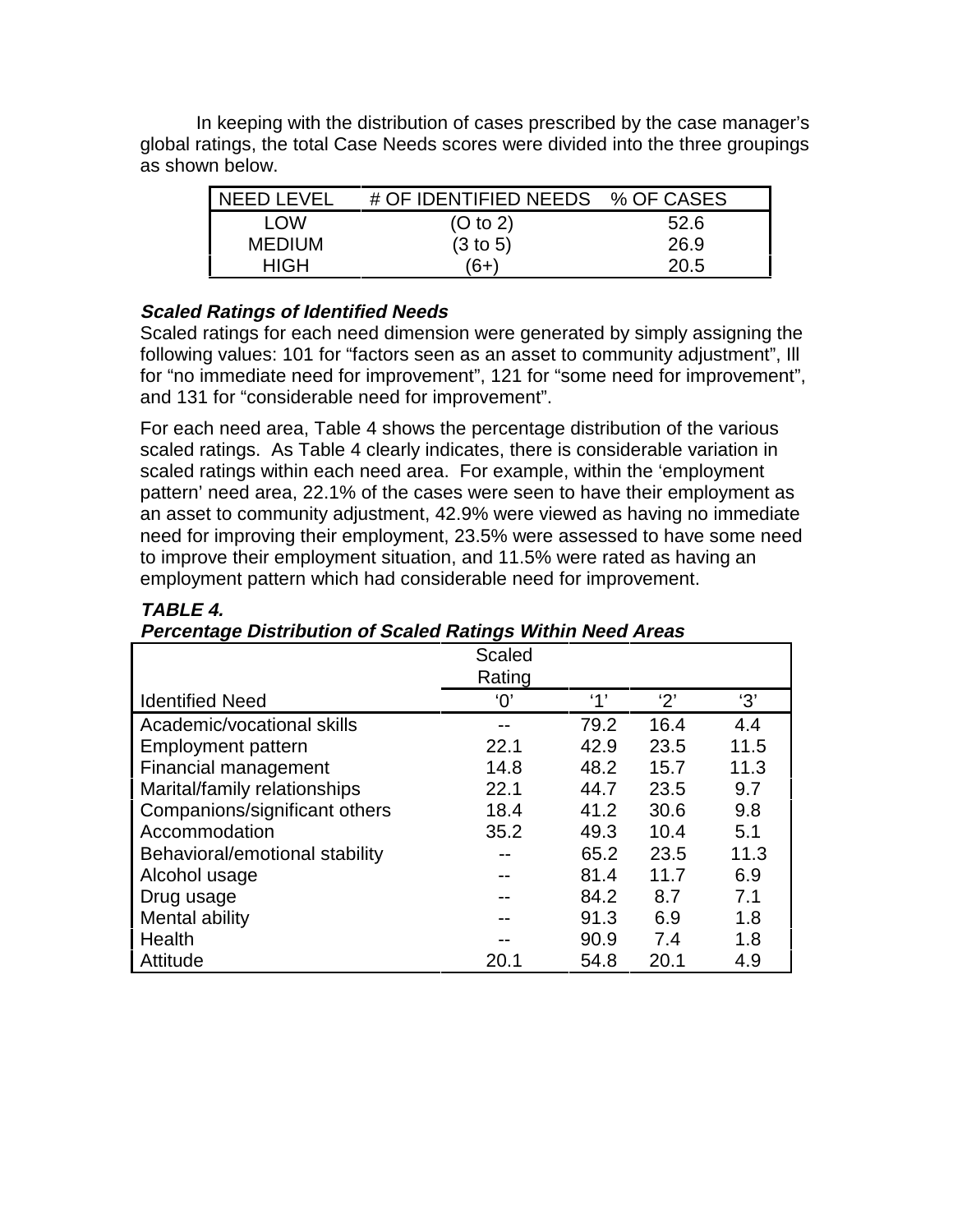Again, in moving towards another scoring mechanism for the Scale, we then added together the ascribed values for each scaled rating into a Case Needs score for each case. Scored in this manner, the total scores on the Case Needs Scale could range from 0 to 36 for all offenders.

With respect to the Case Needs scored in this fashion, Appendix D presents the percentage distribution of total Case Needs scores.

Once more, utilizing the distribution of cases derived from the case manager's global ratings, the total Case Needs scores using scaled ratings fell into three Case Needs level groupings as shown below.

| <b>Need Level</b> | <b>Total Needs Score</b> | % of Cases |
|-------------------|--------------------------|------------|
| Low               | (0 to 13)                | 51.7       |
| Medium            | (14 to 18)               | 28.5       |
| High              | (19+)                    | 19.9       |

### **Weighted Ratings of Case Needs**

In exploring a statistically derived scoring mechanism for the Scale, we decided to weight the scaled ratings of each need area according to the relative strengths and directions of the relationships that were found to exist between scaled need ratings and outcomes on conditional release (see Appendix E). For the actual weights used for each need dimension see Appendix F.

With respect to the scaled need ratings weighted in this manner, Appendix G presents the percentage distribution of Case Needs total scores derived from weighted ratings.

Similarly, we again applied the distribution of cases derived from the case manager's global ratings. As shown below, the total Case Needs scores fell into the following three groupings:

| <b>Need Level</b> | <b>Total Needs Score</b> | % of Cases |
|-------------------|--------------------------|------------|
| Low               | $(-8 \text{ to } 2)$     | 50.8       |
| Medium            | (3 to 11)                | 29.6       |
| High              | ั12+`                    | 19.7       |

### **E. Criminal History Risk And Outcome On Conditional Release**

An important question that remains is the relationship between criminal history risk and case needs assessments and subsequent conditional release outcome. Failure on conditional release included suspension warrants issued within six months of initial assessment and revocations within an extended nine month follow-up period. The reason we chose to extend the length of follow-up for revocations was to allow some extra time for any procedural delays (i.e., court, etc.) to be resolved among those cases who had also been suspended within the six month follow-up period. It should be noted that even by extending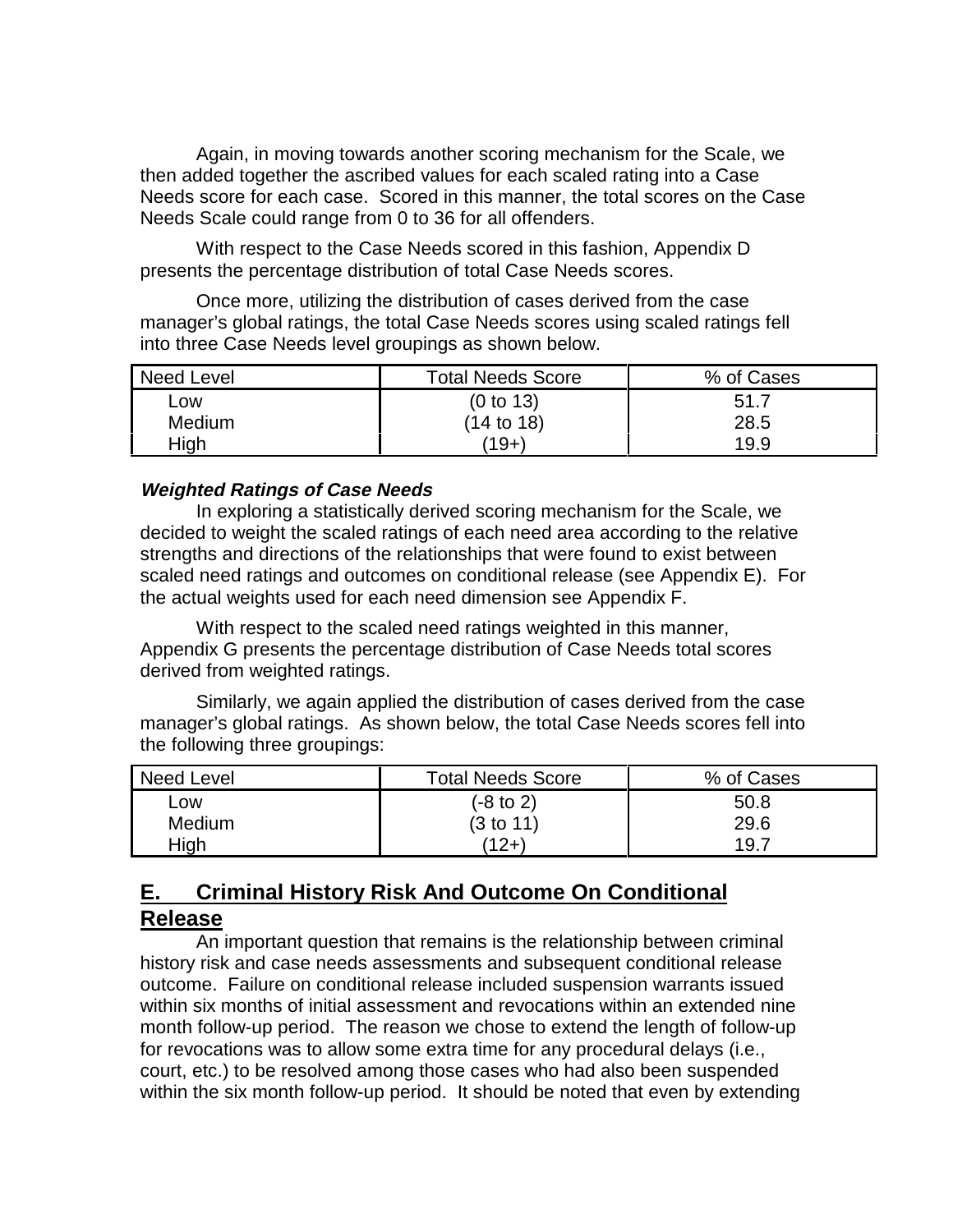the follow-up period an extra three months for revocations, we are not capturing the full extent of revocations which may have been initiated through suspensions which occurred during the first six months of follow-up.

Overall, 104 (23%) cases who were assessed during the field test were suspended within six months of their assessment. In addition, 58 (12.8%) cases were subsequently revoked within a nine month follow-up period. we were able to determine the exact reason for suspension in only 50% of the cases who participated in the field test. Of these, the majority (55.8%) were suspended for involvement in criminal activity (i.e., break and enter 9.6%, theft under 5.8%, armed robbery 3.8%). Alcohol consumption (23.1%) and use of non-prescription drugs (5.8%) were also major reasons for suspension while on conditional release.

In Table 5, we present the overall percentage distribution of cases who failed (i.e., suspended and revoked) within the two criminal history risk level groupings (i.e., low versus high). As expected, those offenders who were classified as high risk had the highest rates of suspension (36.6%) and revocation (21.2%) on conditional release, with those classified as low risk showing considerably lower rates of failure.

### **TABLE 5.**

### **Percentage of Cases Failing on Conditional Release within Criminal History Risk Level Categories**

| <b>Risk Level</b> | <b>Outcome Measure</b> |            |  |
|-------------------|------------------------|------------|--|
|                   | Suspension             | Revocation |  |
|                   | $(n=104)$              | (n=58)     |  |
| Low $(n=226)$     | 9.3%                   | 4.4%       |  |
| High (n-227)      | 36.6%                  | 21.2%      |  |

### **F. Case Needs And Outcomes On Conditional Release**

Table 6 shows the number of cases in the sample where a particular need was identified. For each need area, the Table also shows the percentage distribution of failures (i.e., suspensions) associated with that need. Statistical analysis revealed that only two of the twelve need factors assessed did not significantly relate to failure on conditional release. The two need factors found not to be significant were mental ability and health.

The ten need factors which significantly differentiated between failure and success on conditional release were related to outcome as follows: 1) the more an offender's specific vocational skills and/or education caused interference, the higher the probability was of that offender being suspended; 2) the less stable an offender's employment pattern, the greater the likelihood of that offender being suspended; 3) the more ineffective an offender was in managing personal finances, the greater were his chances of being suspended; 4) the less satisfying an offender's marital/family relationships, the more likely that offender was to be suspended; 5) the more negative an offender's associations in the community, the higher the probability of being suspended; 6) the less satisfactory an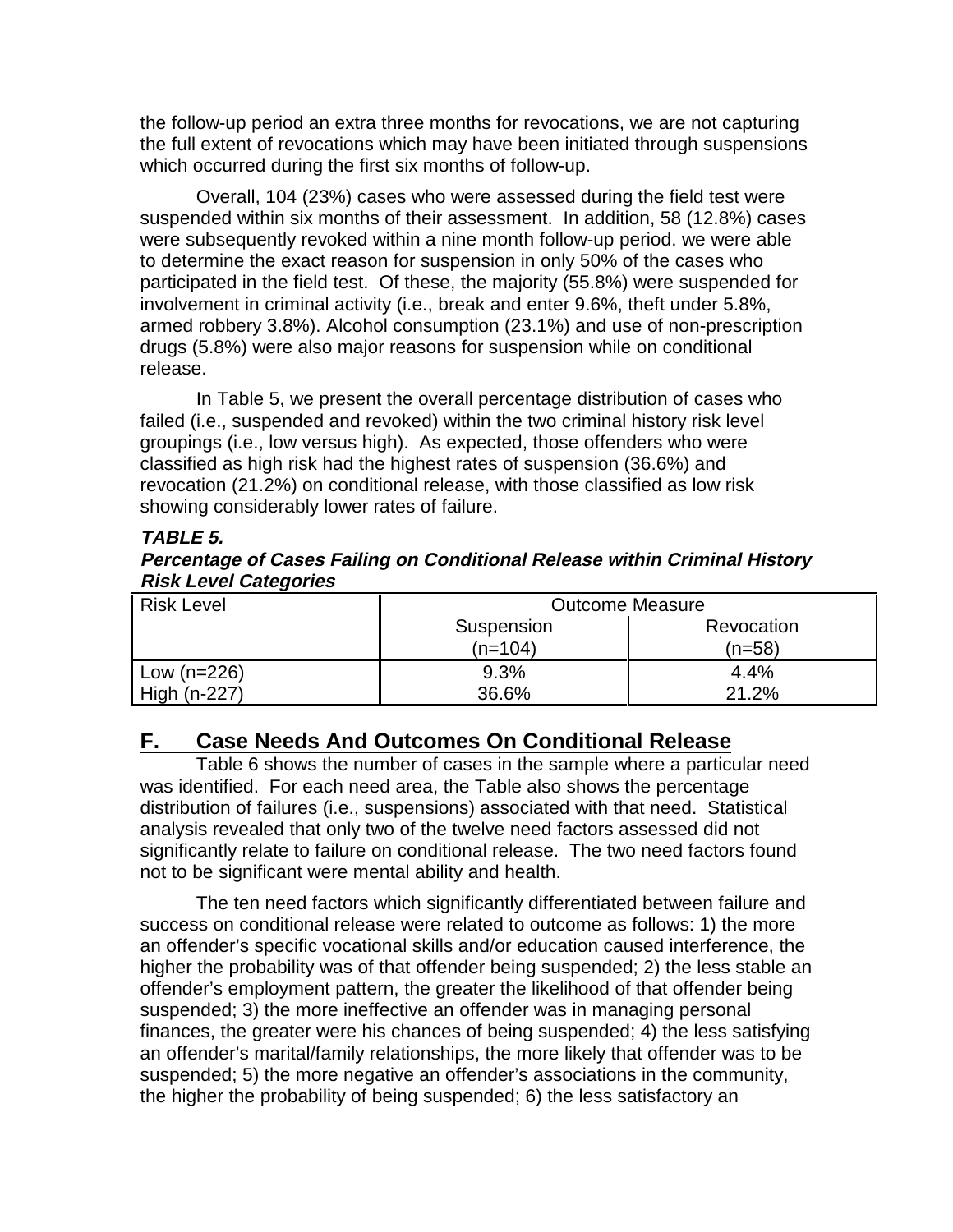offender's accommodation was in the community, the greater the likelihood of that offender being suspended; 7) the more behaviorally or emotionally unstable an offender, the greater were his chances of being suspended; 8) the more dysfunctional an offender's alcohol usage, the more likely that offender was to be suspended; 9) the more dysfunctional an offender's drug usage, the more likely that offender was to be suspended; and 10) the less responsive the offender was to assistance, the greater were the chances of being suspended.

| Outcome on Conditional Release for Cases with Identified Needs (%) |                   |            |                    |  |  |
|--------------------------------------------------------------------|-------------------|------------|--------------------|--|--|
|                                                                    | % with            | Suspension | Significant        |  |  |
|                                                                    | <b>Identified</b> | within six | <b>Statistical</b> |  |  |
| <b>Need Dimension</b>                                              | need              | months     | relations          |  |  |
| Academic / vocational skills                                       | 20.8              | 35.1       | **                 |  |  |
| <b>Employment pattern</b>                                          | 35.0              | 36.1       | ***                |  |  |
| <b>Financial Management</b>                                        | 37.0              | 37.1       | ***                |  |  |
| Marital / family relationships                                     | 33.2              | 37.3       | $***$              |  |  |
| Companions / significant others                                    | 40.4              | 40.7       | ***                |  |  |
| Accommodation                                                      | 15.5              | 45.7       | ***                |  |  |
| Behavioral / emotional stability                                   | 34.8              | 34.4       | ***                |  |  |
| Alcohol usage                                                      | 18.6              | 46.4       | ***                |  |  |
| Drug usage                                                         | 15.7              | 39.4       | ***                |  |  |
| Mental ability                                                     | 8.7               | 28.2       | ns                 |  |  |
| Health                                                             | 9.1               | 14.6       | ns                 |  |  |
| Attitude                                                           | 25.1              | 40.2       | ***                |  |  |
| Note: $ns = non-significant; ** p < .01; ** p < .001$              |                   |            |                    |  |  |

### **TABLE 6.**

Table 7 presents the percentage distribution of failures (i.e., suspensions) associated with each particular scaled rating. It can be seen from the results that when scaled ratings for each need factor are used, a consistent pattern of outcomes emerges. That is, we see that as scaled ratings increase so do the number of cases failing. only one need factor did not hold with this common direction. The need factor found not to be consistent was health. In fact, the findings suggest that if health is causing interference in an offender's daily functioning then they are more likely to be successful on conditional release.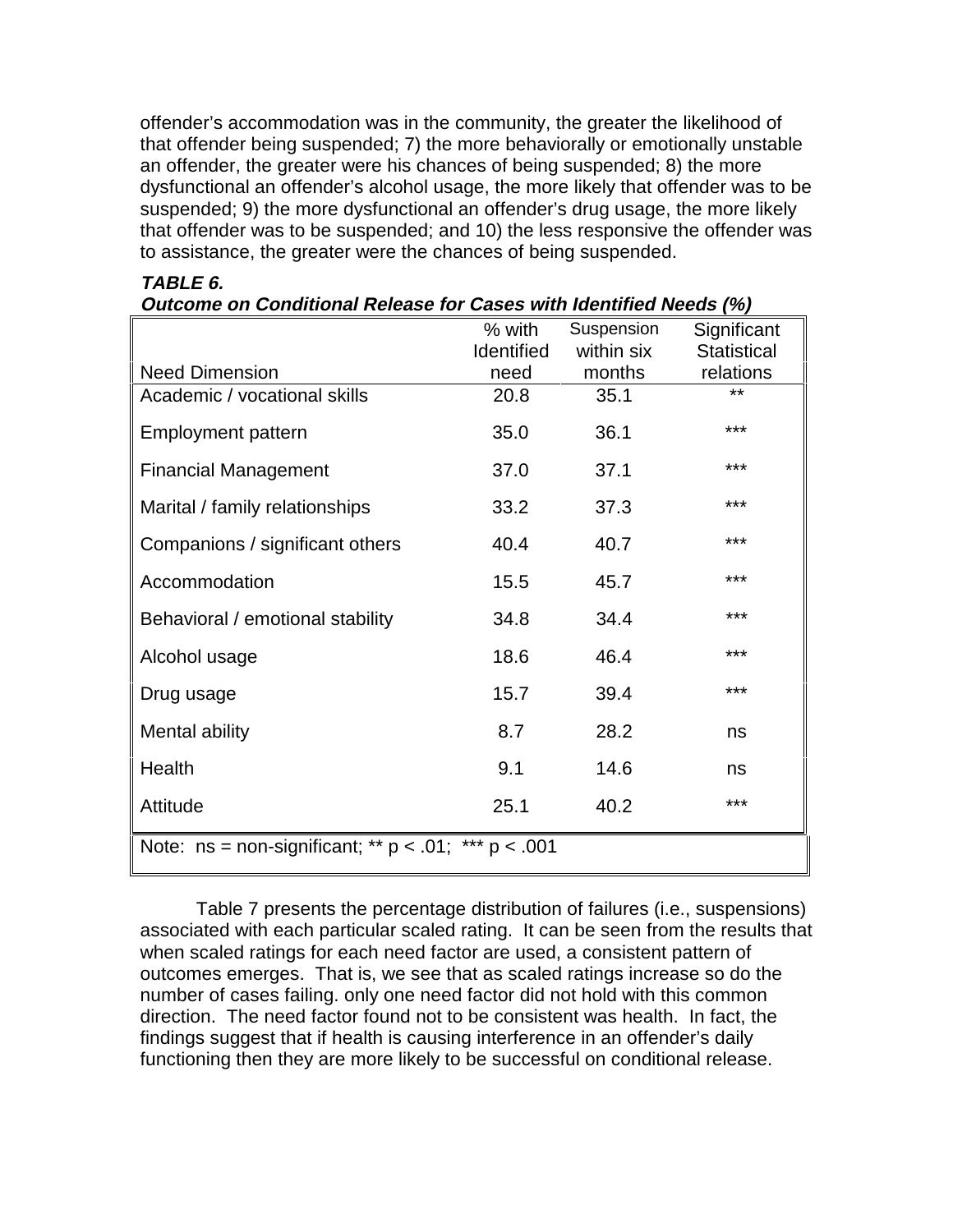|                                | <b>Scaled Rating</b> |      |      |      |
|--------------------------------|----------------------|------|------|------|
| <b>Identified Need</b>         | $^{\prime}O'$        | (4)  | '2'  | '3'  |
| Academic/vocational skills     |                      | 19.8 | 35.1 | 35.0 |
| Employment pattern             | 6.0                  | 21.1 | 35.9 | 36.5 |
| Financial management           | 4.5                  | 17.4 | 37.1 | 37.3 |
| Marital/family relationships   | 8.0                  | 19.8 | 35.9 | 40.9 |
| companions/significant others  | 1.2                  | 15.6 | 38.4 | 47.7 |
| Accommodation                  | 6.3                  | 27.8 | 51.1 | 34.8 |
| Behavioral/emotional stability |                      | 16.7 | 34.0 | 35.3 |
| Alcohol usage                  |                      | 17.7 | 45.3 | 48.4 |
| Drug usage                     |                      | 20.0 | 41.0 | 37.5 |
| Mental ability                 |                      | 22.7 | 29.0 | 25.0 |
| Health                         |                      | 24.0 | 15.2 | 12.5 |
| Attitude                       | 7.8                  | 21.2 | 38.9 | 45.5 |

#### **TABLE 7. Outcome on Conditional Release for Cases with Scaled Ratings of Identified Needs**

In Table 8, we show the overall percentage of cases who failed on conditional release within the three Case Needs level groupings using the four different scoring methods. As expected, those offenders who were classified as high and medium case needs had the highest rates of suspension and revocation on conditional release, with those classified as low case needs showing proportionately lower rates of failure.

While considerable predictive value was found for each scoring method, it was found that better levels of precision, and more apparent differentiation could be achieved by using the most sophisticated "weighted ratings" method for classifying offenders. The disadvantage, however, is that this method requires some summation and calculation that may be perceived by case managers as too mechanistic and clerical in nature.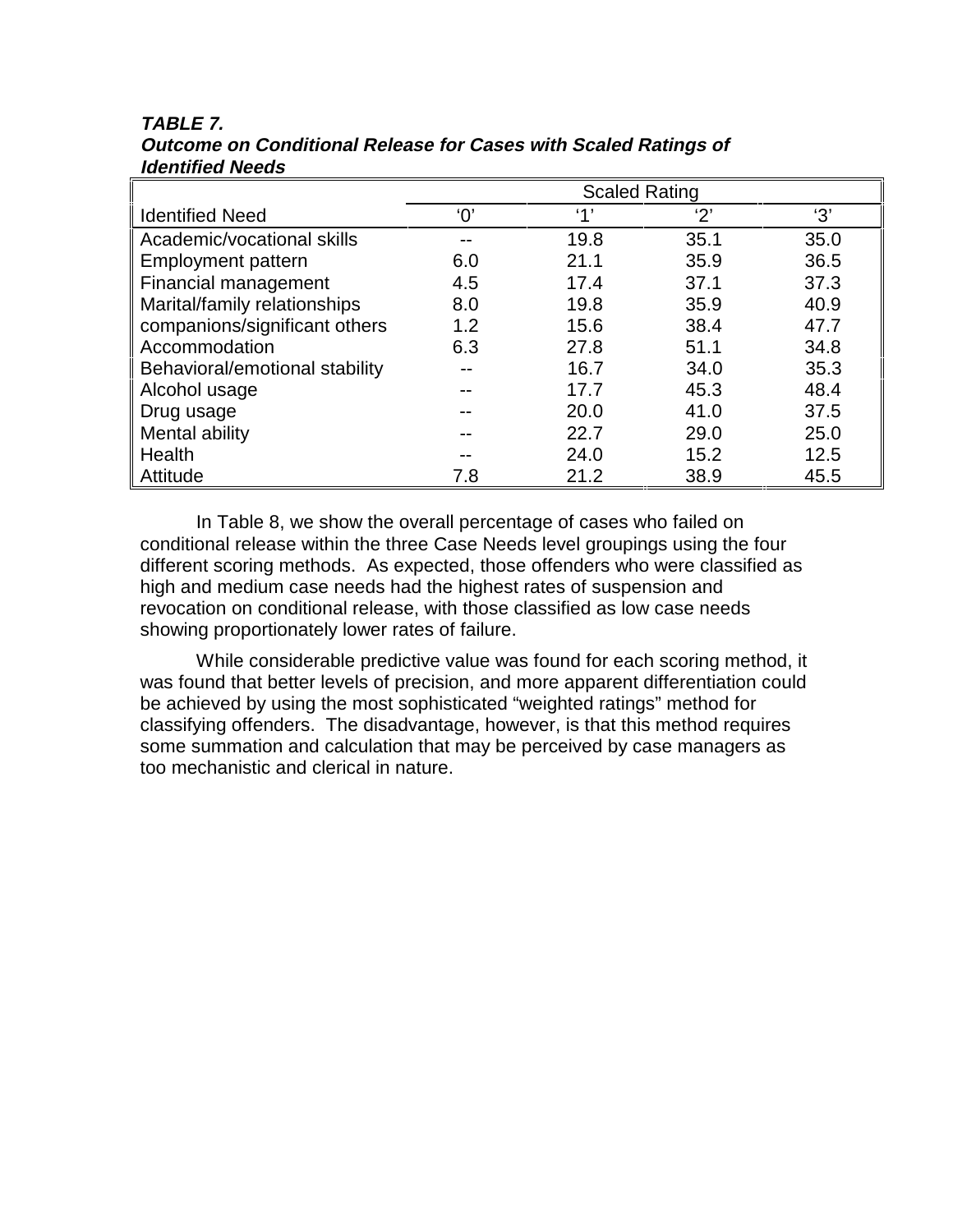### **TABLE 8.**

| MEUDUS            |         |           |         |          |
|-------------------|---------|-----------|---------|----------|
| Criterion/        | Global  | Simple    | Scale   | Weighted |
| <b>Need Level</b> | Ratings | Summation | Ratings | Ratings  |
| Suspension        |         |           |         |          |
| Low               | 10.8    | 11.3      | 11.5    | 10.9     |
| Medium            | 32.4    | 26.2      | 24.0    | 23.1     |
| High              | 41.2    | 48.4      | 51.1    | 53.9     |
| Revocation        |         |           |         |          |
| Low               | 4.7     | 4.6       | 4.3     | 3.9      |
| Medium            | 19.9    | 16.4      | 15.5    | 16.4     |
| High              | 25.5    | 29.0      | 31.1    | 30.3     |

**Conditional Release Outcomes for Needs Levels Using Different Scoring Methods**

### **G. Predictive Accuracy Statistics for Different Scoring Procedures of Case Needs**

In order to establish the comparability of predictive accuracy and efficiency of the various methods for scoring Case Needs, we present in Table 9 several measures of predictive efficiency. Correctly classified cases refers to the percentage of cases that were correctly identified as failures or successes by each scoring method. Correctly identified failures refers simply to those cases that were predicted to fail on conditional release and did so. Finally, Relative Improvement Over Chance (Loeber & Dishion, 1983) provides a measure of predictive efficiency which is less sensitive to varying base rates (i.e, overall failure rates) and selection rates (i.e., predicted failure rates).

In general, one expects that using a more sophisticated scoring procedure will result in better predictive accuracy and efficiency. This does not always turn out to be the case, especially when examining different outcome measures. As Table 9 indicates, relatively few gains in predictive accuracy and efficiency are to be made by using more sophisticated means of scoring Case Needs for determining an offender's probability of suspension. On the other hand, there are consistent gains in predictive accuracy and efficiency to be made with level of sophistication in assessing Case needs for determining an offender's probability of revocation. of special note, the weighted ratings method was found to perform considerably better than global ratings of identified needs for revocations.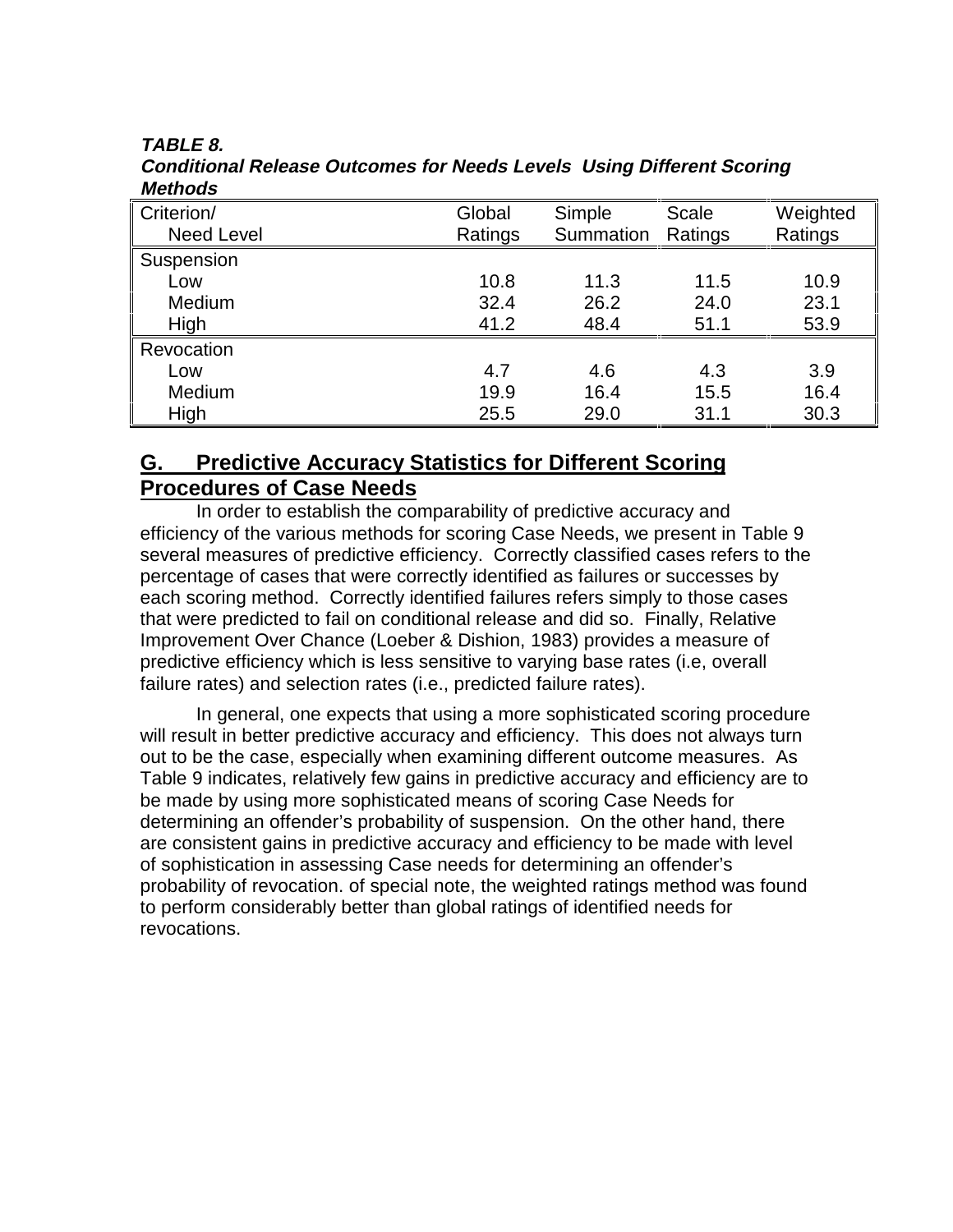|                                            |            | Correctly         | Relative    |
|--------------------------------------------|------------|-------------------|-------------|
| Criterion /                                | Correctly  | <b>Identified</b> | Improvement |
| Mehtod                                     | Classified | <b>Failures</b>   | Over        |
|                                            |            |                   | Chance      |
|                                            | %          | $\%$              | $\%$        |
| Suspensions/ $(BR = 23.0)$                 |            |                   |             |
| <b>Global ratings of Need Level</b>        | 63.1       | 76.0              | 53.1        |
| Simple Tallies of Identified Needs         | 63.6       | 74.0              | 50.6        |
| <b>Scaled Ratings of Nead Areas</b>        | 62.7       | 74.0              | 49.7        |
| Weighted Ratings of Each Need Area         | 62.7       | 76.0              | 52.7        |
|                                            |            |                   |             |
| Revocations/ $(BR = 12.8)$                 |            |                   |             |
| <b>Global Ratings of Identified Needs</b>  | 59.2       | 81.0              | 53.0        |
| Simple Tallies of Identified Needs         | 60.5       | 81.0              | 63.9        |
| Scaled ratings of Need Areas               | 60.0       | 82.8              | 66.6        |
| <b>Weighted Ratings of Each Need Areas</b> | 59.6       | 84.5              | 69.4        |

**TABLE 9. Community Risk/Needs Management Scale: Predictive Accuracy Statistics for Different Scoring Procedures**

BR= Base Rate; Overall suspension and revocation rates.

### **H. Combined Risk/Needs Levels and Outcome on Conditional Release**

Although we examined the predictive value of criminal history risk level and the various methods of determining Case Needs levels for differentiating outcomes of offenders on conditional release, another focus in this report was to explore the relationship between a combined risk/needs assessment and conditional release outcomes.

Table 10 presents the relationship between combined risk/needs levels and conditional release outcome for four separate scoring mechanisms (i.e., global rating, simple summation, scale ratings, and weighted ratings). The data presented include the percentage distribution of failures (i.e., suspensions) on conditional release associated with that risk/needs level. We also employed revocations as an outcome measure,, and compared combined risk/needs levels for each of the scoring mechanisms. The results of these runs are appended because they essentially replicate our findings using suspensions.

The risk/needs level combinations are ordered in Table 10 according to needs levels within criminal history risk from the highest to the lowest. It can be seen from the results that when criminal history risk and case needs are combined that consideration of an offender's needs is also critical. For example, in examining the effects of combining assessments of criminal history risk with each possible method of scoring case needs level, it was found that low risk and high need cases had higher rates of failure than high risk and low need cases.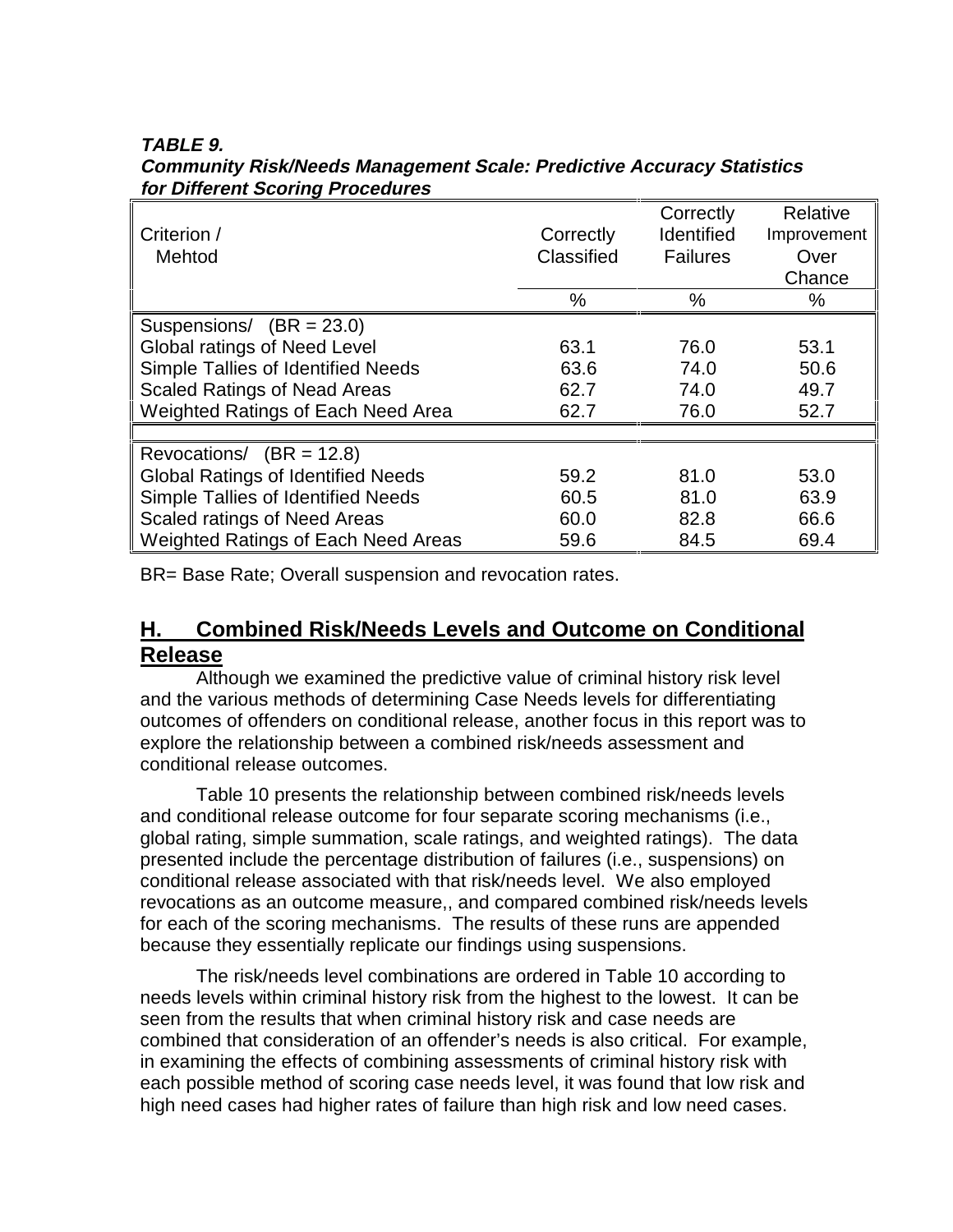Overall, the findings from this table suggest that a systematic method of combining criminal history risk and case needs is a worthwhile pursuit, especially in light of its predictive value in relation to conditional release outcomes. While the choice of any one particular scoring method for an assessment instrument is primarily dependent on the level of precision required, it is clear from the results that if minimal scoring effort is also a prime consideration then both may be gained by scaled ratings of identified needs. A closer look at Table 10 reveals that should Case Needs be scored in this manner, the number of failures in the low risk and medium need category would be reduced while at the same time placing more failures in the low risk and high need classification. More importantly, however, there is better separation between low risk-high need and high risk-low need cases in terms of failure rates on conditional release (49.9% and 24.0%, respectively).

While it is clear that improved differentiation among offenders can be achieved by systematically scoring the Case Needs, it is perhaps the relative ease in which the Case Needs levels can be computed using scale ratings of identified needs that makes this approach to scoring the scale the most attractive.

#### **TABLE 10 -**

**Conditional Release Outcomes for Combinations of Risk/Needs Levels for Different Scoring Procedures (Suspensions)**

| <b>Risk/Need Level</b>  | Global<br>Ratings | simple<br>Summatio | Scale<br>Rating | Weighted<br>Rating |
|-------------------------|-------------------|--------------------|-----------------|--------------------|
|                         |                   | n                  |                 |                    |
| Low Risk - Low Need     | 5.1               | 5.1                | 5.7             | 5.6                |
| Low Risk - Medium Need  | 13.6              | 9.1                | 6.5             | 6.7                |
| Low Risk - High Need    | 26.9              | 36.0               | 42.9            | 42.8               |
| High Risk - Low Need    | 22.4              | 23.5               | 24.0            | 22.9               |
| High Risk - Medium Need | 41.3              | 35.9               | 33.7            | 31.5               |
| High Risk - High Need   | 47.5              | 52.9               | 53.6            | 57.4               |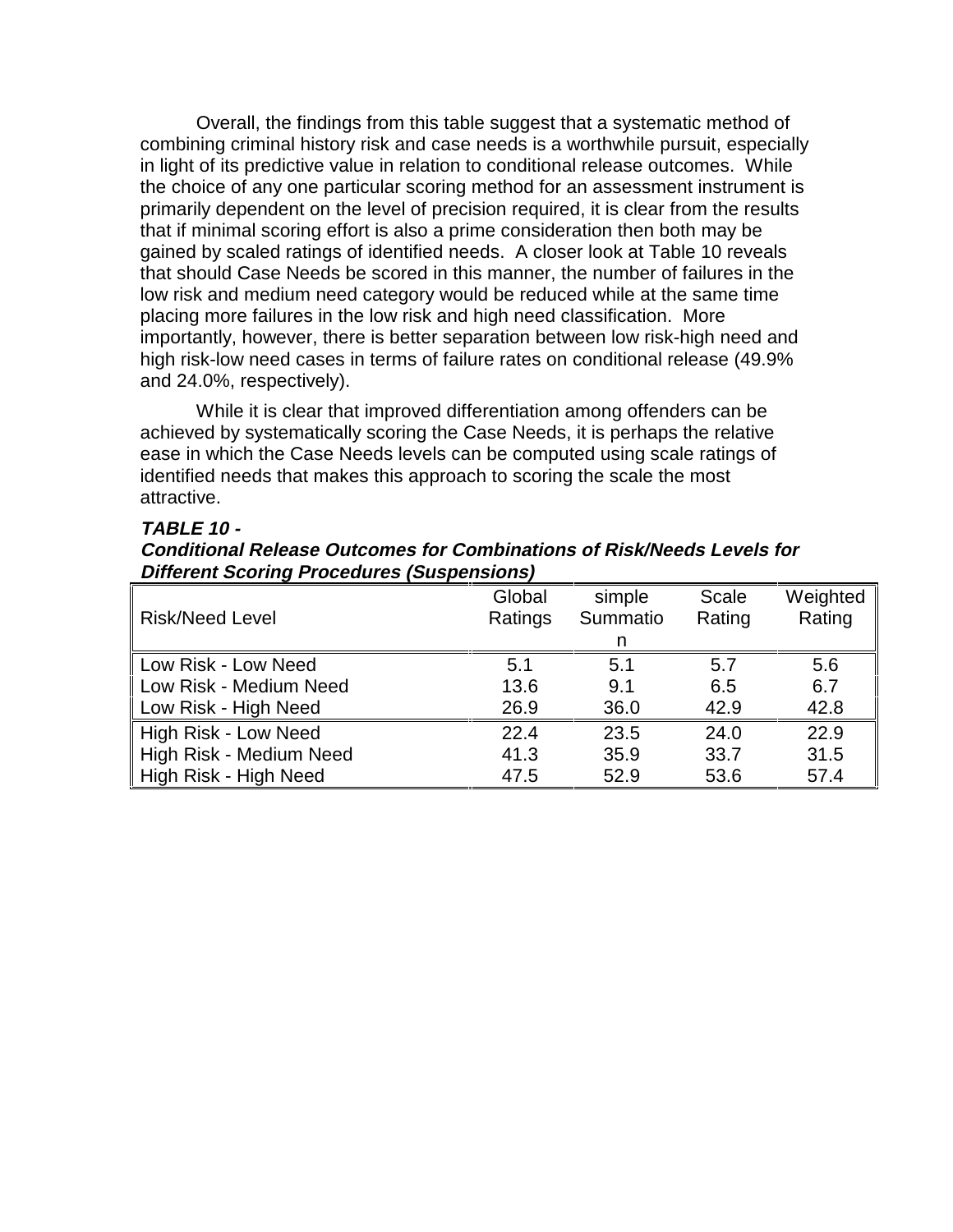# **V. Discussion**

The results of the Community Risk/Needs Management Scale field test validated previous findings regarding the predictive value of offender risk/needs assessment. Offenders were easily differentiated by case managers as to the nature and level of needs presented, and these assessments of "Case Needs" were consistently related with conditional release outcomes at the six month follow-up. The following summarizes the major findings:

- 1. the field test reconfirmed that case manager assessments of "criminal history risk" can predict outcome on conditional release.
- 2. the findings of the field test replicated earlier research which found a consistent relationship between identified need areas and conditional release outcome.
- 3. for scoring the 'Case Needs' component of the Community Risk/Needs Management Scale, it was discovered that better levels of precision, and more apparent differentiation could be achieved by using the most sophisticated "weighted ratings" method.
- 4. combining case manager assessments of "criminal history risk" with ratings of "case needs" can result in improved predictive efficiency.

In sum, the field test of the Community Risk / Needs Management Scale strongly supports the potential usefulness of an objective risk/needs assessment process in establishing guidelines or standards for varying levels of supervision on conditional release. It would seem that the Community Risk/Needs Management Scale can be used effectively to focus supervision resources by capitalizing on the professional judgment of case management staff regarding case needs. Finally, the Community Risk/Needs Management Scale can also provide a useful means of monitoring changes in the offender's behavior, attitudes and circumstances which are clearly related to release outcome.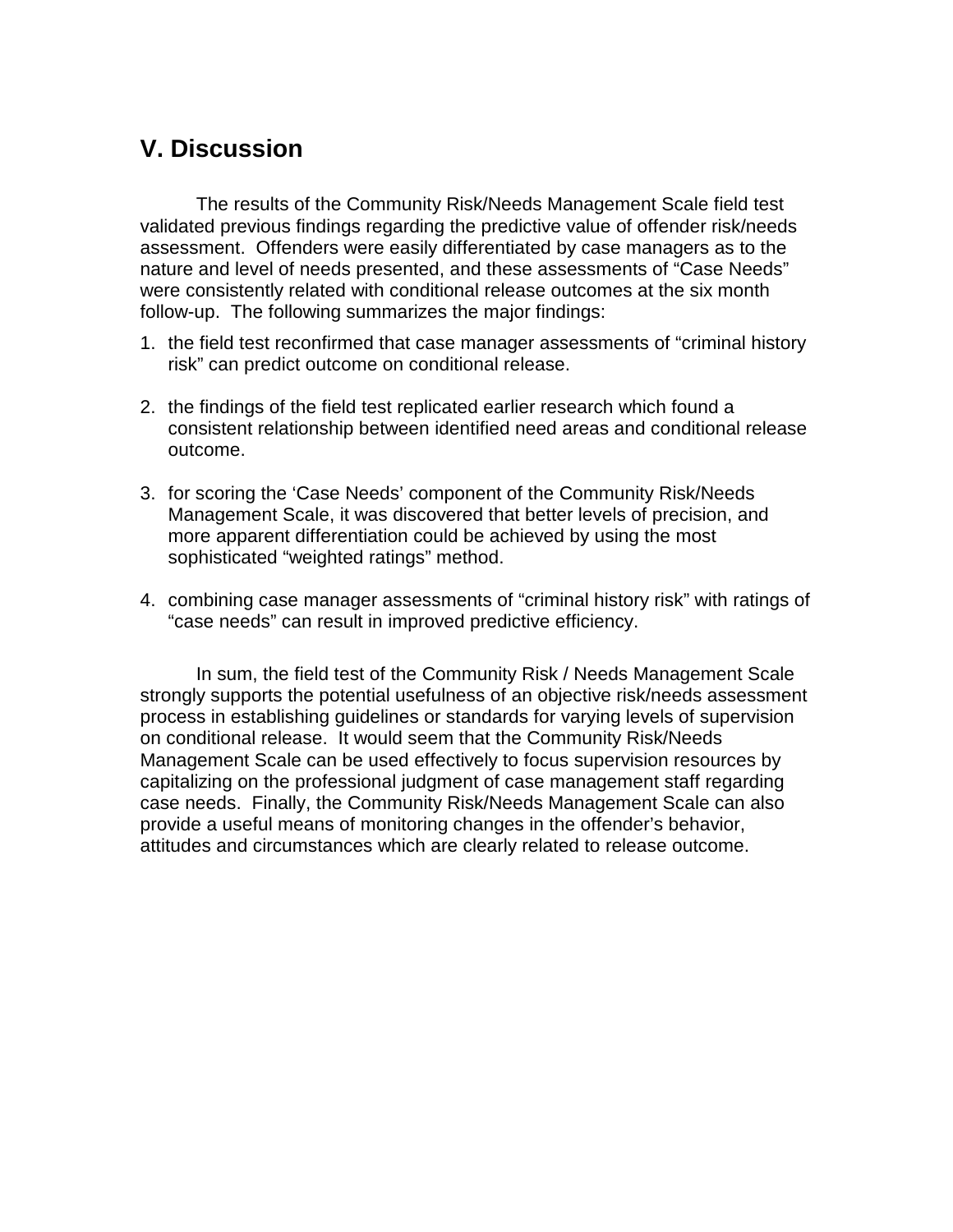# **VI.References**

- Andrews, D. A. (1983). The Level of supervision Inventory (LSI): The first followup. Toronto: Ontario Ministry of Correctional Services.
- Baird, S. C., Heinz, R. C., & Bemus, B. J. (1979). Project report #14: A two year follow-up. Wisconsin: Department of Health and Social Services, Case Classification/Staff Deployment Project, Bureau of Community Corrections.
- Clear, T. R., & Gallagher, K. W. (1985). Probation and parole supervision. A review of current classification practices. Crime and Delinquency, 31, 423- 443.
- CSC/NPB (1988). Standards for Conditional Release Supervision:Draft for Consultation. Ottawa.
- Loeber, R., and Dishion, T. (1983). Early predictors of male delinquency: A review.Psychological Bulletin, 94, 68-99.
- Motiuk, L. L., & Porporino, F. J. (1989). Offender risk/needs assessment: A study of conditional releases. Correctional Service Canada: Ottawa.
- Nuffield, J. (1982). Parole decision-making in Canada: Research towards decision Guidelines. Ottawa: Communications Division.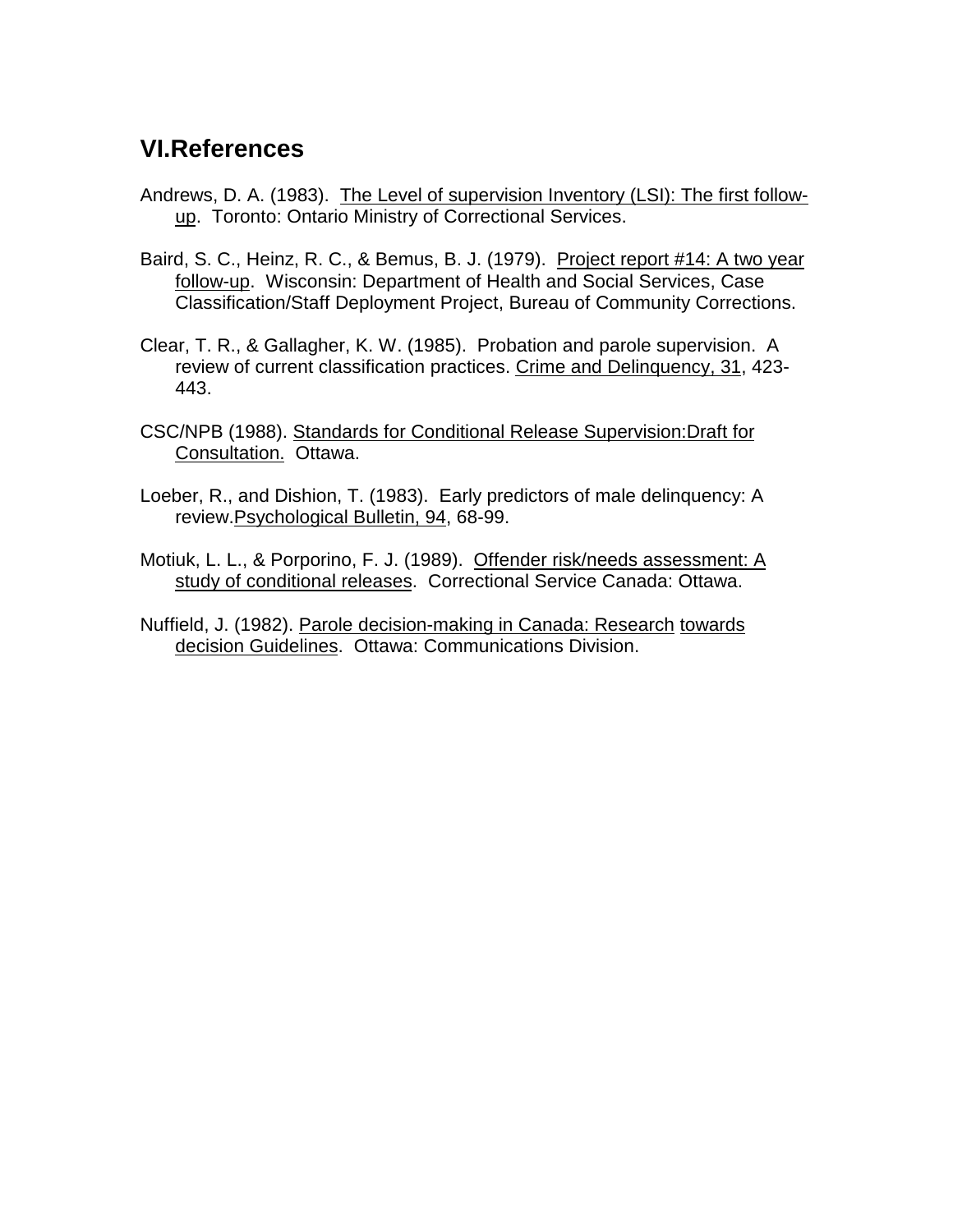# **Appendices**

# **Appendix A:**

### Community Risk/ Needs managemtent scale

| <b>Client Name - Last</b>            | First             | Middle                                             | <b>FPS Number</b> |                          |    |
|--------------------------------------|-------------------|----------------------------------------------------|-------------------|--------------------------|----|
| Date of Birth                        |                   | Release Date (Institution)                         |                   | <b>Status on Release</b> |    |
| day/month/year                       |                   | day/month/year                                     | DP                | FP                       | МS |
| <b>Warrant Expiry Date</b>           | (Day/month/year): |                                                    |                   |                          |    |
| <b>Current Status:</b><br>Day Parole |                   | <b>Full Parole</b><br><b>Mandatory Supervision</b> |                   |                          |    |
| Assessment:<br>First                 | Second            |                                                    | Special           |                          |    |
| Assessed by:                         | Date:             |                                                    | Office:           |                          |    |

\*\*\*\*\*\*\*\*\*\*\*\*\*\*\*\*\*\*\*\*\*\*\*\*\*\*\*\*\*\*\*\*\*\*\*\*\*\*\*\*\*\*\*\*\*\*\*\*\*\*\*\*\*\*\*\*\*\*\*\*\*\*\*\*\*\*\*\*\*\*\*\*\*\*\*\*\*\*\*\*

For each risk/ needs area select the appropriate answer and check the associated box. \*\*\*\*\*\*\*\*\*\*\*\*\*\*\*\*\*\*\*\*\*\*\*\*\*\*\*\*\*\*\*\*\*\*\*\*\*\*\*\*\*\*\*\*\*\*\*\*\*\*\*\*\*\*\*\*\*\*\*\*\*\*\*\*\*\*\*\*\*\*\*\*\*\*\*\*\*\*\*\*

| Factors seen as an | No immediate | Some need for | Considerable |  |
|--------------------|--------------|---------------|--------------|--|
| asset to community | need for     | improvement   | need for     |  |
| adjustment         | improvement  |               | improvement  |  |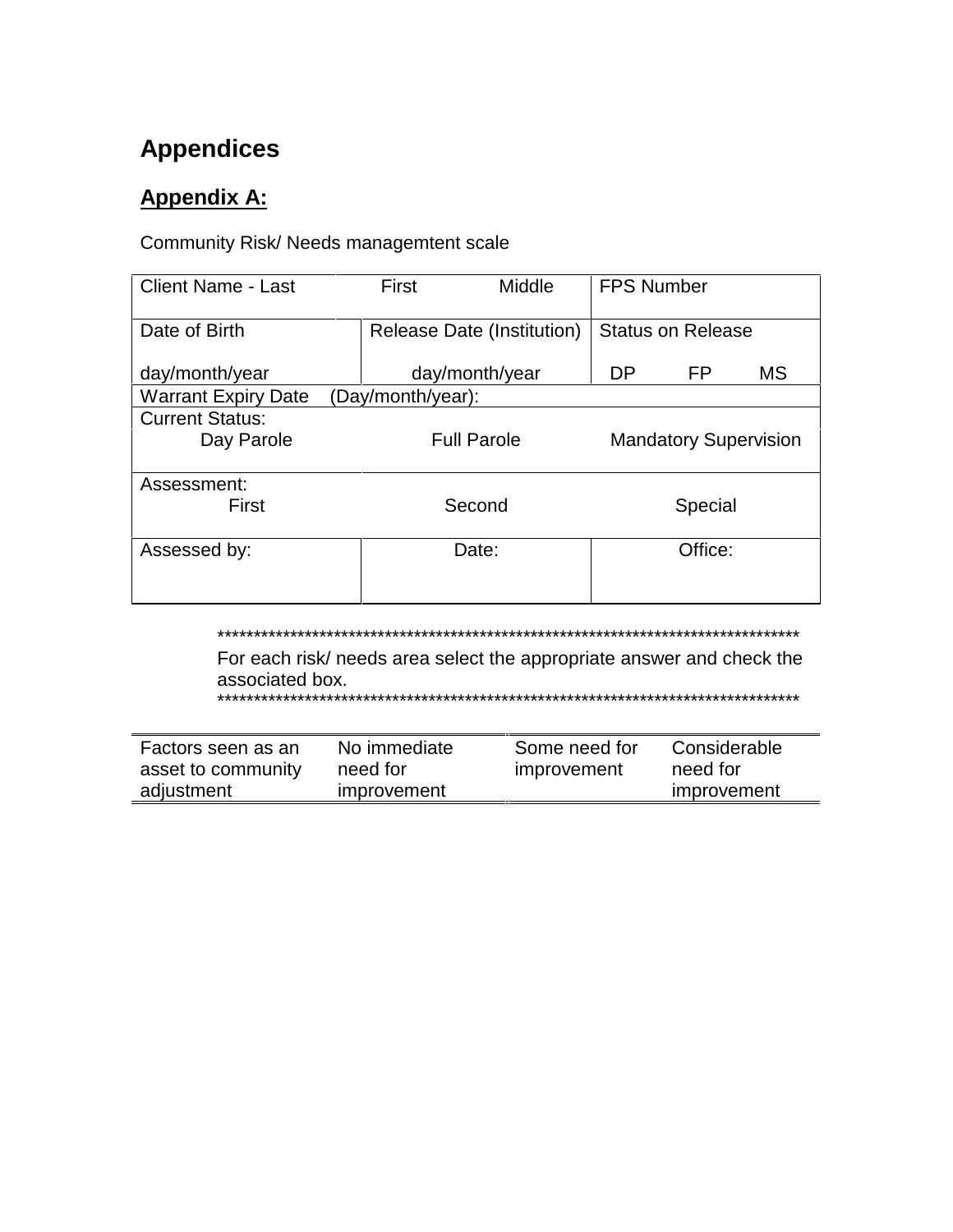### **Academic/ vocational skills**

|                                                                 | No current<br>difficulties                                  | Level of skills<br>causing minor<br>interference                     | Level of skills<br>causing serious<br>interference                   |
|-----------------------------------------------------------------|-------------------------------------------------------------|----------------------------------------------------------------------|----------------------------------------------------------------------|
| <b>Employment Pattern</b>                                       |                                                             |                                                                      |                                                                      |
| Stable pattern<br>of employment                                 | No current<br>difficulties                                  | Employment<br>situation<br>causing minor<br>adjustment<br>problems   | Employment<br>situation<br>causing serious<br>adjustment<br>problems |
| <b>Financial Management</b>                                     |                                                             |                                                                      |                                                                      |
| Pattern of<br>effective<br>management                           | No current<br>difficulties                                  | Situational or<br>minor<br>difficulties                              | Severe<br>difficulties                                               |
| <b>Marital/Family Relationships</b>                             |                                                             |                                                                      |                                                                      |
| Pattern of<br>stable and<br>supportive<br>relationships         | No current<br>difficulties                                  | Occasional<br>instability in<br>relationships                        | Very unstable<br>pattern of<br>relationships                         |
| <b>Companions/Significant Others</b>                            |                                                             |                                                                      |                                                                      |
| Pattern of non-<br>criminal and /or<br>positive<br>associations | Mostly non-<br>criminal and/<br>or positive<br>associations | Some criminal<br>and/or negative<br>associations                     | Mostly<br>criminal and/or<br>negative<br>associations                |
| <b>Accommodation</b>                                            |                                                             |                                                                      |                                                                      |
| Pattern of<br>satisfactory<br>accommodation                     | No current<br>difficulties                                  | Occasional<br>changes in<br>residence, or<br>temporarily<br>situated | Frequent<br>changes in<br>residence, or<br>no permanent<br>address   |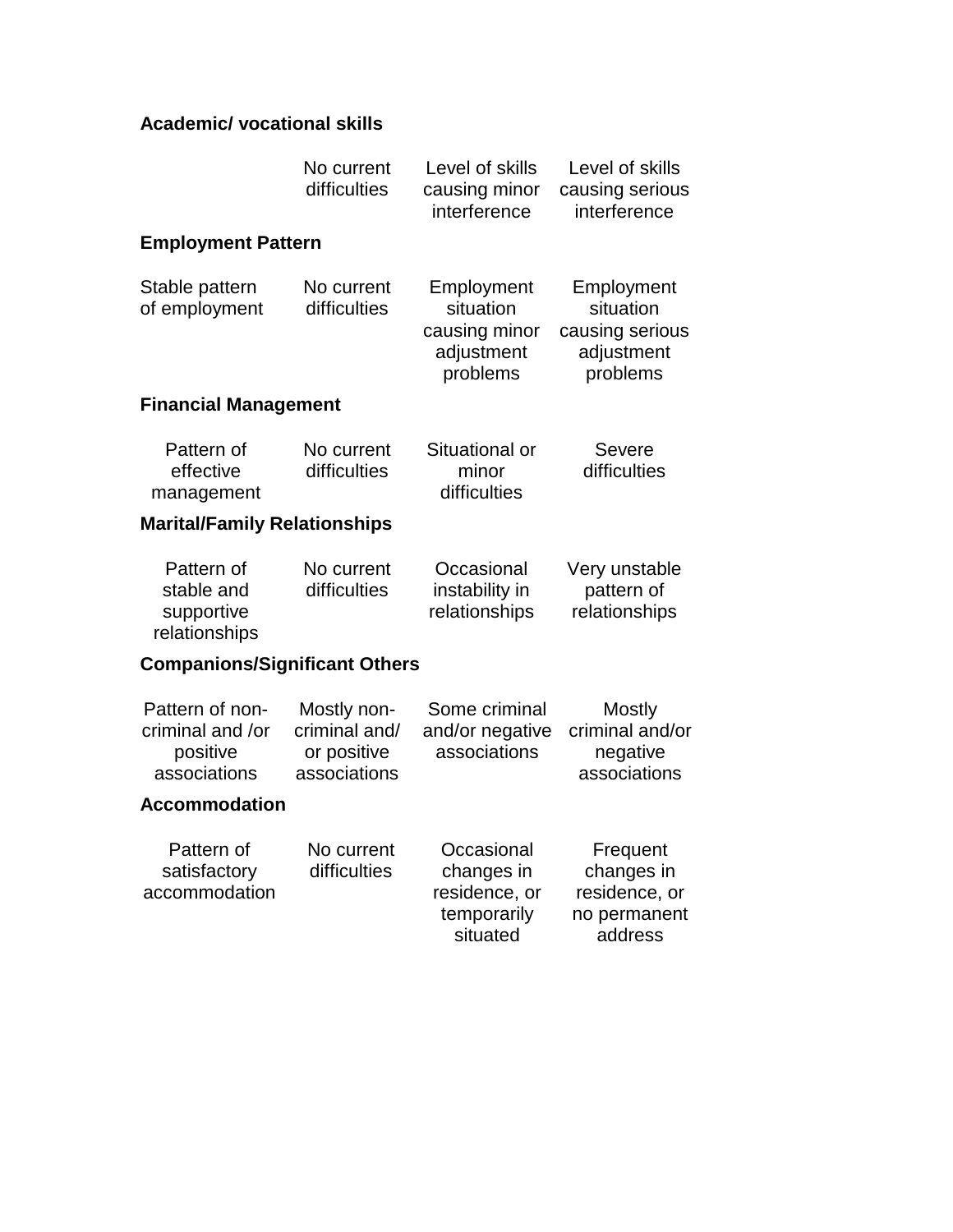### **Behavioral/Emotional Stability**

|                       | No current<br>difficulties          | Behavioral/<br>emotional<br>problems that<br>indicate some<br>need for<br>assistance | Severe<br>behavioral/<br>emotional<br>problems that<br>indicate<br>significant need<br>for assistance   |
|-----------------------|-------------------------------------|--------------------------------------------------------------------------------------|---------------------------------------------------------------------------------------------------------|
| <b>Alcohol Usage</b>  |                                     |                                                                                      |                                                                                                         |
|                       | No current<br>difficulties          | Some alcohol<br>usage causing<br>moderate<br>adjustment<br>problems                  | Frequent or<br>uncontrolled<br>usage, causing<br>serious<br>adjustment<br>problems                      |
| Drug usage            |                                     |                                                                                      |                                                                                                         |
|                       | No current<br>difficulties          | Some drug<br>usage causing<br>moderate<br>adjustment<br>problems                     | Frequent or<br>uncontrolled<br>usage, causing<br>serious<br>adjustment<br>problems                      |
| <b>Mental Ability</b> |                                     |                                                                                      |                                                                                                         |
|                       | Able to<br>funcion<br>indepencently | Deficiencies<br>limit but do not<br>prohibit<br>independent<br>functioning           | Deficiencies<br>severely limit<br>independent<br>functioning                                            |
| <b>Health</b>         |                                     |                                                                                      |                                                                                                         |
|                       | No current<br>difficulties          | Physical<br>handicap or<br>illness that<br>interferes with<br>functioning            | <b>Serious</b><br>physical<br>handicap or<br>illness that<br>severely<br>interferes with<br>functioning |
| <b>Attitude</b>       |                                     |                                                                                      |                                                                                                         |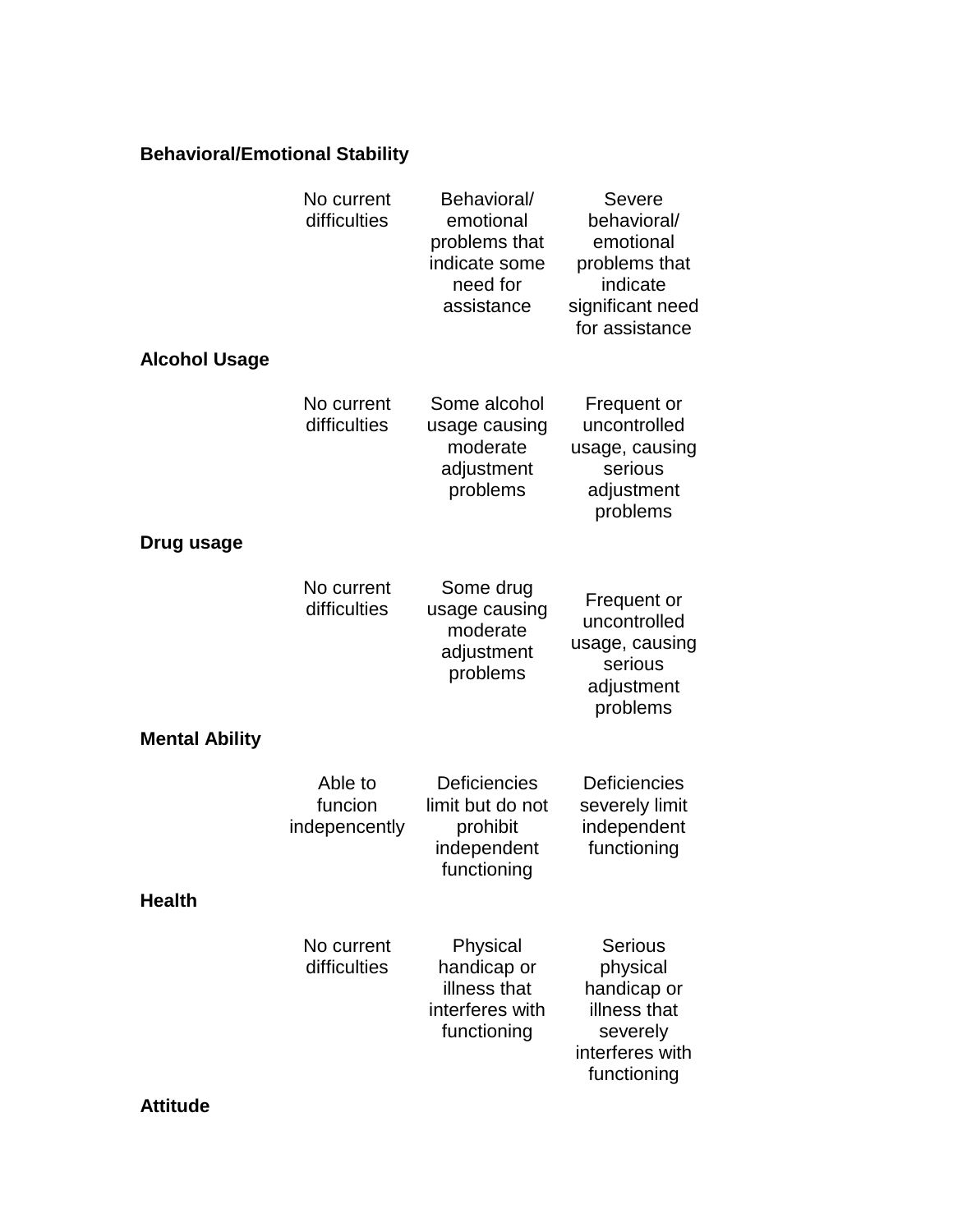| Actively<br>involved and<br>responding<br>consistently<br>well to<br>assistance | Motivated to<br>change,<br>receptive to<br>assistance | Recognizes<br>problem areas<br>but not<br>receptive to<br>assistance | Unable to<br>recognize<br>problem areas<br>and not<br>receptive to<br>assistance |       |
|---------------------------------------------------------------------------------|-------------------------------------------------------|----------------------------------------------------------------------|----------------------------------------------------------------------------------|-------|
| ******************                                                              |                                                       |                                                                      |                                                                                  |       |
| *Special Needs*<br>******************                                           |                                                       |                                                                      |                                                                                  |       |
| <b>Sexual Offender</b>                                                          |                                                       | <b>Mentally Disordered</b>                                           |                                                                                  | Other |
|                                                                                 |                                                       |                                                                      |                                                                                  |       |
| <b>Overall Risk/Needs Rating:</b><br>NO/LOW                                     |                                                       | <b>MEDIUM</b>                                                        | <b>HIGH</b>                                                                      |       |
|                                                                                 |                                                       |                                                                      |                                                                                  |       |
| Comments:                                                                       |                                                       |                                                                      |                                                                                  |       |
|                                                                                 |                                                       |                                                                      |                                                                                  |       |
| <b>Criminal History Risk Rating:</b><br>Source:                                 |                                                       |                                                                      |                                                                                  |       |
| <b>LOW</b>                                                                      | MEDIUM/HIGH                                           |                                                                      |                                                                                  |       |
|                                                                                 |                                                       |                                                                      |                                                                                  |       |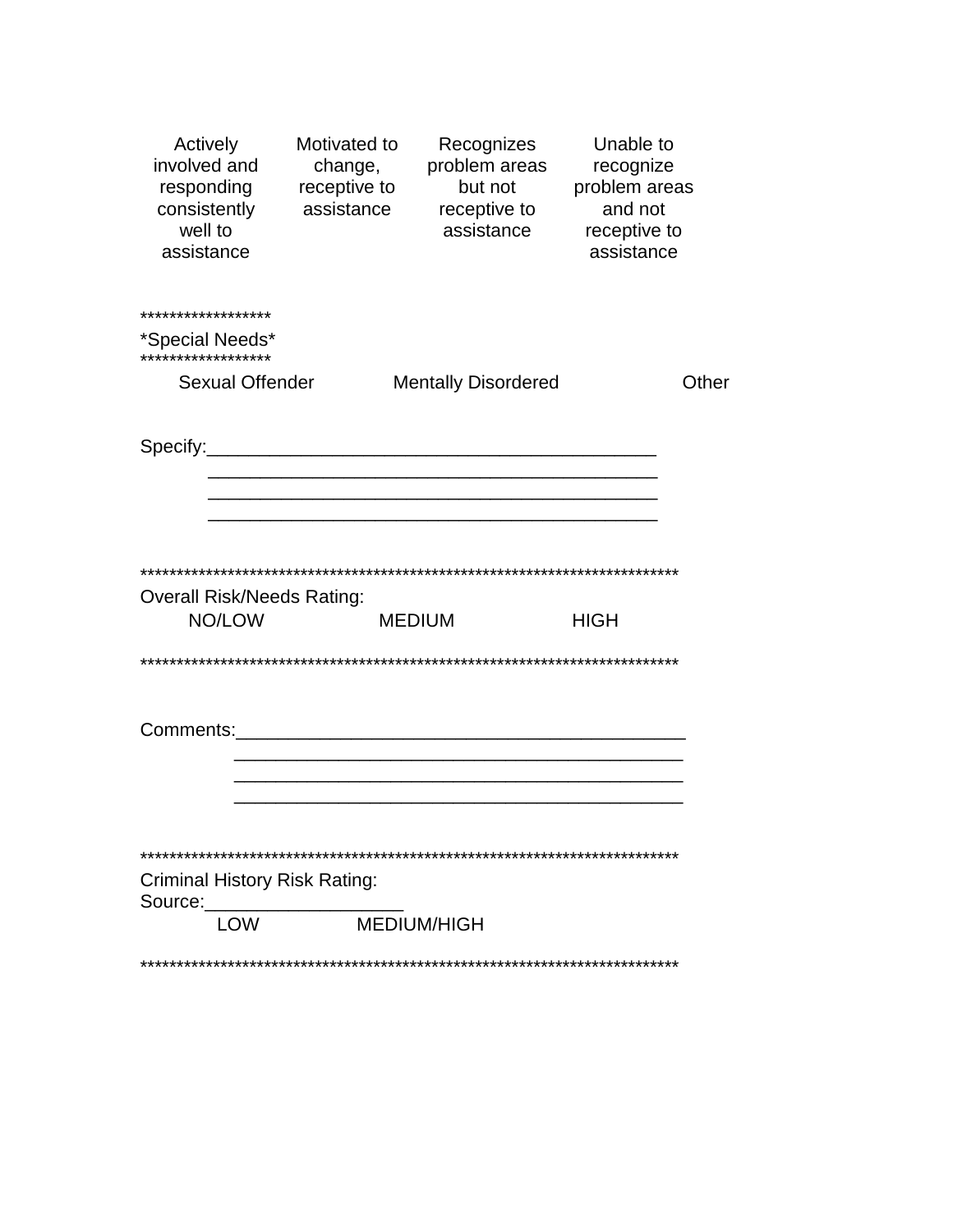| Comments: |                        |                       |
|-----------|------------------------|-----------------------|
|           |                        |                       |
|           |                        |                       |
|           |                        |                       |
|           | Level of Supervision   |                       |
|           | Pre - Assessment       | Post - Assessment     |
|           |                        |                       |
|           | (# of contacts /month) | (# of contacts/month) |

**Distribution** 

Copy 1 - file

Copy 2 - Correctional Service Canada, Corporate Policy and Planning, Evaluation and Research, 340 Laurier Ave., K1A 0P9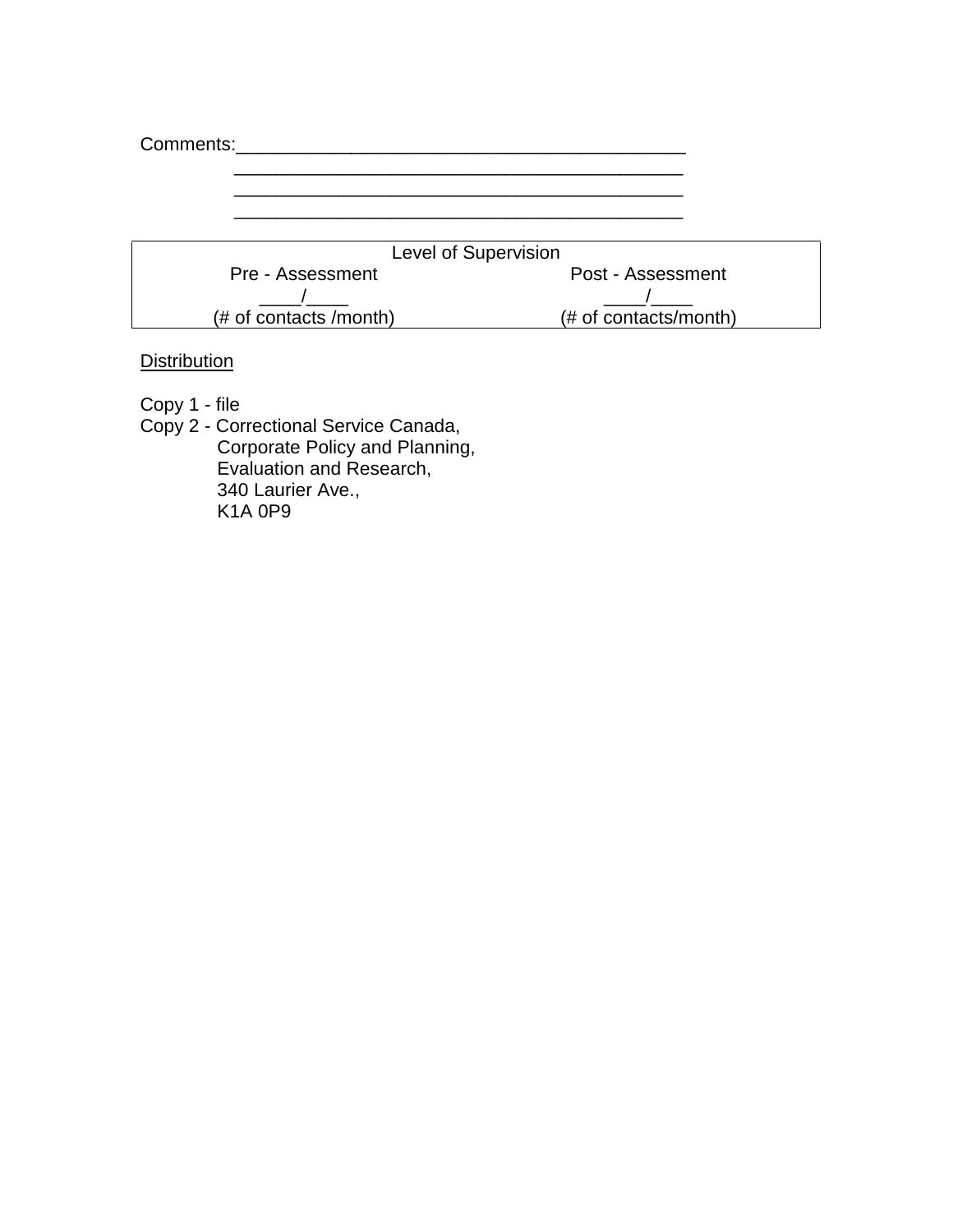## **Appendix B:**

### COMMUNITY RISK/NEEDS MANAGEMENT SCALE RATING GUIDELINES

After an initial version of the Community Risk/Needs Management Scale was drafted, members of the conditional release supervision standards project team sought to develop rating guidelines for each of the case needs categories listed.

The Community Risk/Needs Management Scale consists of the following case needs categories:

- 1. Academic/Vocational Skills
- 2. Employment Pattern
- 3. Financial Management
- 4. Marital/Family Relationships
- 5. Companions/Significant Others
- 6. Accommodation
- 7. Behavioral/Emotional Stability
- 8. Alcohol Usage
- 9. Drug Usage
- 10. Mental Ability
- 11. Health
- 12. Attitude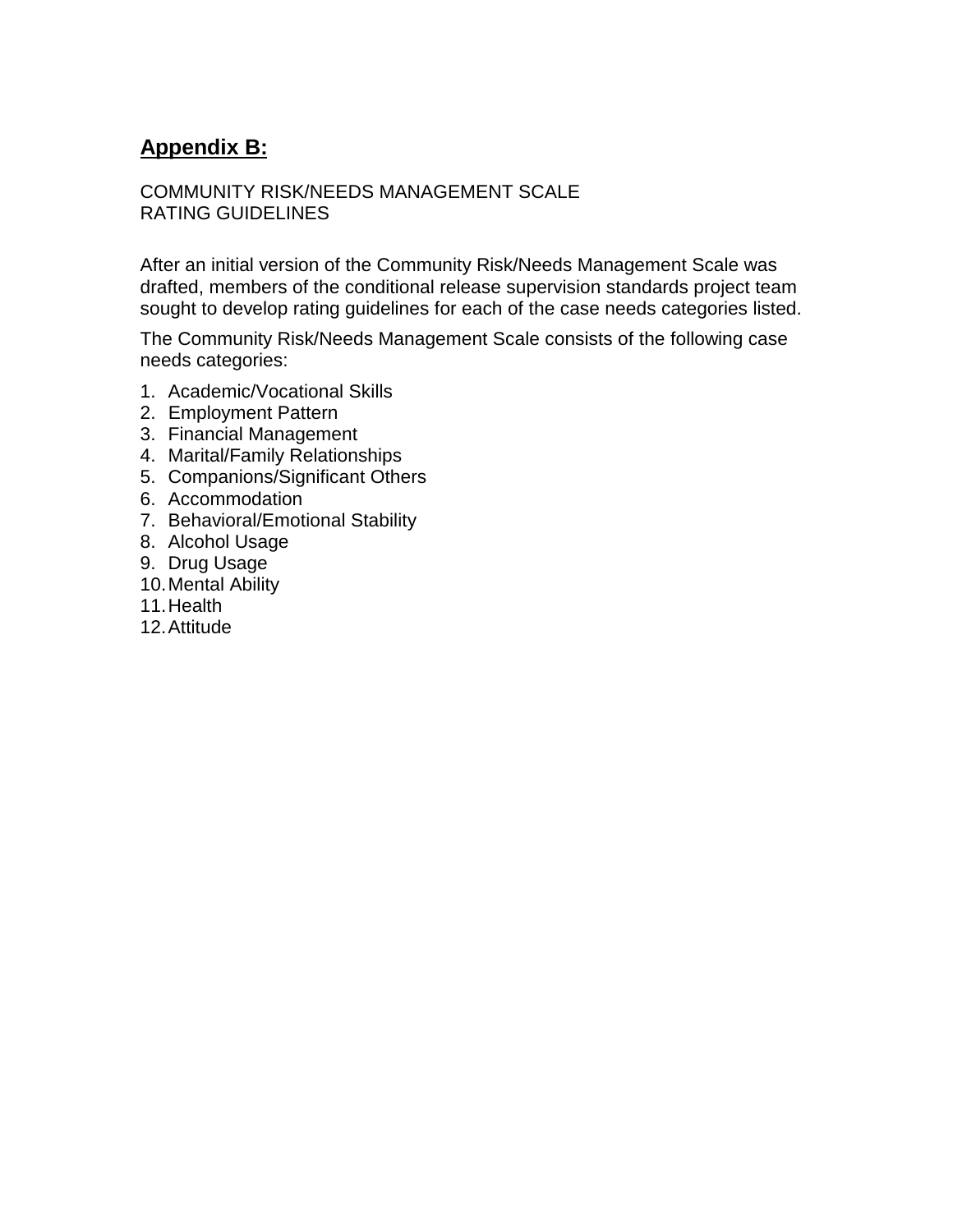### RATING GUIDELINES

The following outlines some general criteria to be used in the rating of case needs categories. When rating these categories for an initial assessment, then the year preceding a client's admission and/or time spent in an institution is taken into account. At six months, the rating should take into account mainly the six months on supervision with some consideration given to the pre-admission year and/or time spent in an institution. The twelve month and subsequent annual assessments should consider only the last twelve month period on supervision.

### ACADEMIC/VOCATIONAL SKILLS

This category requires a rating from "no immediate need for improvement" to "considerable need for improvement" where "no immediate need for improvement" indicates that either a lack of or surplus of reading, writing, arithmetic, motor, specific vocational skills, and/or education has not interfered with the client's daily functioning. A client exhibits "some need for improvement" if any of the aforementioned have caused them minor interference with daily functioning and "considerable need for improvement" if the level of skills has caused them serious interference with daily functioning.

### EMPLOYMENT PATTERN

For this category, a rating of "factors seen as an asset to community adjustment" indicates that the employment has been very satisfying for the client during the period in question. A rating of "no immediate need for improvement" indicates that neither employment, under employment, sporadic employment, nor chronic unemployment have interfered with daily functioning. A client receives a rating of "some need for improvement" if any of the aforementioned have caused minor adjustment problems while in the community and "considerable need for improvement" if the employment situation has caused serious adjustment problems.

### FINANCIAL MANAGEMENT

In this category, a rating of "factors seen as an asset to community adjustment" indicates that the client has been effectively managing their finances during the period as previously stipulated. A rating of "no immediate need for improvement" indicates that a lack of assets, credit, or net income has not been causing difficulties. A rating of "some need for improvement" is given if any of the aforementioned has been causing situational or minor difficulties while under supervision and "considerable need for improvement" if the client's management of finances has been causing severe difficulties.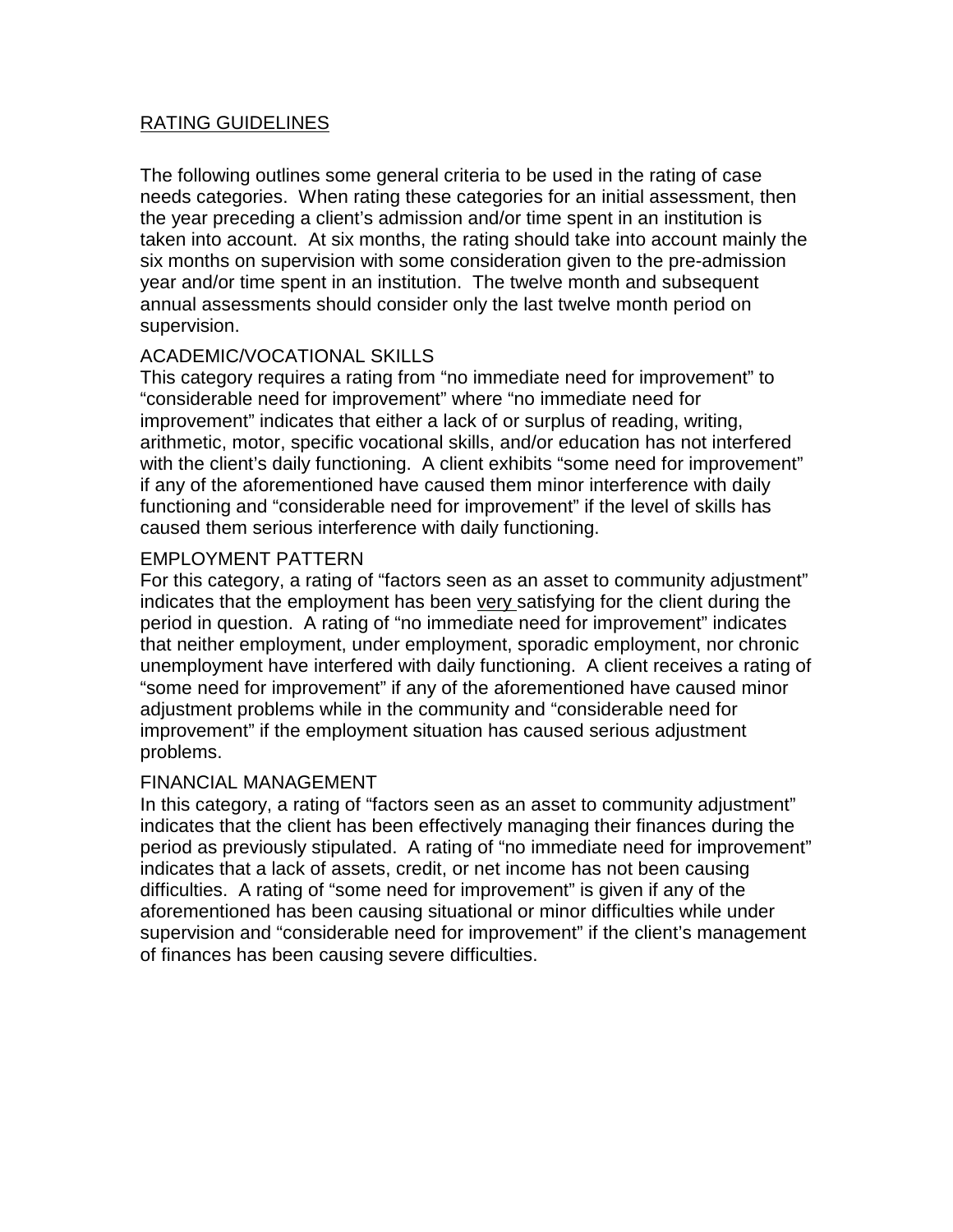### MARITAL/FAMILY RELATIONSHIPS

For this category, a rating of "factors seen as an asset to community adjustment" indicates that there has been evidence of very positive relationships and considerable support of either parents, relatives, or spouse. A rating of "no immediate need for improvement" indicates that there is evidence of there having been a satisfying and caring relationship within a marriage and/or family which has resulted in there being no current difficulties while under supervision. A rating of "some need for improvement" indicates that there has been evidence of uncaring, hostility, arguments, fighting or indifference in the marital/ family relationships resulting in occasional instability. A rating of "considerable need for improvement" is given if any of the aforementioned have been causing a very unstable pattern of marital/family relationships.

### COMPANIONS/SIGNIFICANT OTHERS

In this category, a rating of "factors seen as an asset to community adjustment" indicates that there is evidence of the client having had positive personal associations and considerable support during the period in question. A rating of "no immediate need for improvement" indicates that there is evidence of the client having had mostly non-criminal and/or positive associates. A rating of "some need for improvement" indicates that throughout the period being assessed there has been a lack of positive associates and/or some negative companions (e.g. criminal). A rating of "considerable need for improvement" is given if either of the aforementioned have been interfering consistently with the client's performance on supervision.

### ACCOMMODATION

For this category, a rating of "factors seen as an asset to community adjustment" indicates that the client's accommodation has been very satisfactory during the period under consideration. A rating of "no immediate need for improvement" indicates that the client's living arrangement, standard of living, and/or location of residence have not caused any difficulties. A client receives a rating of "some need for improvement" if any of the aforementioned have caused minor adjustment problems while in the community and "considerable need for improvement" if the living situation has resulted in serious adjustment problems.

### BEHAVIORAL/EMOTIONAL STABILITY

This category requires a rating from "no immediate need for improvement to "considerable need for improvement" where "no immediate need for improvement" indicates that none of the client's cognitive, behavioral, emotional, and/or interpersonal characteristics or patterns have been interfering with daily functioning in the community. A client exhibits "some need for improvement" if characteristics or patterns of depression, anxiety, acting-out behaviors, and/or volatile situations have caused minor interference while under supervision and "considerable need for improvement" if any of the aforementioned has seriously interfered with daily functioning while under supervision.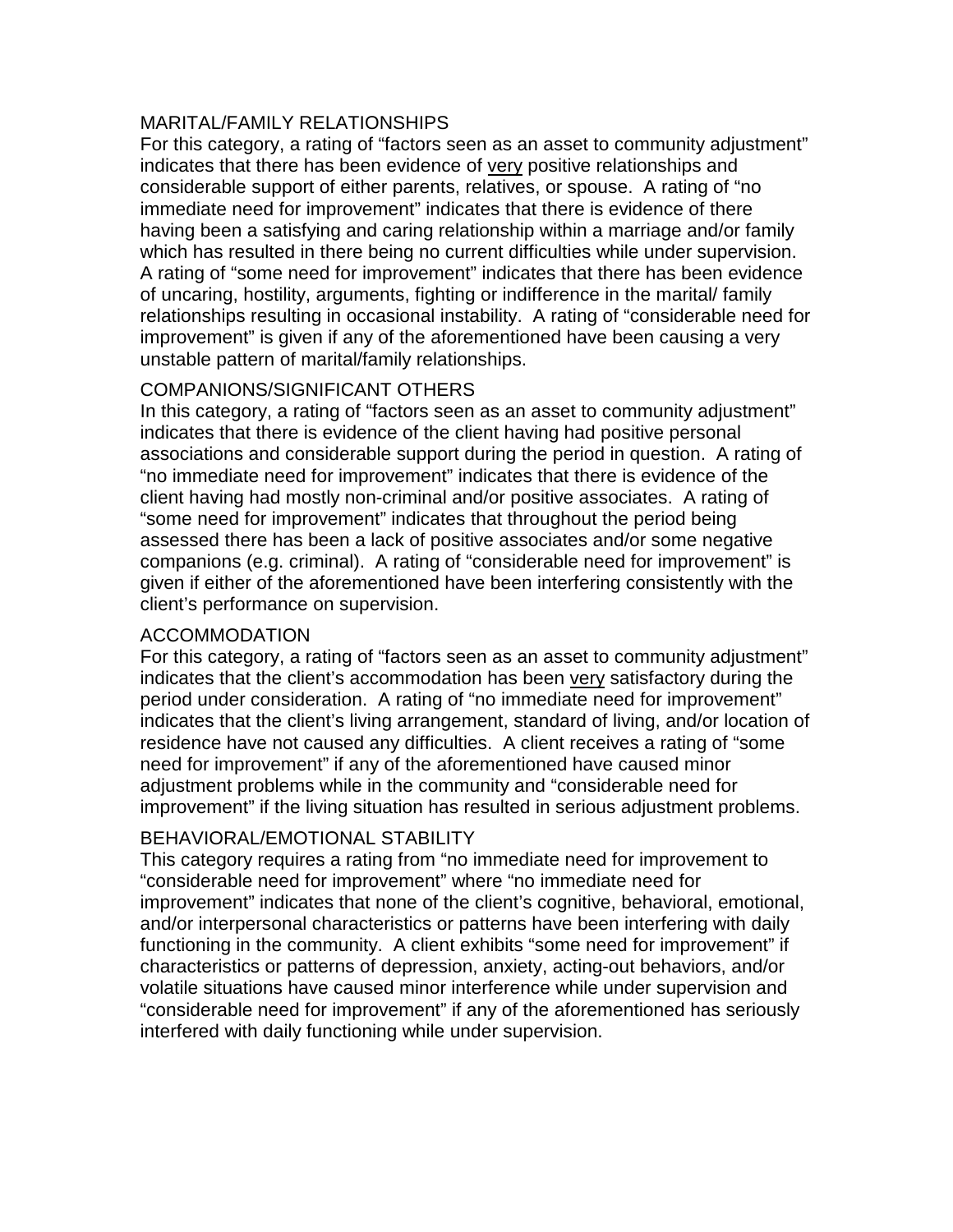### ALCOHOL USAGE

In this category a rating is required ranging from "no immediate need for improvement to "considerable need for improvement" where "no immediate need for improvement" indicates that the extent, nature, and patterns of alcohol consumption by the client while under supervision has had no influence on their adjustment (e.g.'s., abstinence, social drinking). A client demonstrates "some need for improvement" if alcohol consumption has caused them moderate adjustment problems while under supervision and "considerable need for improvement" if problem drinking and/or alcoholism has caused them serious adjustment problems while in the community.

### DRUG USAGE

Again, this category requires a rating from "no immediate need for improvement to "considerable need for improvement" where "no immediate need for improvement" indicates that the extent, nature, and patterns of drug use by the client while under supervision has had no influence on their adjustment (e.g.'s, abstinence, compliance with prescriptions). A client demonstrates "some need for improvement" if licit or illicit drug use has caused them moderate adjustment problems while under supervision and "considerable need for improvement" if problem drug use and/or addiction has caused them serious adjustment problems while in the community.

### MENTAL ABILITY

A rating from "no immediate need for improvement to "considerable need for improvement" is required in this category where "no immediate need for improvement" indicates that the client's intellectual competencies have enabled them to adapt to physical, occupational, educational, and/or social demands while under supervision. A client exhibits "some need for improvement" if the their intellectual functioning has been associated with some impairment in adaptation while in the community and "considerable need for improvement" if the client's intellectual functioning severely limits their ability to adapt while under supervision.

### HEALTH

This category requires a rating from "no immediate need for improvement to "considerable need for improvement" where "no immediate need for improvement" indicates that physical health, handicapping conditions, fitness, and/or activity level has not interfered with the client's daily functioning. A client exhibits "some need for improvement" if any of the aforementioned have caused them minor interference with daily functioning and "considerable need for improvement" if health has caused them serious interference with daily functioning.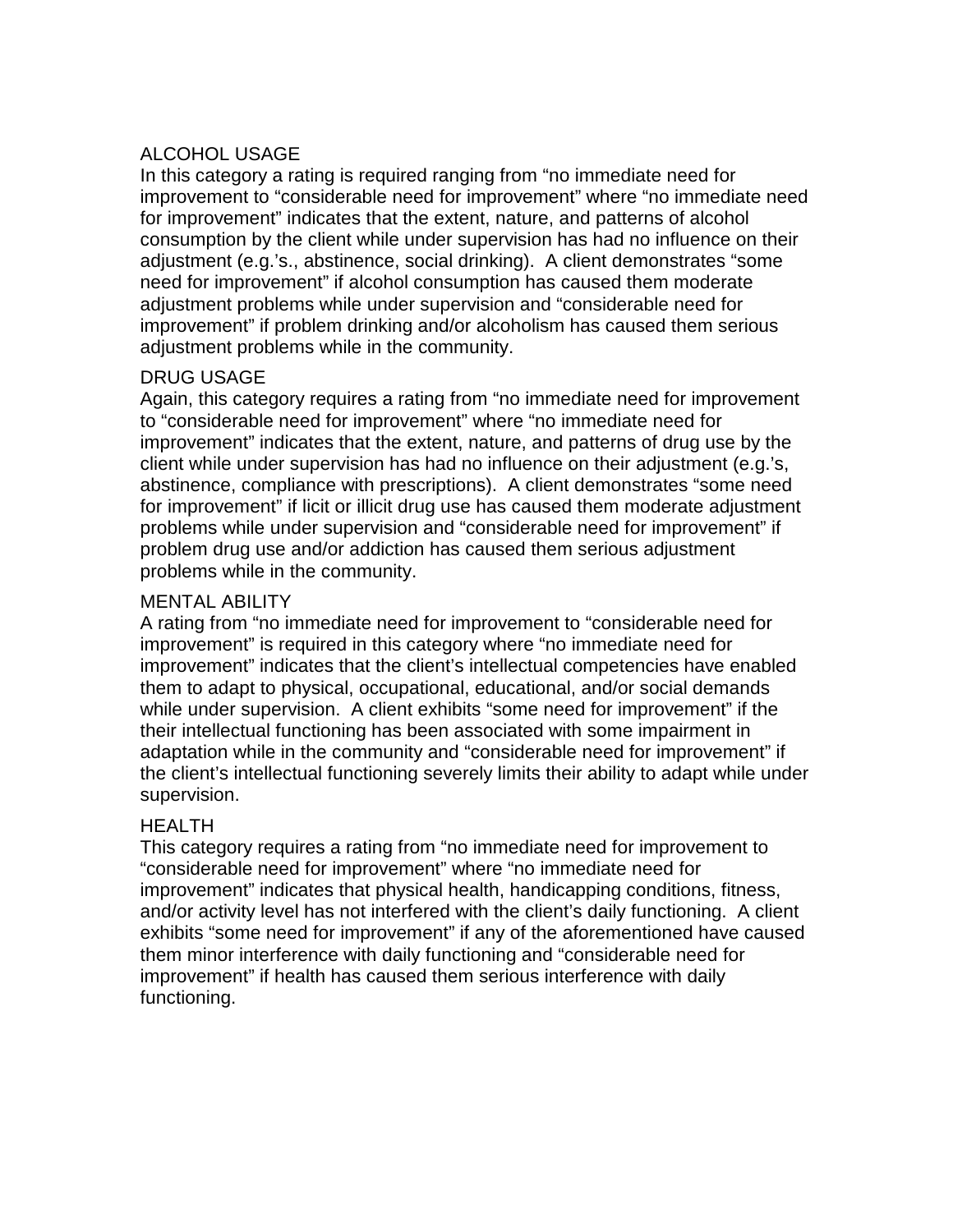### **ATTITUDE**

In this category, a rating of "factors seen as an asset to community adjustment" indicates that there has been evidence of a very positive attitude and considerable involvement in prosocial activities (e.g.'s., work, school, family, treatment, supervision). A rating of "no immediate need for improvement" indicates that there is evidence of the client's desire to improve their behavior or situation and being receptive to assistance. A rating of "some need for improvement" indicates that there has been evidence of recognition on the part of the client that some improvement in behavior/situations is warranted, but he or she is not taking concrete steps to meet these problem areas. A rating of "considerable need for improvement" is given if there is evidence of firm denials of responsibility, rationalizations for crime, and/or rejection of assistance while under supervision.

### SPECIAL NEEDS

In constructing a Community Risk/Needs Management Scale that is uniquely responsive to the community supervision of both sexual and mentally disordered offenders, two additional special needs categories are noted. A special needs category labeled "other" is reserved for those offenders who do meet the aforementioned criteria but merit an over-ride rating. Should special needs be warranted, then the rating assigned should be specified. In addition, the amount of influence that these special needs have with respect to the overall risk/needs rating should also be indicated. These categories are intended to reflect the pronounced needs and deficits of special needs offenders. It is because of the extra demands that these categories pose for community supervision that special needs were added.

### SEXUAL OFFENDER

An over-ride rating is required in this category where the extent, nature, and patterns of sex acts or sexual identity by the client while under supervision could interfere with their adjustment.

### MENTAL DISORDER

For this category, an over-ride rating is required where reality contact, disturbances in thinking, delusions, hallucinations, lack of insight, or suicidal ideation interfere with daily functioning.

### OVERALL RISK/NEEDS RATING:

Ratings for each case needs category are arrived at from a systematic review of community case file information, with particular emphasis on the professional judgments of community case managers. An overall case needs rating is simply the compilation of these professional judgments into three risk/needs level groupings; "low", "medium", "high". To this end, a more complete scoring scheme for the Community Risk/Needs Management Scale will be developed with the combined effort of community case managers and researchers.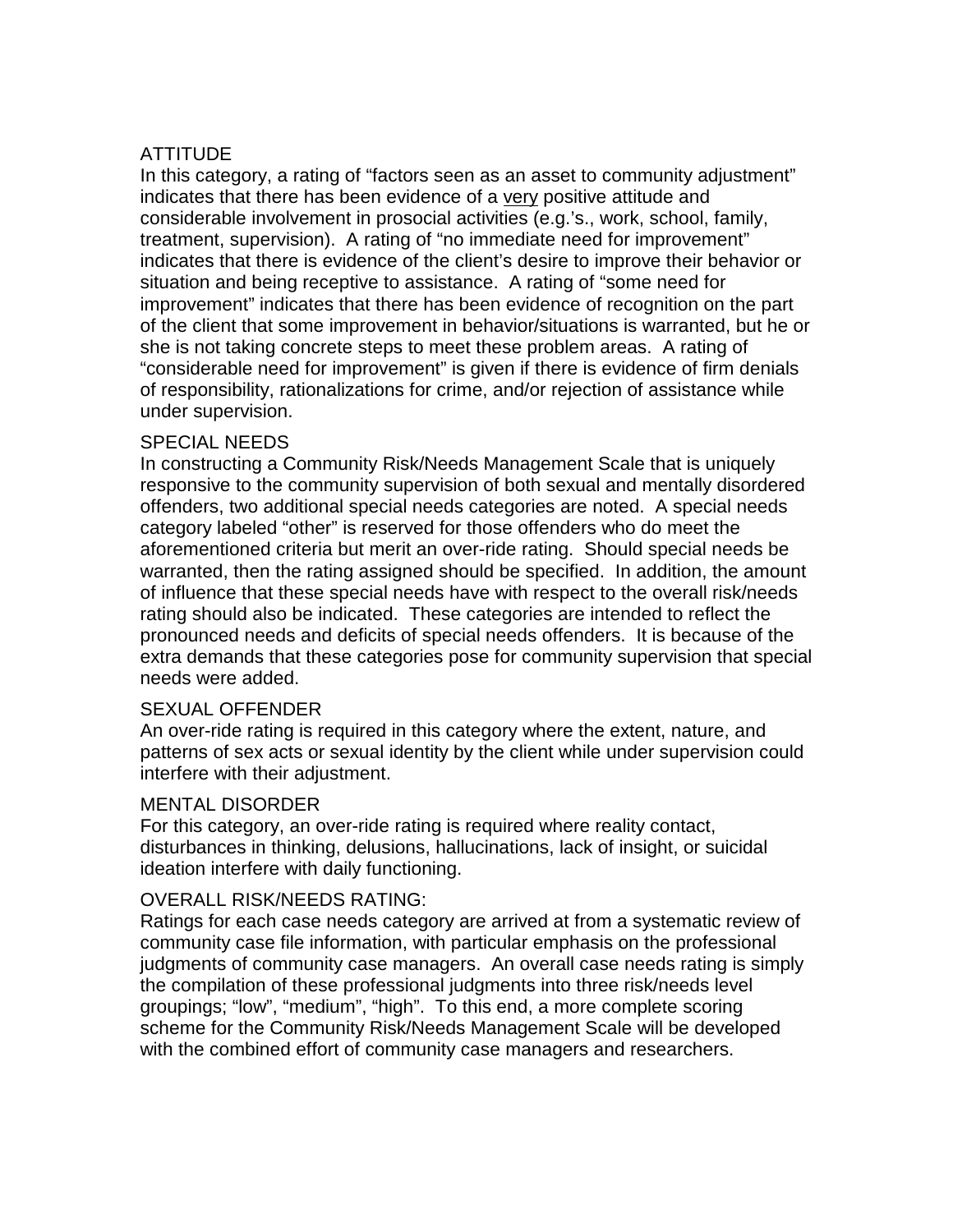## **Appendix C:**

Distribution of Cases Assessed

| Region          | Office/Agency              | # of CMO's      | # of Cases     |
|-----------------|----------------------------|-----------------|----------------|
| <b>Atlantic</b> | <b>CSC- Charlottetown</b>  | $\overline{2}$  | $\overline{4}$ |
|                 | JHS-P.E.I.                 | $\overline{2}$  | 25             |
|                 | <b>CSC-Moncton</b>         | $\overline{4}$  | 68             |
|                 |                            |                 |                |
|                 |                            | 8               | 97             |
| Quebec          | <b>SCC-LaFontaine</b>      | 12              | 55             |
|                 |                            |                 |                |
|                 | <b>Carrefour Noveau</b>    | 5               | 21             |
|                 | Monde                      |                 |                |
|                 | Phoenix                    | 3               | 27             |
|                 |                            |                 |                |
|                 |                            | 20              | 103            |
| Ontario         | <b>CSC-Brantford</b>       | $\overline{4}$  | 39             |
|                 | St. Leonard's-             | 1               | 17             |
|                 | <b>Brantford</b>           |                 |                |
|                 |                            |                 |                |
|                 |                            | $5\overline{)}$ | 56             |
|                 |                            |                 |                |
| <b>Prairies</b> | ASG-Edmonton               | 10              | 115            |
|                 | JHS-Edmonton               | $\overline{2}$  | 11             |
|                 |                            |                 |                |
|                 |                            | 12              | 126            |
| Pacific         | <b>CSC-New</b>             | 3               | 58             |
|                 | Westminster                |                 |                |
|                 | <b>Catholic Charities-</b> | $\overline{2}$  | 13             |
|                 | B.C.                       |                 |                |
|                 |                            |                 |                |
|                 |                            |                 |                |
|                 |                            | 5               | 71             |
| Total           | 12                         | 50              | 453            |

Note: CMO's = Case Management Officers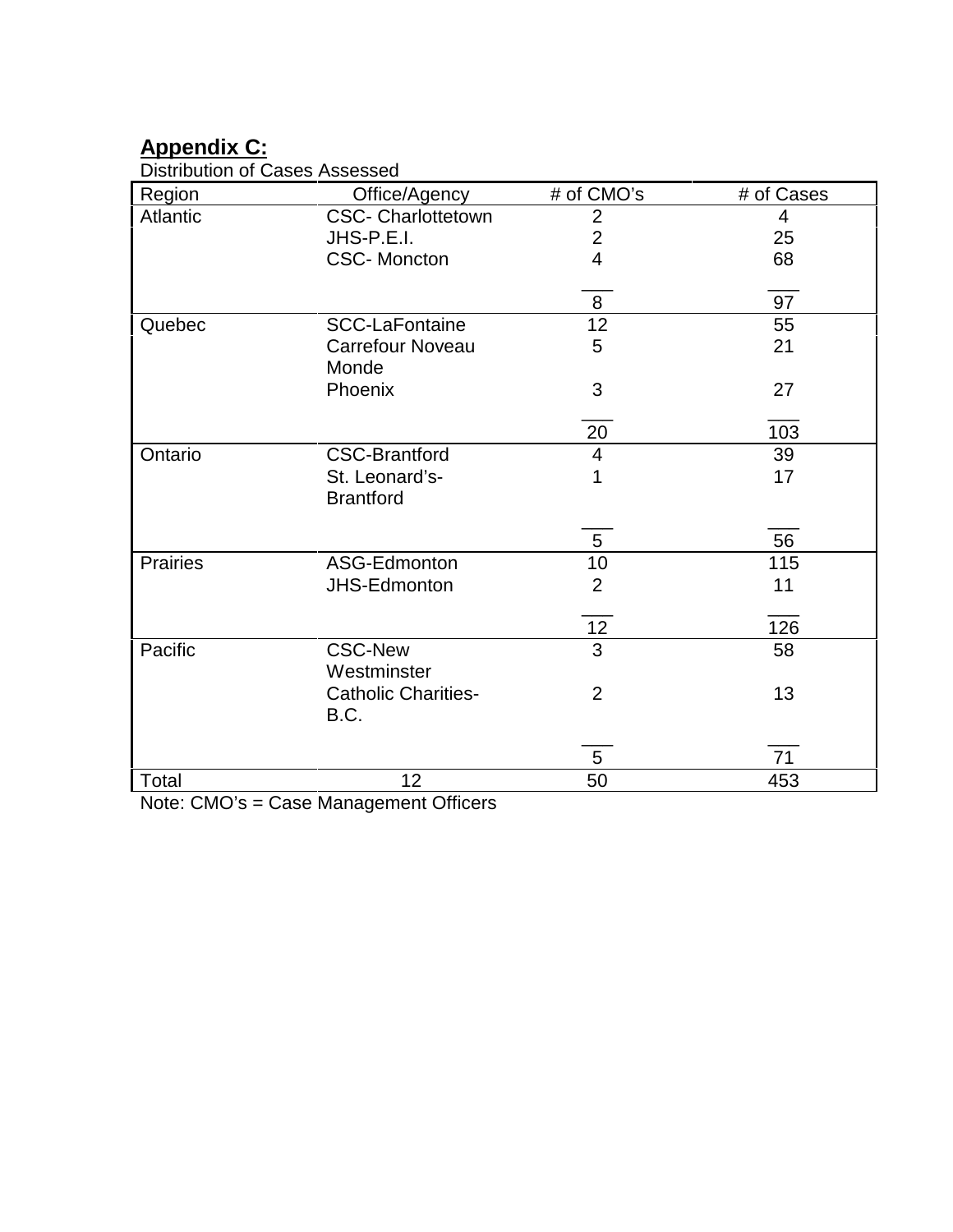## **Appendix D:**

Percentage Distribution of Case Needs Scores Using Scaled Ratings

| <b>Case Needs Score</b> |                | # of Cases                                 | Percent        | Cumulative |
|-------------------------|----------------|--------------------------------------------|----------------|------------|
|                         |                |                                            |                | Percent    |
|                         | 6              | 14                                         | 3.2            | 3.2        |
| 'low'                   | $\overline{7}$ | 15                                         | 3.4            | 6.6        |
|                         | 8              | 23                                         | 5.2            | 11.8       |
|                         | 9              | 32                                         | 7.3            | 19.1       |
|                         | 10             | 23                                         | 5.2            | 24.3       |
|                         | 11             | 31                                         | 7.0            | 31.4       |
|                         | 12             | 43                                         | 9.8            | 41.1       |
|                         | 13             | 40                                         | 9.1            | 50.2       |
|                         | 14             | 33                                         | 7.5            | 57.7       |
|                         | 15             | 35                                         | 8.0            | 65.7       |
| 'medium                 | 16             | 26                                         | 5.9            | 71.6       |
|                         | 17             | 21                                         | 4.8            | 76.4       |
|                         | 18             | 14                                         | 3.2            | 79.5       |
|                         | 19             | 13                                         | 3.0            | 82.5       |
|                         | 20             | 14                                         | 3.2            | 85.7       |
|                         | 21             | 12                                         | 2.7            | 88.4       |
|                         | 22             | 9                                          | 2.0            | 90.5       |
|                         | 23             | 10                                         | 2.3            | 92.7       |
|                         | 24             | 3                                          | $\overline{7}$ | 93.4       |
| 'high'                  | 25             | $\overline{7}$                             | 1.6            | 95.0       |
|                         | 26             | 5<br>5<br>4                                | 1.1            | 96.1       |
|                         | 27             |                                            | 1.1            | 97.3       |
|                         | 28             |                                            | 0.9            | 98.2       |
|                         | 29             |                                            | 0.5            | 98.6       |
|                         | 30             | $\begin{array}{c} 2 \\ 3 \\ 2 \end{array}$ | 0.7            | 99.3       |
|                         | 32             |                                            | 0.5            | 99.8       |
|                         | 34             |                                            | 0.2            | 100.0      |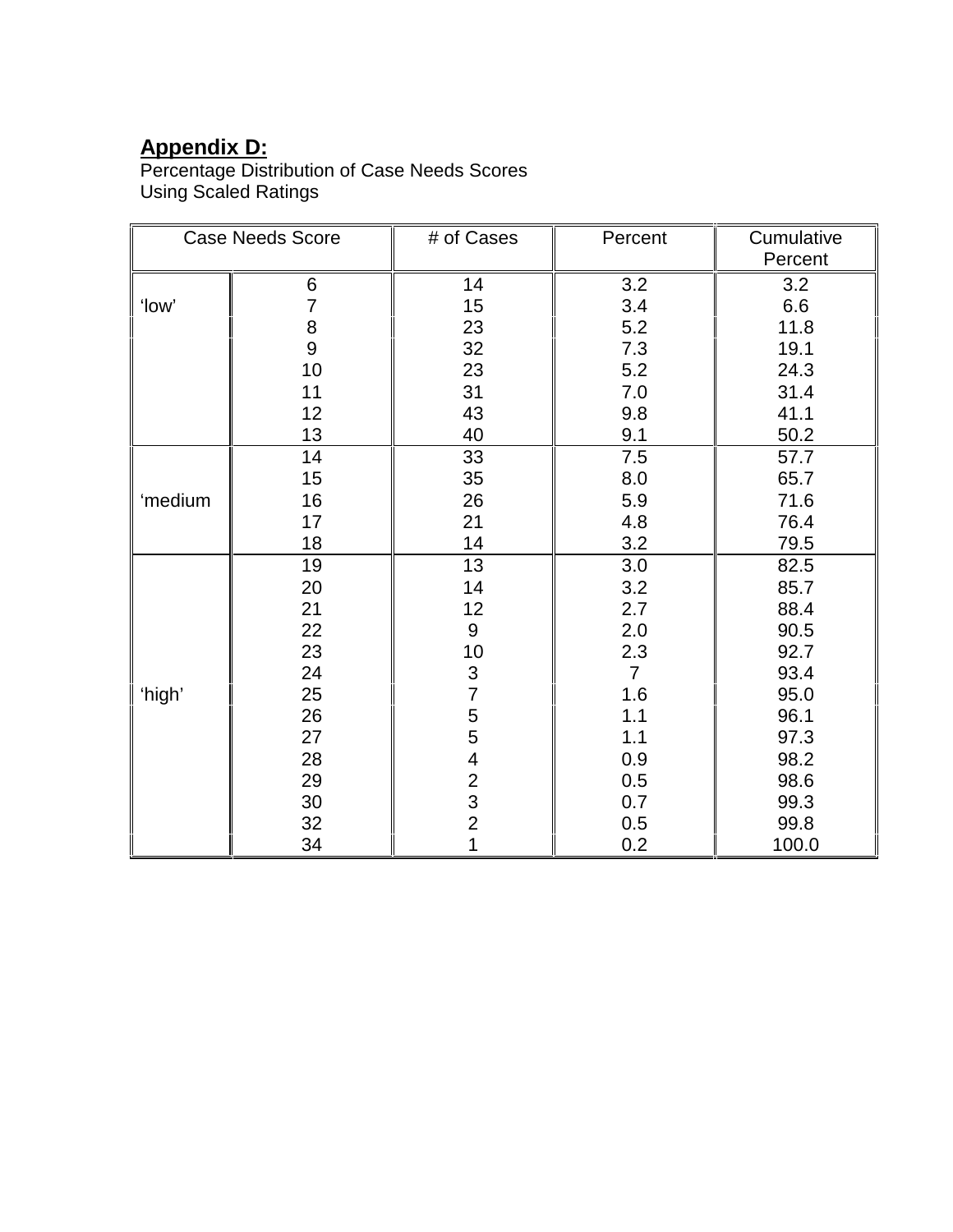## **Appendix E.**

Need Rating Correlation with Conditional Release Outcomes

| <b>Dimension</b>               | Suspension | Revocation |  |
|--------------------------------|------------|------------|--|
| Academic/vocational skills     | $0.16***$  | $0.14***$  |  |
| Employment pattern             | $0.27***$  | $0.25***$  |  |
| Financial management           | $0.25***$  | $0.26***$  |  |
| Marital/family relationships   | $0.27***$  | $0.23***$  |  |
| Companions/significant others  | $0.39***$  | $0.28***$  |  |
| Accommodation                  | $0.29***$  | $0.27***$  |  |
| Behavioral/emotional stability | $0.16***$  | $0.16***$  |  |
| Alcohol usage                  | $0.26***$  | $0.15***$  |  |
| Drug usage                     | $0.14***$  | 0.08       |  |
| Mental ability                 | 0.03       | 0.05       |  |
| Health                         | $-0.07$    | $-0.01$    |  |
| Attitude                       | $0.23***$  | $0.20***$  |  |

**Note: \* p< .05; \*\* p< .01; \*\*\* p< .001**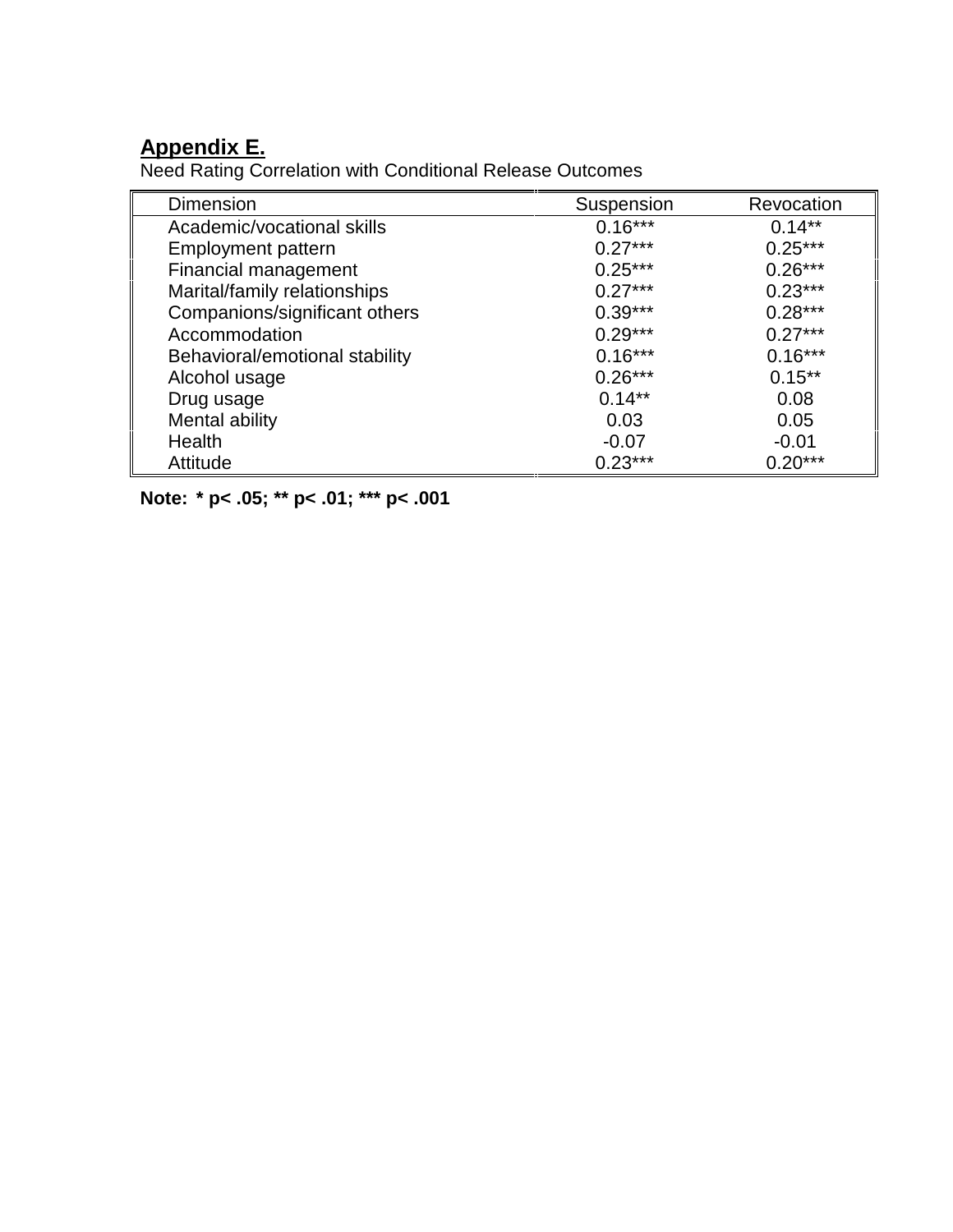# **Appendix F:**

Weighted Ratings for Case Need Areas

|                           | Factors seen as | No immediate | Some need      | Considerable   |
|---------------------------|-----------------|--------------|----------------|----------------|
|                           | an asset to     | need for     | for            | need for       |
|                           | community       | improvement  | improvement    | improvement    |
| <b>Need Dimension</b>     | adjustment      |              |                |                |
| Academic/                 |                 |              |                | $\overline{2}$ |
| vocational skills         |                 |              |                |                |
| <b>Employment pattern</b> |                 |              | 2              | 3              |
| Financial                 |                 |              | $\overline{2}$ | 3              |
| management                |                 |              |                |                |
| Marital / family          |                 |              | 2              |                |
| relationships             |                 |              |                |                |
| Companions/               | $-2$            |              |                | 6              |
| significant others        |                 |              |                |                |
| Accommodation             |                 |              |                |                |
| Behavioral/               |                 |              |                | $\overline{2}$ |
| emotional stability       |                 |              |                |                |
| Alcohol usage             |                 |              |                | 3              |
| Drug usage                |                 |              |                |                |
| Mental ability            |                 |              |                |                |
| Health                    |                 |              |                |                |
| Attitude                  |                 |              |                |                |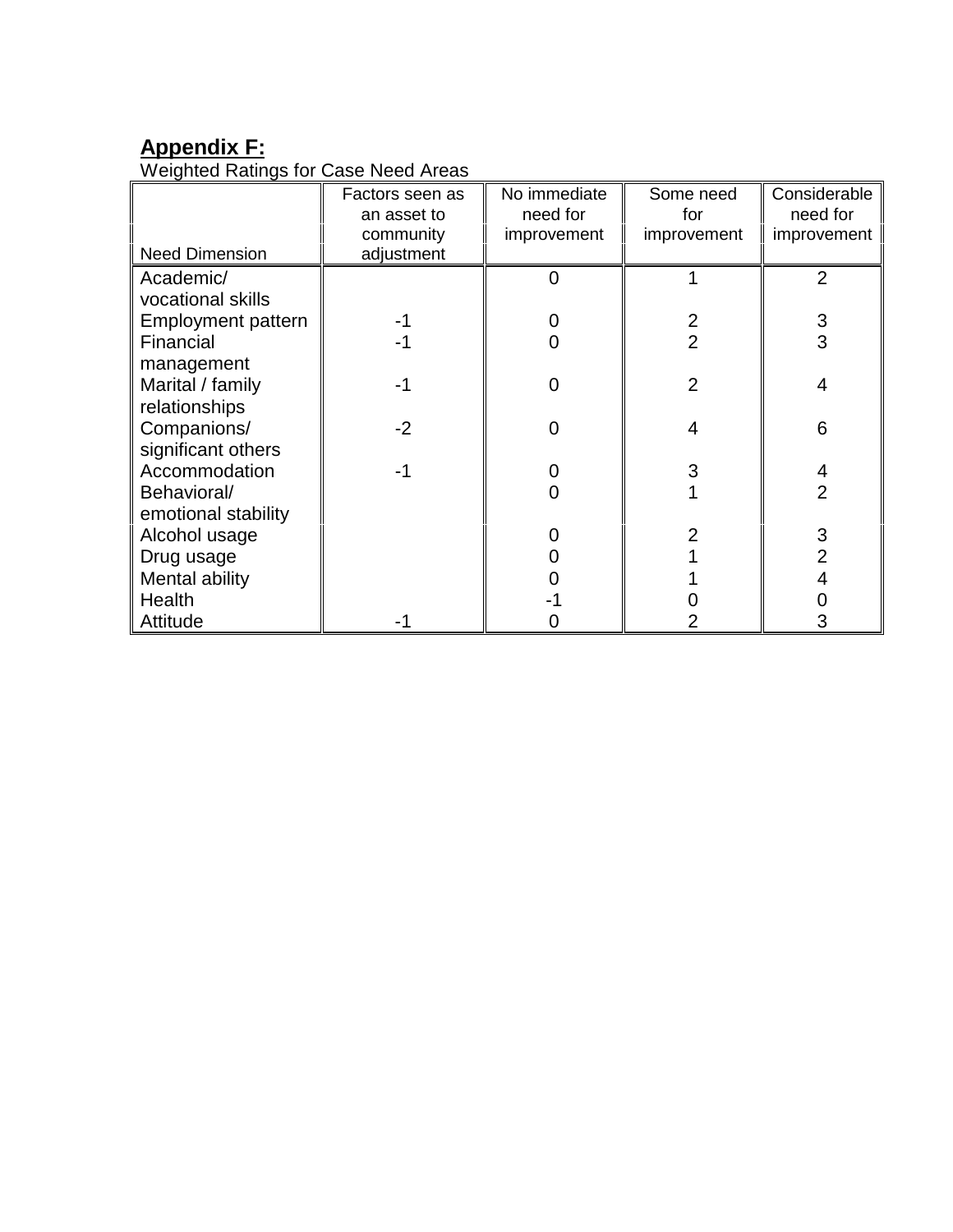## **Appendix G:**

Percentage Distribution of Case Needs Scores Using Weighted Ratings

| <b>Case Needs Score</b> |                     | # of Cases              | Percent    | Cumulative   |
|-------------------------|---------------------|-------------------------|------------|--------------|
|                         |                     |                         |            | Percent      |
|                         | -8                  | 14                      | 3.2        | 3.2          |
|                         | $-7$                | 14                      | 3.2        | 6.4          |
|                         | $-6$                | 14                      | 3.2        | 9.5          |
|                         | $-5$                | 20                      | 4.5        | 14.1         |
|                         | $-4$                | 22                      | 5.0        | 19.3         |
| 'low'                   | $-3$                | 20                      | 4.5        | 23.6         |
|                         | $-2$                | 20                      | 4.5        | 28.2         |
|                         | $-1$                | 37                      | 8.4        | 36.6         |
|                         | $\boldsymbol{0}$    | 20                      | 4.5        | 41.1         |
|                         | $\mathbf 1$         | 19                      | 4.3        | 45.5         |
|                         | $\overline{c}$      | 17                      | 3.9        | 49.3         |
|                         | $\overline{3}$      | 21                      | 4.8        | 54.1         |
|                         | 4                   | 15                      | 3.4        | 57.5         |
|                         | 5                   | 19                      | 4.3        | 61.8         |
|                         | 6<br>$\overline{7}$ | 18                      | 4.1        | 65.9         |
| 'medium'                |                     | 16<br>12                | 3.6<br>2.7 | 69.5         |
|                         | 8<br>9              | 17                      | 3.9        | 72.3<br>76.1 |
|                         | 10                  | 8                       | 1.8        | 78.0         |
|                         | 11                  | 8                       | 1.8        | 79.8         |
|                         | 12                  | 12                      | 2.7        | 82.5         |
|                         | 13                  | 5                       | 1.1        | 83.6         |
|                         | 14                  | $\,6$                   | 1.4        | 85.0         |
|                         | 15                  | 8                       | 1.8        | 86.8         |
|                         | 16                  | 5                       | 1.1        | 88.0         |
|                         | 17                  | 10                      | 2.3        | 90.2         |
|                         | 18                  | 4                       | 0.9        | 91.1         |
| 'high'                  | 19                  | $\overline{7}$          | 1.6        | 92.7         |
|                         | 20                  | $\overline{\mathbf{c}}$ | 0.5        | 93.2         |
|                         | 21                  | 5                       | 1.1        | 94.3         |
|                         | 22                  | 1                       | 0.2        | 94.5         |
|                         | 23                  | 4                       | 0.9        | 95.5         |
|                         | 24                  | 6                       | 1.4        | 96.8         |
|                         | 25                  | $\frac{2}{3}$           | 0.5        | 97.3         |
|                         | 26                  |                         | 0.7        | 98.0         |
|                         | 27                  | $\frac{2}{3}$           | 0.5        | 98.4         |
|                         | 28                  |                         | 0.2        | 99.1         |
|                         | 29                  | 1                       | 0.2        | 99.3         |
|                         | 30                  | 1                       | 0.2        | 99.5         |
|                         | 31                  | 1                       | 0.2        | 99.8         |
|                         | 32                  | 1                       | 0.2        | 100.0        |